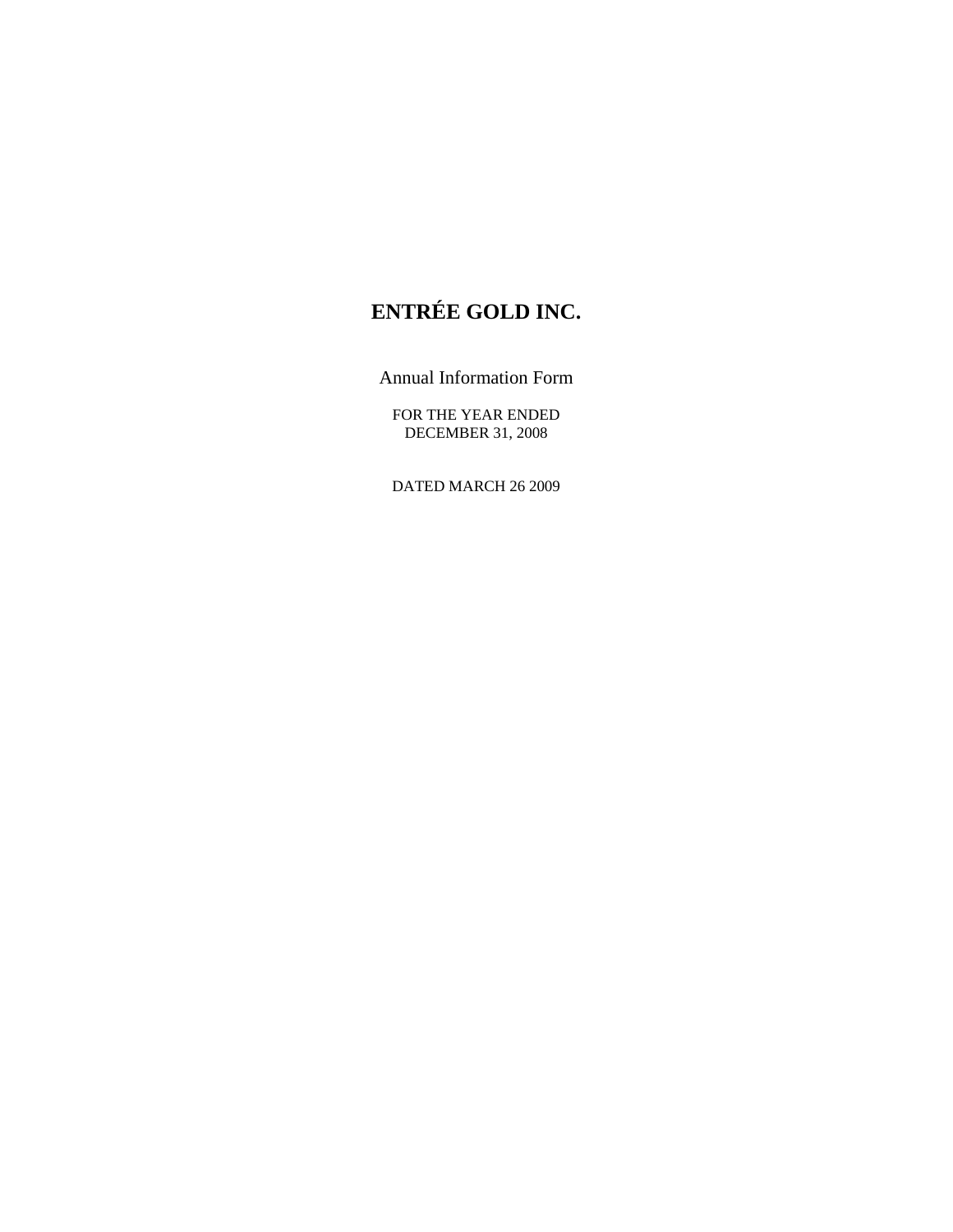# **TABLE OF CONTENTS**

**APPENDIX**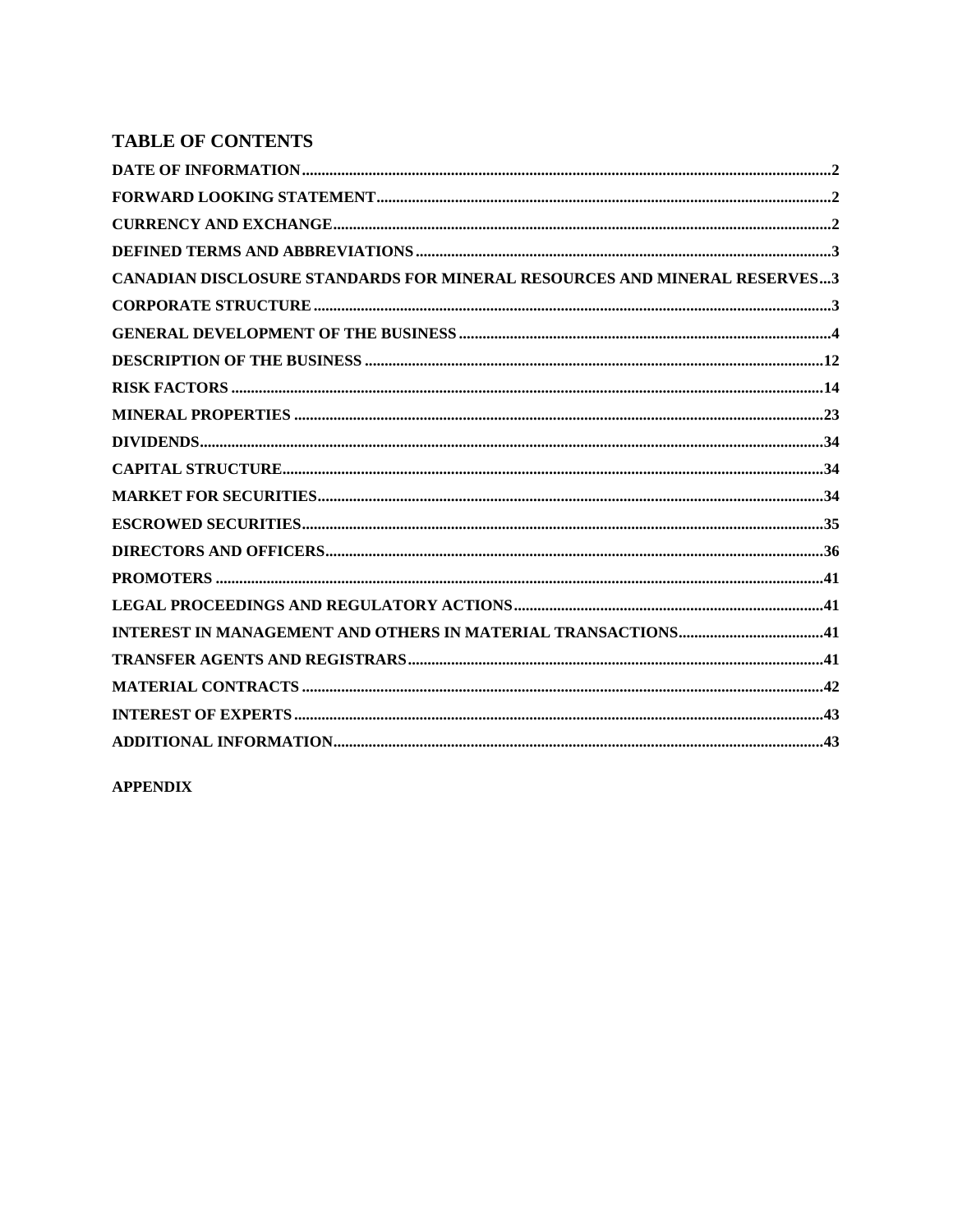# **ENTRÉE GOLD INC. ANNUAL INFORMATION FORM**

#### **DATE OF INFORMATION**

Unless otherwise specified in this Annual Information Form, the information herein is presented as at December 31, 2008, the last date of the Company's most recently completed financial year-end.

#### **FORWARD LOOKING STATEMENT**

This Annual Information Form (the "AIF") and documents incorporated by reference herein contain "forwardlooking statements" and "forward looking information" (together the "forward looking statements") within the meaning of securities legislation and the United States Private Securities Litigation Reform Act of 1995. These forward-looking statements are made as of the date of this AIF or, in the case of documents incorporated by reference herein, as of the date of such documents and the Company does not intend, and does not assume any obligation, to update these forward-looking statements, except as required by applicable securities laws.

Forward-looking statements include, but are not limited to, the future price of gold and copper, the estimation of mineral reserves and resources, the realization of mineral reserve and resource estimates, the timing and amount of estimated future production, costs of production, capital expenditures, cost and timing of the development of new deposits, success of exploration activities, permitting time lines, currency fluctuations, requirements for additional capital, government regulation of mining operations, environmental risks, unanticipated reclamation expenses, title disputes or claims and limitations on insurance coverage. In certain cases, forward-looking statements can be identified by the use of words such as "plans", "expects" or "does not expect", "is expected", "budget", "scheduled", "estimates", "forecasts", "intends", "anticipates", or "does not anticipate" or "believes" or variations of such words and phrases or statements that certain actions, events or results "may", "could", "would", "might" or "will be taken", "occur" or "be achieved". While the Company has based these forward-looking statements on its expectations about future events as at the date that such statements were prepared, the statements are not a guarantee of the Company's future performance and are subject to risks, uncertainties, assumptions and other factors which could cause actual results to differ materially from future results expressed or implied by such forward-looking statements. Such factors and assumptions include, amongst others, the effects of general economic conditions, changing foreign exchange rates and actions by government authorities, uncertainties associated with legal proceedings and negotiations and misjudgments in the course of preparing forward-looking statements. In addition, there are also known and unknown risk factors which may cause the actual results, performances or achievements of the Company to be materially different from any future results, performance or achievements expressed or implied by the forwardlooking statements. Such factors include, among others, risks related to international operations; actual results of current exploration activities; actual results of current reclamation activities; conclusions of economic evaluations; changes in project parameters as plans continue to be refined; future prices of gold and copper; possible variations in ore reserves, grade recovery and rates; failure of plant, equipment or processes to operate as anticipated; accidents, labour disputes and other risks of the mining industry; delays in obtaining government approvals or financing or in the completion of development or construction activities, as well as those factors discussed in the section entitled "Risk Factors" in this AIF. Although the Company has attempted to identify important factors that could cause actual actions, events or results to differ materially from those described in forward-looking statements, there may be other factors that cause actions, events or results not to be anticipated, estimated or intended. There can be no assurance that forward-looking statements will prove to be accurate, as actual results and future events could differ materially from those anticipated in such statements. Accordingly, readers should not place undue reliance on forward-looking statements.

# **CURRENCY AND EXCHANGE**

Our financial statements are stated in United States dollars and are prepared in conformity with United States Generally Accepted Accounting Principles.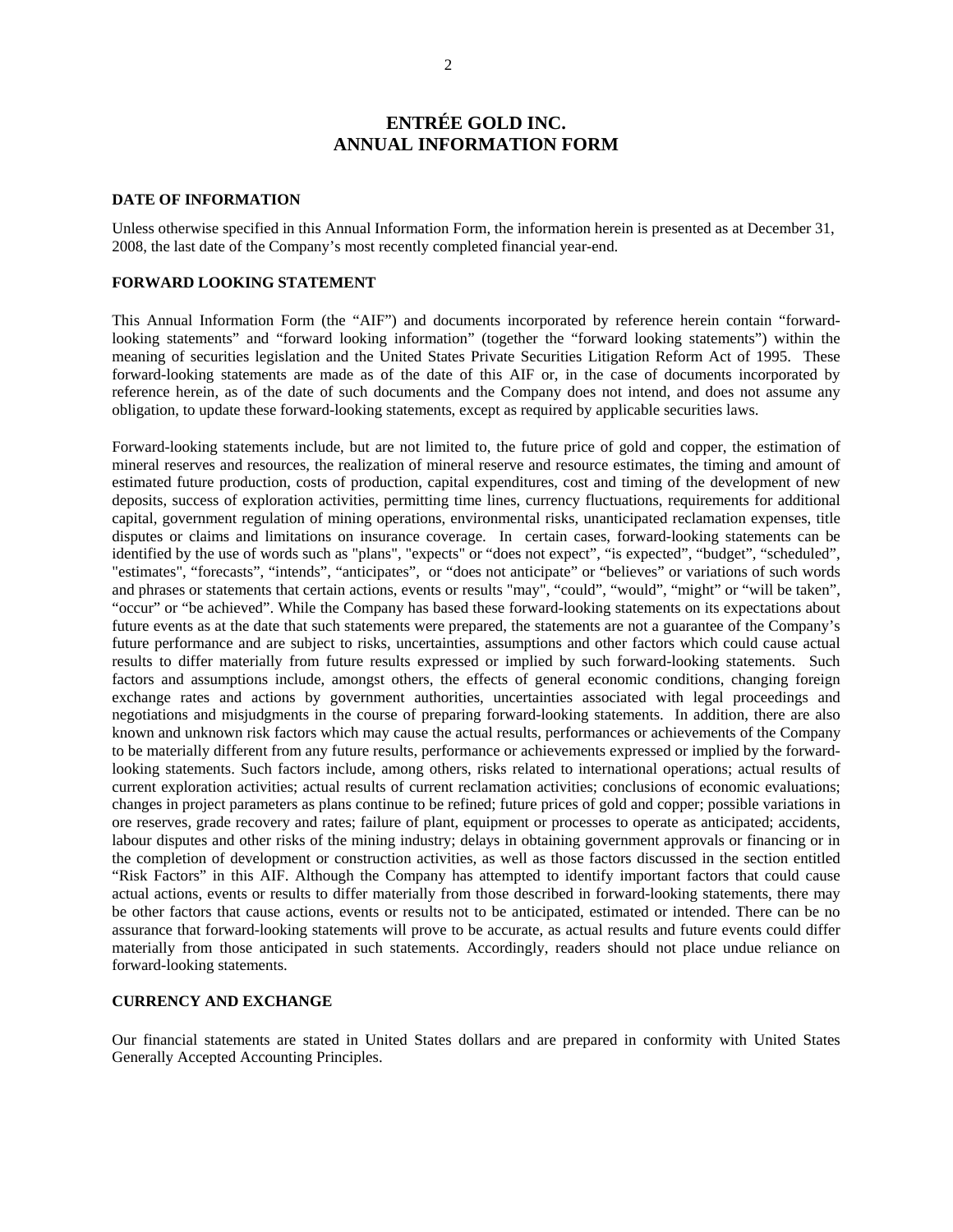In this AIF, all dollar amounts are expressed in U.S. dollars unless otherwise specified. Because our principal executive office is located in Canada, many of our obligations are and will continue to be incurred in Canadian dollars (including, by way of example, salaries, rent and similar expenses). Where the disclosure is not derived from the annual financial statements for the year ended December 31, 2008, we have not converted Canadian dollars to U.S. dollars for purposes of making the disclosure in this AIF.

# **DEFINED TERMS AND ABBREVIATIONS**

As used in this AIF, the terms "we", "us", "our", "the Company" and "Entrée" mean Entrée Gold Inc. and our wholly-owned subsidiaries Entrée LLC, Entrée Gold (US) Inc, Entrée Resources International Limited, Beijing Entrée Minerals Technology Company Limited and Entrée Holdings U.S. Inc. unless otherwise indicated.

# **CANADIAN DISCLOSURE STANDARDS FOR MINERAL RESOURCES AND MINERAL RESERVES**

Canadian disclosure standard for the terms "Mineral Reserve," "Proven Mineral Reserve" and "Probable Mineral Reserve" are Canadian mining terms as defined in accordance with National Instrument 43-101 – Standards of Disclosure for Mineral Projects ("NI 43-101"), which adopts the definitions of the terms ascribed by the Canadian Institute of Mining, Metallurgy and Petroleum ("CIM") in the *CIM Standards on Mineral Resources and Mineral Reserves*, as may be amended from time to time by the CIM.

The definitions of proven and probable reserves used in NI 43-101 differ from the definitions in the United States Securities and Exchange Commission ("SEC") Industry Guide 7. Under SEC Guide 7 standards, a "Final" or "Bankable" feasibility study is required to report reserves, the three year historical average price is used in any reserve or cash flow analysis to designate reserves and the primary environmental analysis or report must be filed with the appropriate governmental authority.

In addition, the terms "Mineral Resource", "Measured Mineral Resource", "Indicated Mineral Resource" and "Inferred Mineral Resource" are defined in and required to be disclosed by NI 43-101; however, these terms are not defined terms under SEC Industry Guide 7 and normally are not permitted to be used in reports and registration statements filed with the SEC. Investors are cautioned not to assume that any part or all of the mineral deposits in these categories will ever be converted into reserves. "Inferred Mineral Resources" may only be separately disclosed, have a great amount of uncertainty as to their existence, and great uncertainty as to their economic and legal feasibility. It cannot be assumed that all or any part of an Inferred Mineral Resource will ever be upgraded to a higher category. Under Canadian rules, estimates of Inferred Mineral Resources may not form the basis of feasibility or pre-feasibility studies, except in rare cases.

Accordingly, information contained in this report and the documents incorporated by reference herein containing descriptions of our mineral deposits may not be comparable to similar information made public by U.S. companies subject to the reporting and disclosure requirements under the United States federal securities laws and the rules and regulations thereunder.

## **CORPORATE STRUCTURE**

#### **Name, Address and Incorporation**

Entrée Gold Inc. is an exploration stage company engaged in the exploration of mineral resource properties located in Mongolia, China and the USA. Our principal executive office is located at Suite 1201 - 1166 Alberni Street, Vancouver, British Columbia, Canada V6E 3Z3. The telephone number for our principal executive office is (604) 687-4777 and our web site is located at www.entreegold.com. Information contained on our website does not form part of this AIF. Our registered and records office is at 2900-550 Burrard Street, Vancouver, BC, Canada V6C 0A3 and our agent for service of process in the United States of America is National Registered Agents, Inc., 1090 Vermont Avenue NW, Suite 910, Washington, DC 20005.

We maintain an administrative office in Ulaanbaatar, the capital of Mongolia, from which we support our Mongolian operations. The address of our Mongolian office is Jamyan Gun Street-5, Ar Mongol Travel Building, Suite #201, #202, Sukhbaatar District, 1st Khoroo, Ulaanbaatar, Mongolia. The telephone number for our Mongolian office is 976.11.318562.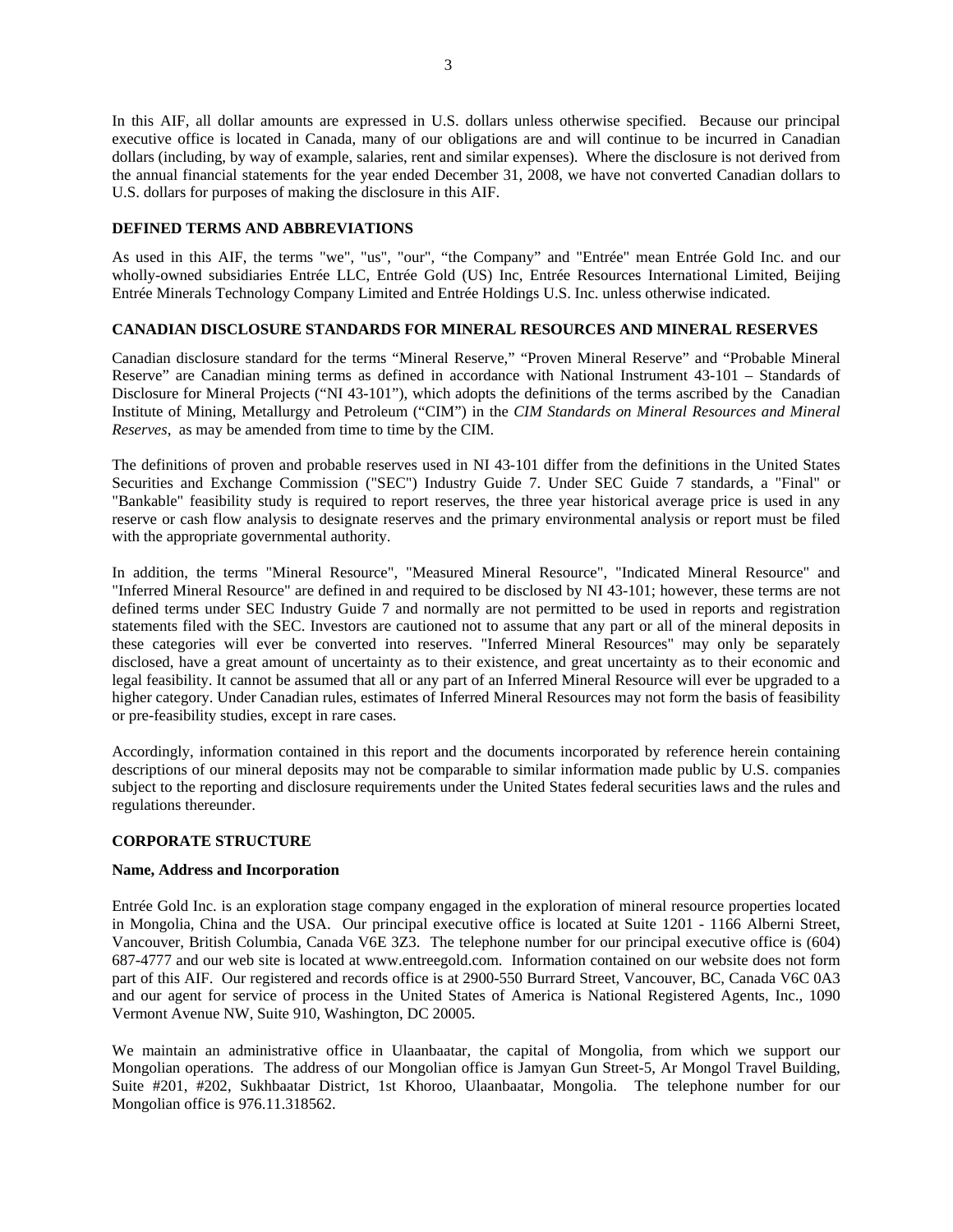We also maintain an administrative office in Beijing, China, from which we support our China operations. The address of our Beijing office is #2705 Tower 12, Wanda Plaza, Jianguo Road, Chaoyang District Beijing.

Our Company was incorporated in British Columbia, Canada, on July 19, 1995, under the name Timpete Mining Corporation. On February 5, 2001, we changed our name to Entrée Resources Inc. On October 9, 2002 we changed our name from Entrée Resources Inc. to Entrée Gold Inc. and, on January 22, 2003, we changed our jurisdiction of domicile from British Columbia to the Yukon Territory by continuing our company into the Yukon Territory. On May 27, 2005, the Company changed the governing jurisdiction from the Yukon Territory to British Columbia by continuing into British Columbia under the British Columbia *Business Corporation Act.*

At inception our Memorandum and Articles authorized our company to issue up to 20 million common shares without par value. On September 30, 1997, we subdivided our authorized capital on a two new shares for one old share basis, resulting in authorized capital of 40 million common shares without par value. On February 5, 2001, we subdivided our common shares on a four new shares for one old share basis, thus increasing authorized capital to 160 million common shares without par value and simultaneously reduced our authorized capital to 100 million common shares without par value. On October 9, 2002 we consolidated our authorized capital, both issued and unissued, on the basis of one new share for each two old shares, resulting in authorized capital of 50 million common shares without par value and simultaneously increased the authorized capital from 50 million common shares without par value to 100 million common shares without par value. On May 20, 2004, we received approval from our shareholders to increase our authorized share capital from 100 million common shares without par value to an unlimited number of common shares, all without par value. This increase became effective June 16, 2004, the date we filed the amendment to our Articles.

#### **Intercorporate relationships**

We have six wholly-owned subsidiary companies:

- Entrée LLC, a Mongolian limited liability company formed July 25, 2002, which currently holds all of our assets in Mongolia but will eventually hold only those assets in Mongolia that are subject to the Entree-Ivanhoe Joint Venture.
- Entrée U.S. Holdings Inc., a British Columbia corporation organized on December 11, 2006, for the purpose of holding Entrée Gold (US) Inc.
- Entrée Gold (US) Inc. an Arizona corporation formed on December 22, 2006, for the purpose of conducting our United States operations.
- Beijing Entrée Minerals Technology Company Limited, a wholly foreign owned enterprise (WFOE) in China formed on May 27, 2008 for the purpose of conducting our China operations.
- Entrée Resources International Limited, a British Columbia corporation.
- Entrée Resources LLC, a Mongolian limited liability company formed to hold those Mongolian assets outside of the Entrée-Ivanhoe Joint Venture

#### **GENERAL DEVELOPMENT OF THE BUSINESS**

#### **Five Year History**

In September 2003, the Company acquired a 100% interest in three mineral exploration licences ("MELs") in Mongolia covering 179,590 hectares (collectively "Lookout Hill") and a fourth mineral license ("Manlai") for cash and stock.

In October 2004, the Company entered into an Equity Participation and Earn-in Agreement ("Earn-In Agreement") with Ivanhoe Mines Ltd., through its wholly owned subsidiary Ivanhoe Mines Mongolia Inc. XXK (collectively, "Ivanhoe Mines") to explore approximately 40,000 hectares of Lookout Hill ("Entrée-Ivanhoe Project Property") in return for the right to earn a 70% or 80% interest in the Entrée-Ivanhoe Project Property depending on the depth of mineralization for the expenditure of \$35 million in exploration (see below). Ivanhoe Mines also made an equity investment in the Company.

As of June 30, 2008, Ivanhoe Mines had expended a total of \$35 million on exploration on the Entrée-Ivanhoe Project Property and in accordance with the Earn-In Agreement, Entrée and Ivanhoe Mines formed a joint venture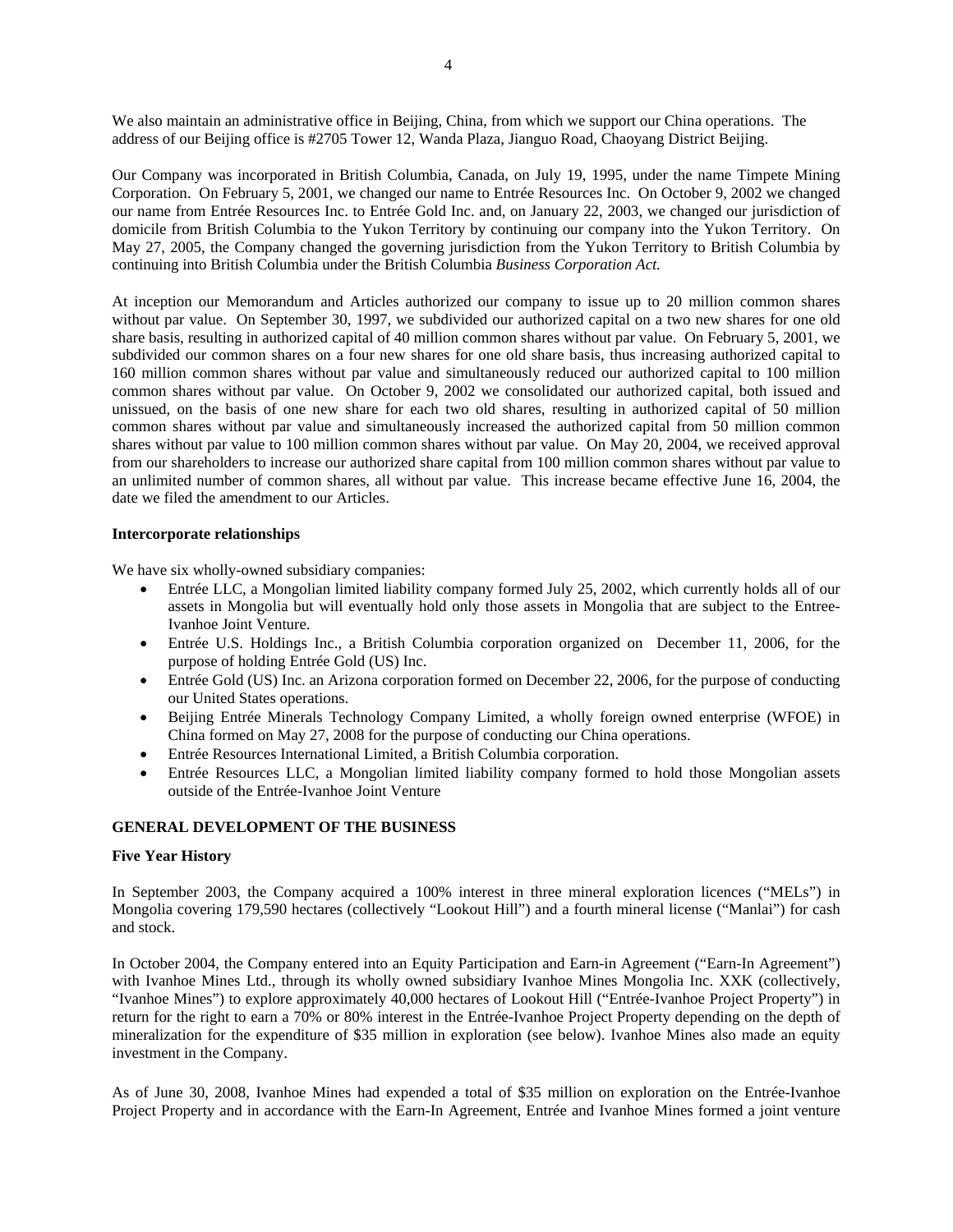on terms annexed to the Earn-In Agreement (the "Entrée-Ivanhoe Joint Venture"). During the year ended December 31, 2008, the Entree-Ivanhoe Joint Venture expended approximately \$1.9 million. Ivanhoe has contributed Entrée's

During 2005, the Company raised \$24,197,263 from the issuance of capital stock through an equity investment by Rio Tinto; through its wholly-owned Canadian subsidiary, Kennecott Canada Exploration Inc. (collectively, "Rio Tinto"), a further investment by Ivanhoe Mines (see below) and the exercise of warrants and stock options. Ivanhoe Mines carried out a drilling program on the Entrée-Ivanhoe Project Property, and Hugo North style-mineralization was first intersected in April 2005.

In March 2005, the Company became a Tier I Issuer on the TSX Venture Exchange. In July, 2005, the Company was approved for listing on the American Stock Exchange, now the NYSE Amex, under the trading symbol "EGI". The Company is also traded on the Frankfurt Stock Exchange under the symbol "EKA, WKN:121411." On April 24, 2006, the Company delisted from the TSX Venture Exchange and listed on the Toronto Stock Exchange ("TSX"), under the same symbol "ETG."

In February 2006, the Company announced that a mineral resource estimate by AMEC Americas Limted ("AMEC") had delineated an initial Inferred Resource for the Hugo North Extension. The Hugo North Extension is situated within the Entree-Ivanhoe Project Property on the Company's Shivee Tolgoi MEL. An Inferred Resource of 190 million tonnes grading 1.57% copper and 0.53 grams per tonne ("g/t") gold (a copper equivalent grade of 1.91%) was estimated to contain approximately 6.6 billion pounds of copper and 3.2 million ounces of gold.

During 2006, 11 diamond drill holes, totaling 8,614.1 metres and 18 shallow reverse circulation holes, totaling 3,290.0 metres, were completed by the Company on targets outside the Entrée-Ivanhoe Project Property on Lookout Hill. Additional work included IP and magnetometer geophysical surveys, soil and rock geochemical sampling, and geological mapping. The areas targeted by drilling included: West Grid geophysical, geological and geochemical anomalies; the large Ring Dyke geophysical anomaly and associated zones of alteration; the Zone III epithermal gold system; and the Zones I and II areas of associated alteration and geophysical targets.

In May 2006, the Company secured an option to acquire the Sol Dos copper prospect, located in the Safford district, of south-east Arizona. In February 2008, the Company chose to discontinue earning-in on this prospect due to the lack of favourable results and terminated this agreement.

In March 2007, the Company announced that an updated mineral resource estimate for the Hugo North Extension had been calculated, based on in-fill drilling conducted by Ivanhoe Mines to November 1, 2006. The updated mineral resource estimate was prepared by AMEC. At a 0.6% copper equivalent\* ("CuEq") cut-off, the Hugo North Extension is now estimated to hold an Indicated Resource of 117 million tonnes grading 1.80% copper and 0.61 g/t gold (a copper equivalent\* grade of 2.19%). This Indicated Resource is estimated to contain 4.6 billion pounds of copper and 2.3 million ounces of gold. An Inferred Resource estimate for the Hugo North Extension is estimated to contain 95.5 million tonnes grading 1.15% copper and 0.31 g/t gold (a copper equivalent\* grade of 1.35%). The contained metal estimated within the Inferred Resource portion of the Hugo North Extension is 2.4 billion pounds of copper and 950,000 ounces of gold. See Table 1 below.

Since the March 2007 announcement of the updated mineral resource estimate an additional 6 holes were drilled in the Hugo North Extension area for structure delineation, geotechnical and resource infill purposes. These holes have not been used in estimating resources at Hugo North. AMEC inspected the results of these holes and concluded they will have no material impact on the resource estimate.

20% portion of the expenditures as an advance on future earnings.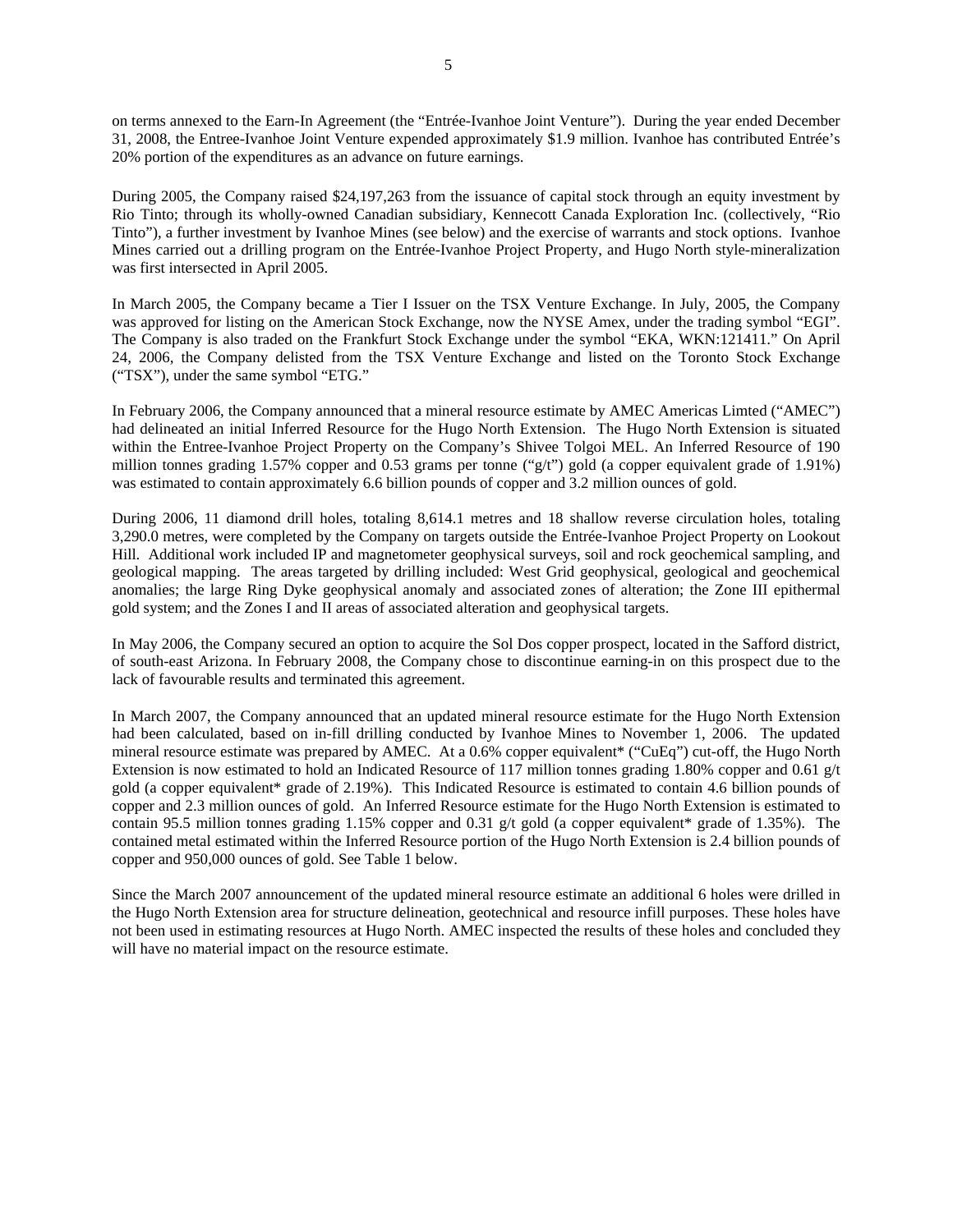|                  | CuEq    | <b>Tonnage</b> | Copper        | Gold  | $CuEq*$ | <b>Contained Metal</b> |           |               |
|------------------|---------|----------------|---------------|-------|---------|------------------------|-----------|---------------|
| <b>Class</b>     | Cut-off | (tonnes)       | $\frac{1}{2}$ | (g/t) | (9/0)   | Cu (°000 lb)           | $Au$ (oz) | CuEq('000 lb) |
| <b>Indicated</b> |         |                |               |       |         |                        |           |               |
|                  | $1.0\,$ | 84,800,000     | 2.22          | 0.80  | 2.73    | 4,150,000              | 2,180,000 | 5,104,000     |
|                  | 0.6     | 117,000,000    | 1.80          | 0.61  | 2.19    | 4,643,000              | 2,290,000 | 5,649,000     |
| <b>Inferred</b>  |         |                |               |       |         |                        |           |               |
|                  | $1.0\,$ | 62,200,000     | 1.39          | 0.39  | 1.64    | 1,906,000              | 780,000   | 2,249,000     |
|                  | 0.6     | 95,500,000     | 1.15          | 0.31  | 1.35    | 2,421,000              | 950,000   | 2,842,000     |

# **Table 1: Hugo North Extension Indicated and Inferred Mineral Resource on the Entrée-Ivanhoe Project Property as of February 20, 2007**

\*Copper equivalent (CuEq) grades have been calculated using assumed metal prices (US\$1.35/lb. for copper and US\$650/oz. for gold); %CuEq  $= %Cu + [Au(g/t)x(18.98/29.76)]$ . The equivalence formula was calculated assuming that gold recovery was 91% of copper recovery.

On June 27, 2007, Rio Tinto exercised its "A" and "B" warrants and the Company issued 6,306,920 common shares for cash proceeds of \$17,051,716. (See page 11 for details regarding warrants).

On June 29, 2007, Ivanhoe Mines exercised its "A" and "B" warrants purchased as part of a private placement in July 2005, and the Company issued 1,235,488 common shares for cash proceeds of \$3,340,327.

On November 26, 2007, Entrée closed a short form prospectus offering of 10 million common shares at a price of C\$3.00 per share for gross proceeds of C\$30 million (the "Treasury Offering") pursuant to an underwriting agreement between the Company and BMO Nesbitt Burns (the "Underwriter"). The Underwriter received a fee of C\$1.8 million, being 6% of the gross proceeds of the Treasury Offering.

On November 26, 2007, in order to maintain its percentage ownership of Entrée's issued and outstanding shares, at approximately 14.7%, Ivanhoe Mines exercised its pre-emptive rights and acquired, concurrently with the closing of the Treasury Offering, an aggregate of 2,128,356 shares of the Company at a price of C\$3.00 per share for additional gross proceeds of C\$6,385,068.

On November 26, 2007, in order to maintain its percentage ownership of Entrée's issued and outstanding shares, at approximately 15.9%, Rio Tinto exercised its pre-emptive rights and acquired, concurrently with the closing of the Treasury Offering, an aggregate of 2,300,284 shares of the Company at a price of C\$3.00 per share for additional gross proceeds of C\$6,900,852.

In August 2007, the Company entered into an agreement with Empirical Discovery LLC ("Empirical") to explore for and develop porphyry copper targets in southeastern Arizona and adjoining southwestern New Mexico. Under the terms of the agreement, Entrée has the option to acquire an 80% interest in any of the properties by incurring exploration expenditures totalling a minimum of \$1.9 million and issuing 300,000 shares within 5 years of the anniversary of TSX acceptance of the agreement. If Entrée exercises its option, Empirical may elect within 90 days to retain a 20% participating interest or convert to a 2% net smelter returns ("NSR") royalty, half of which may be purchased for \$2 million.

Exploration at the Company's Manlai project in 2007 focused on following up targets defined during the previous field season. Limited exploration was conducted at Manlai in 2008 as the Company focused on the Nomhkon Bohr target on the Togoot License (Lookout Hill Project).

In October 2007, Entrée received notice from Ivanhoe Mines that it had incurred the required expenditures (\$20 million) to earn a 51% participating interest in the Entrée-Ivanhoe Project Property. On March 11, 2008, Ivanhoe Mines notified Entrée that it had incurred in excess of \$27.5 million in expenditures, thus reaching a 60% participating interest. On June 30, 2008 Ivanhoe Mines notified Entrée that it had incurred expenditures of \$35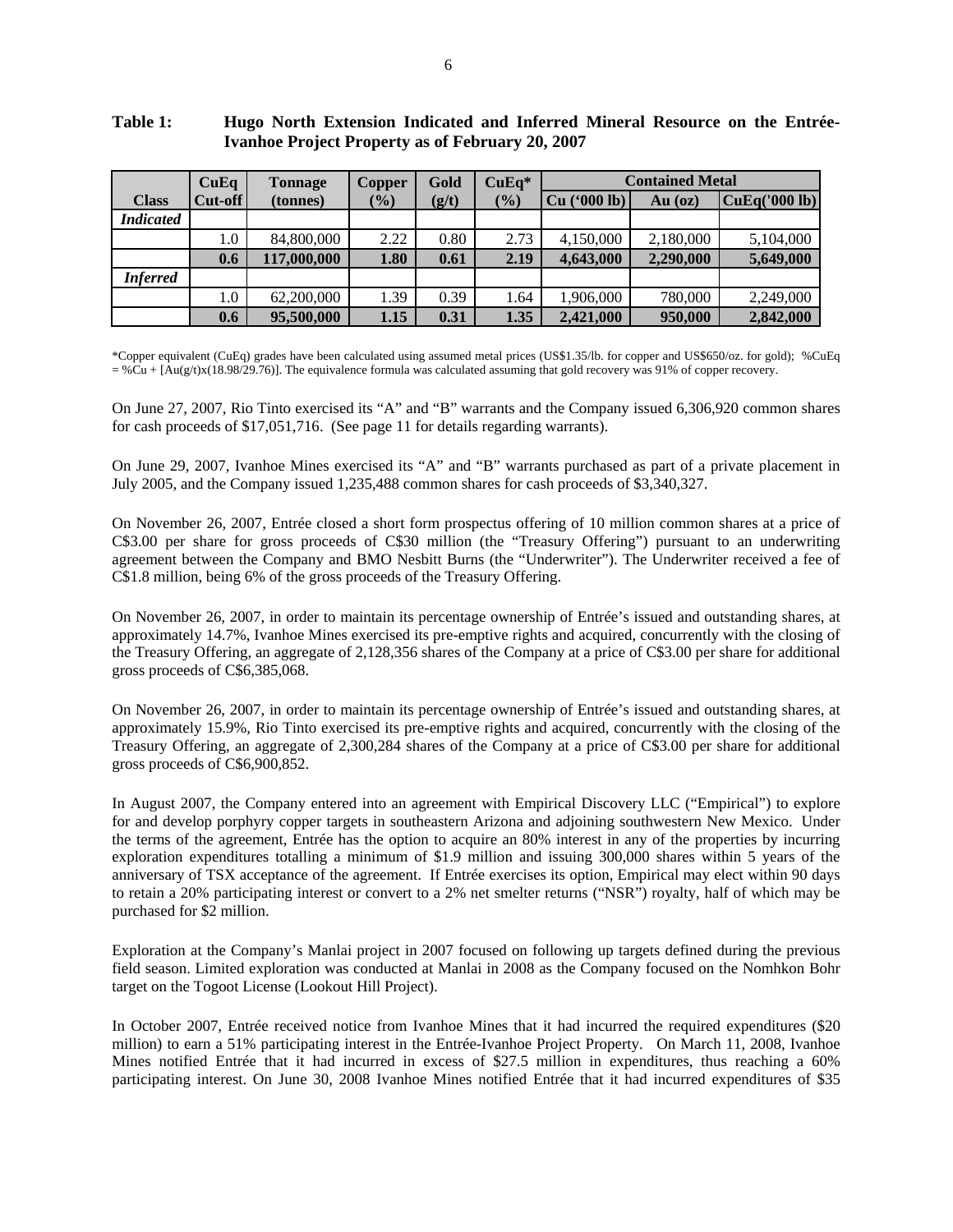million, fulfilling the requirement of the Earn-in Agreement and triggering the formation of an Entrée-Ivanhoe Joint Venture.

In November 2007, the Company entered into an agreement with the Zhejiang No. 11 Geological Brigade to explore for copper within three prospective, contiguous exploration licences, totaling approximately 61 square kilometres in Pingyang County, Zhejiang Province, People's Republic of China. Entrée has agreed to spend \$3 million to fund exploration activities on the licences (collectively known as "Huaixi" - see maps on www.entreegold.com) over a four year period. After Entrée has expended \$3 million, the Company will have the right to earn a 78% interest and Zhejiang No. 11 Geological Brigade will hold a 22% interest in the project.

In January 2008, the Company entered into a second agreement with Empirical (the "Bisbee Agreement") to explore for and test porphyry copper targets in a specified area near Bisbee, Arizona. Bisbee is located within a copper district that produced over 8 billion pounds of copper and 3 million ounces of gold in the last century. The Company intends to use the proprietary geophysical interpretation techniques developed by the principals of Empirical to locate buried porphyry targets. The area of interest covers over 10,800 acres (4,370 ha).

Under the terms of the Bisbee Agreement, Entrée has the option to acquire an 80% interest in any of the properties by incurring exploration expenditures totaling a minimum of \$1.9 million and issuing 150,000 shares within 5 years of the anniversary of TSX acceptance of the agreement. If Entrée exercises its option, Empirical may elect within 90 days to retain a 20% participating interest or convert to a 2% NSR royalty half of which may be purchased for \$2 million.

In March 2008, the Company received the first resource estimate prepared by Quantitative Geoscience Pty Ltd for the Heruga copper, gold, and molybdenum deposit. The Heruga deposit is situated within the Entrée-Ivanhoe Project Property on the Company's Javhlant MEL, in southern Mongolia, immediately south of Ivanhoe Mines' Oyu Tolgoi copper and gold deposit. Heruga is estimated to contain an Inferred Resource of 760 million tonnes grading 0.48% copper, 0.55 g/t gold and 142 ppm molybdenum for a copper equivalent\* grade of 0.91%, using a 0.60% copper equivalent\* cut-off grade, see Table 2 below. Based on these figures, the Heruga deposit is estimated to contain at least eight billion pounds of copper and 13.4 million ounces of gold. Drilling is being conducted by partner and project operator, Ivanhoe Mines.

| Cut-off                | Tonnage | Cu            | Αu   | Mo  | Сu<br>$Eq*$   | <b>Contained Metal</b> |                  |                   |
|------------------------|---------|---------------|------|-----|---------------|------------------------|------------------|-------------------|
| CuEq<br>$\frac{6}{10}$ | 1000's  | $\frac{0}{0}$ | g/t  | ppm | $\frac{6}{6}$ | Cu<br>('000 lb)        | Αu<br>(1000 oz.) | CuEa<br>('000 lb) |
| >1.00                  | 210,000 | 0.57          | 0.97 | 145 | 1.26          | 2,570,000              | 6.400            | 5,840,000         |
| >0.60                  | 760,000 | 0.48          | 0.55 | 142 | 0.91          | 8,030,000              | 13,400           | 15,190,000        |

**Table 2. Heruga Inferred Resource - March 2008** 

\*Copper Equivalent estimated using \$1.35/pound ("lb") copper ("Cu"), \$650/ounce ("oz") gold ("Au") and \$10/lb molybdenum ("Mo"). The equivalence formula was calculated assuming that gold and molybdenum recovery was 91% and 72% of copper recovery respectively. CuEq was calculated using the formula  $CuEq = %Cu + ((g/t Au*18.98)+(%Mo*0.01586))/29.76$ .

The Company is actively engaged in looking for properties to acquire and manage, which are complementary to its existing projects, particularly large tonnage base and precious metal targets in eastern Asia and the Americas.

The commodities the Company is most likely to pursue include copper, gold and molybdenum, which are often associated with large tonnage, porphyry related environments. The Company has entered into agreements to acquire these types of targets over the past several months in the southwestern U.S and more recently in China. Other jurisdictions may be considered, depending on the merits of the potential asset.

Smaller, higher grade systems will be considered by the Company if they demonstrate potential for near-term production and cash-flow. If the Company is able to identify smaller, higher grade bodies that may be indicative of concealed larger tonnage mineralized systems, it may negotiate and enter into agreements to acquire them.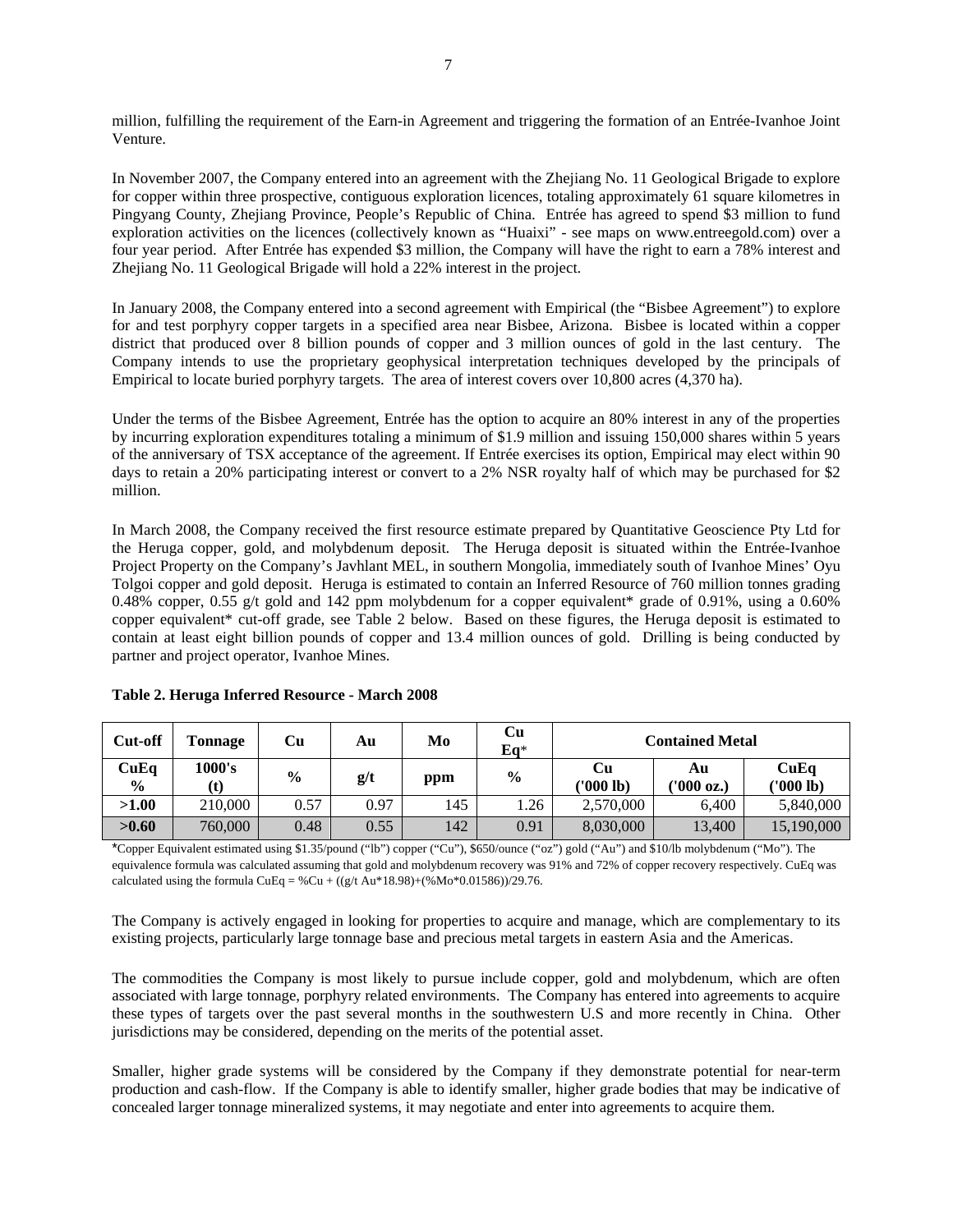#### **Significant Acquisitions in 2008**

The Company made no significant acquisitions in 2008.

#### **The Lookout Hill Property**

The Company's principal property is the Lookout Hill property in the Aimag of Omnogovi (also spelled Umnogobi) in the South Gobi region of Mongolia (an 'Aimag' is the local equivalent of a state or province),. Pursuant to an 'arms length' option agreement dated July 25, 2002, we purchased from Mongol Gazar Co., Ltd., ("Mongol Gazar"), an unrelated privately held Mongolian company, an option to acquire up to a 60% interest in three mineral licenses issued by the Mineral Resources and Petroleum Authority of Mongolia granting exploration rights, respectively, over three contiguous parcels of land known as Togoot (License No. 3136X), comprised of 104,484 hectares, Shivee Tolgoi (License No. 3148X), comprised of 54,760 hectares and Javhlant (License No. 3150X), comprised of 20,346 hectares. "Shivee Tolgoi" translates into English as "Lookout Hill" and we refer to all three of these parcels, collectively, as Lookout Hill. For a more detailed discussion of our Lookout Hill property please refer to the Property Description and Location section of this AIF, beginning at page 23, below.

Pursuant to a purchase agreement dated September 13, 2003 between our Company and our subsidiary Entrée LLC on the one hand, and Mongol Gazar and its Mongolian affiliate MGP LLC, on the other hand, we agreed to purchase a 100% interest in the Lookout Hill property, free of any NSR royalty, together with an additional mineral license (License No. 3045X) pertaining to a parcel of property known as the Manlai property, located in the Kharmagtai area of Mongolia in the Manlai and Tsogt-tsetsii Soums, Omnogovi Aimag (a 'Soum' is the local Mongolian term for a township or district), approximately 120 kilometres north of the Lookout Hill property (see below). In consideration for these properties we agreed to pay \$5.5 million in cash and to issue 5 million common shares of our Company to Mongol Gazar. We also agreed that if Mongol Gazar sold these 5 million common shares at any time prior to November 30, 2004 for net proceeds of less than \$5 million, we would pay them an amount equal to the difference between \$5 million and the net proceeds they actually received. Although this purchase agreement superseded the option agreement dated July 25, 2002, we agreed that we would reinstate the option agreement if the transactions described in the purchase agreement did not close.

The purchase agreement provided that we could use the cash portion of the purchase price to clear any encumbrance on the Lookout Hill property, and that we were to pay the balance of the cash portion of the purchase price, and issue the 5 million common shares, fifteen days after we received notice from our Mongolian lawyers that satisfactory title to the Lookout Hill and Manlai properties had been transferred into the name of our Mongolian subsidiary, Entrée LLC, free of all liens, charges and encumbrances.

Because Mongol Gazar was still in the process of clearing title to the Manlai property at the time we were preparing to complete our acquisition of the Lookout Hill property, we entered into an Amending Agreement dated November 6, 2003 severing the Manlai property from the September 13, 2003 purchase agreement. We entered into a separate purchase agreement with respect to the Manlai property, pursuant to which we would acquire title to it for no additional consideration at such time as Mongol Gazar was able to transfer clear title. Title to this parcel was transferred to our subsidiary Entrée LLC on February 9, 2004.

Title to the Javhlant and Togoot parcels was transferred to our subsidiary, Entrée LLC, on September 30, 2003 and title to the third parcel comprising the Lookout Hill property, Shivee Tolgoi, was transferred to Entrée LLC on October 28, 2003. We paid the first part of the cash portion of the purchase price of \$5.5 million, in the amount of \$500,000, on September 19, 2003 and the balance of the cash portion of the purchase price on November 13, 2003.

In a subsequent agreement dated as of April 20, 2004, we agreed to issue to Mongol Gazar non-transferable share purchase warrants for the purchase of up to 250,000 of our common shares at a purchase price of \$1.05 per share until expiration of the warrants on April 20, 2006 in consideration of (i) the waiver by Mongol Gazar of our obligation to pay to it the shortfall, if any, between \$5 million and the net proceeds realized upon a sale of the 5 million common shares issued to them as part of the purchase price for the Lookout Hill property and (ii) a 100% interest in the Khatsavch Property (Licence #6500X, consisting of 632 hectares) located in Khanbogd and Bayan Ovoo Soums, Omnogovi, Mongolia. The share purchase warrants were issued on June 14, 2004, and title to the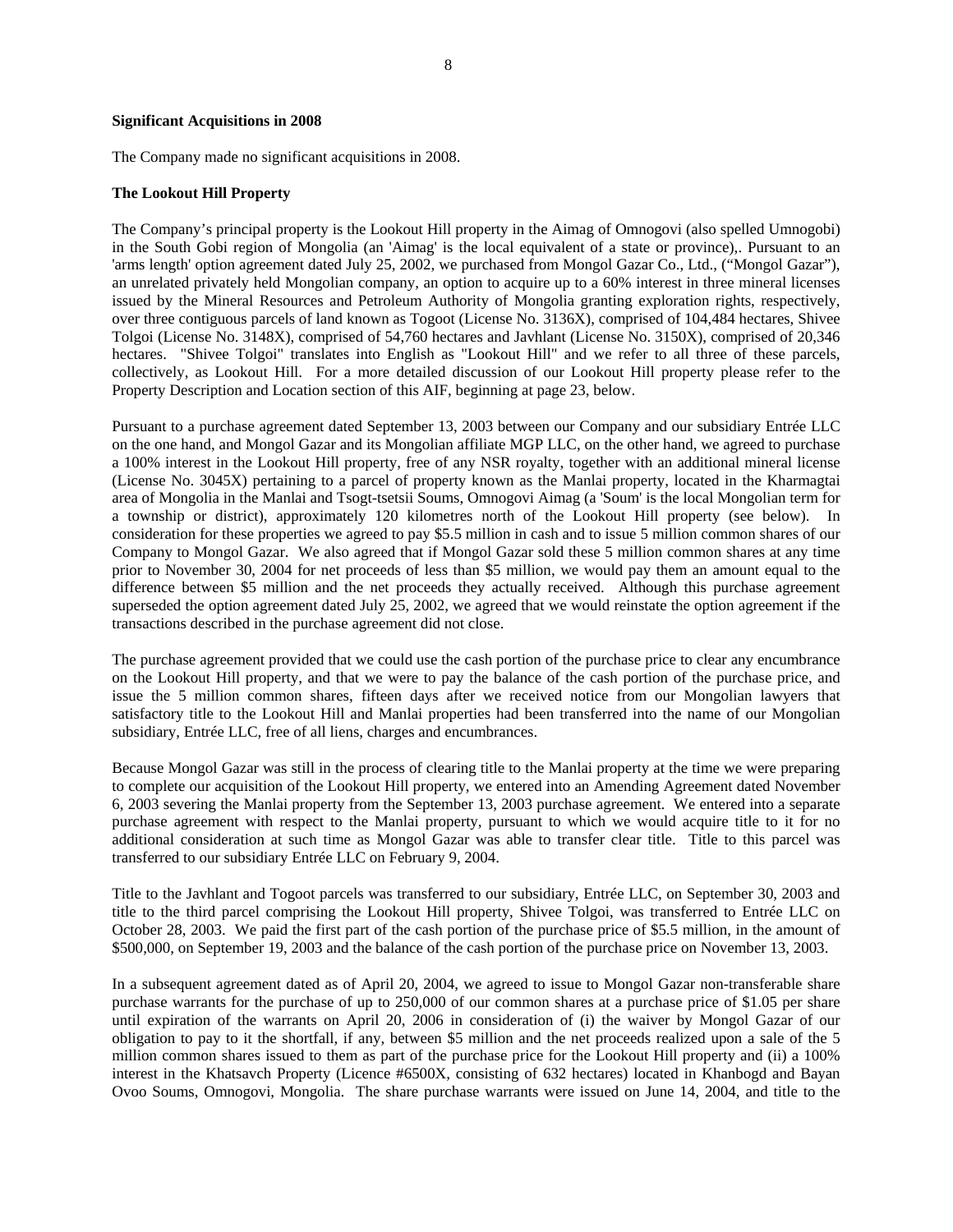# **Equity Participation and Earn-in Agreement with Ivanhoe Mines Ltd.**

Mongolian government in October 2007.

Entrée entered into an arm's-length Equity Participation and Earn-In Agreement (the "Earn-In Agreement") in October 2004 with Ivanhoe Mines Ltd., title holder of the Oyu Tolgoi copper-gold deposit, which is located adjacent to and is surrounded by Entrée's Lookout Hill property (see map on page 10). This agreement was subsequently assigned to a subsidiary of Ivanhoe Mines Ltd., Ivanhoe Mines Mongolia Inc. XXK, (collectively, "Ivanhoe Mines").

The Earn-in Agreement provided that Ivanhoe Mines would have the right, subject to certain conditions outlined in the Earn-in Agreement, to earn a participating interest in a mineral exploration and, if warranted, development and mining project on a portion of the Lookout Hill property. Under the Earn-in Agreement, Ivanhoe Mines would conduct exploration activities in an effort to determine if the Oyu Tolgoi mineralized system extended onto the Entrée-Ivanhoe Project Property. Following execution of the Earn-in Agreement Ivanhoe Mines undertook an aggressive exploration program, which eventually confirmed the presence of two resources on Lookout Hill within the Entrée-Ivanhoe Project Property: the Hugo North Extension indicated and inferred resource to the north of Oyu Tolgoi and the inferred resource of the Heruga Deposit to the south of Oyu Tolgoi.

As of June 30, 2008, Ivanhoe Mines had expended a total of \$35 million on exploration on the Entrée-Ivanhoe Project Property and in accordance with the Earn-In Agreement, Entrée and Ivanhoe Mines formed the Entrée-Ivanhoe Joint Venture. During the year ended December 31, 2008, the Entrée-Ivanhoe Joint Venture expended approximately \$1.9 million. Ivanhoe has contributed Entrée's 20% portion of the expenditures as an advance on future earnings.

Certain of Ivanhoe Mines' rights and obligations under the Earn-In Agreement, including a right to nominate one member of our Board of Directors, a pre-emptive right to enable them to preserve their ownership percentage in our Company, and an obligation to vote their shares as our Board of Directors directs on certain matters, expired with the formation of the joint venture. Ivanhoe's right of first refusal to the remainder of Lookout Hill is maintained with the formation of the joint venture.

We believe that both the initial Earn-in Agreement and the joint venture are of significant benefit to our Company. The Earn-in Agreement enabled us to raise money that we used to pursue our exploration activities on the balance of our Lookout Hill property and elsewhere. It also enabled the exploration of the Entrée -Ivanhoe Project Property at little or no cost to our Company, leading to the delineation of indicated and inferred mineral resource estimates for the Hugo North Extension and the discovery and subsequent definition of a significant inferred resource on the Heruga deposit.

At December 31, 2008, Ivanhoe Mines owned approximately 14.6% of Entrée's issued and outstanding shares.

At March 26, 2009, Ivanhoe Mines owned approximately 14.6% of Entrée's issued and outstanding shares.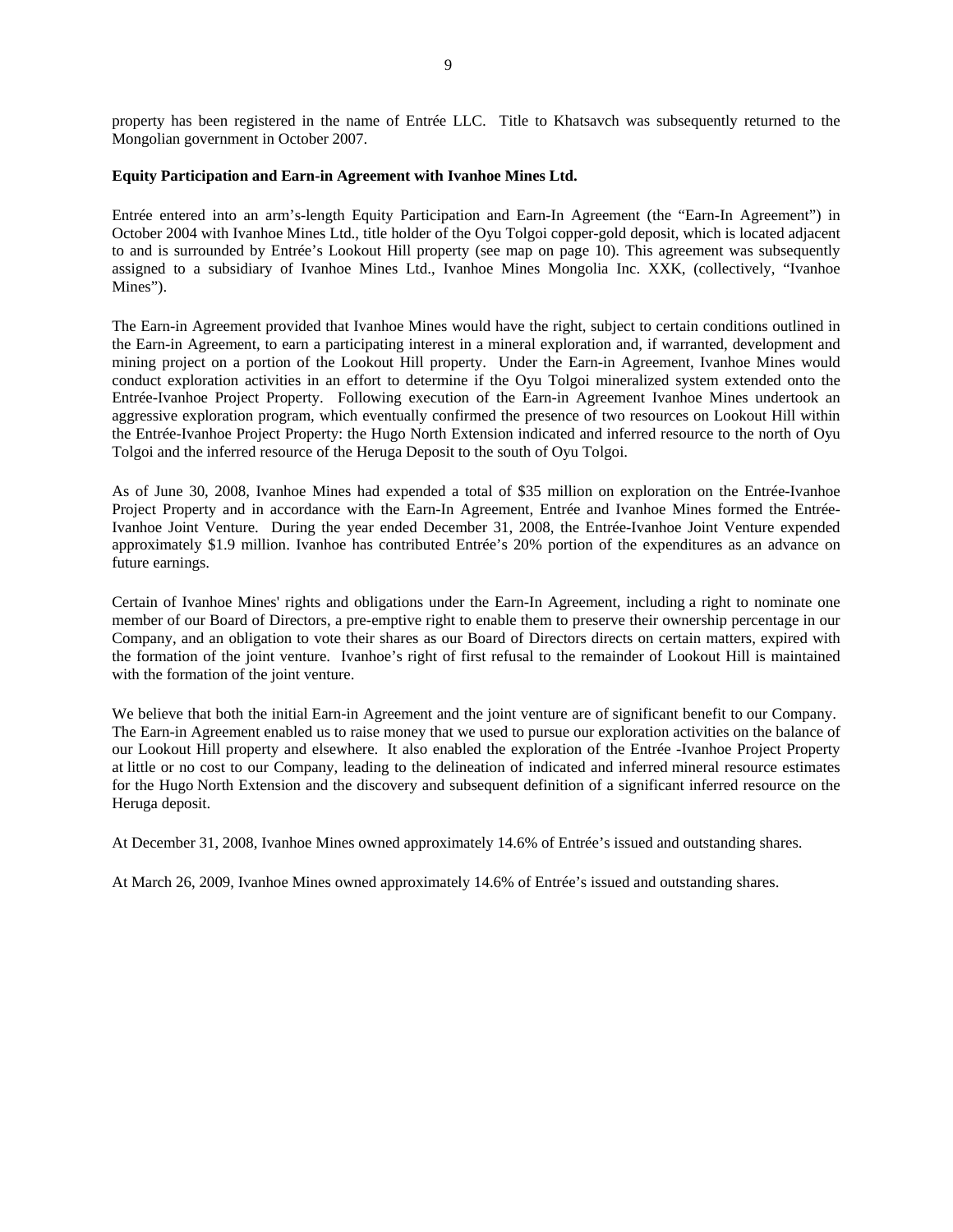

The area of Lookout Hill subject to the joint venture is shown below:

#### **Investment by Rio Tinto in Entrée Gold Inc.**

In June 2005, Rio Tinto, through its subsidiary Kennecott Canada Exploration (collectively, "Rio Tinto"), completed a private placement into Entrée, whereby they purchased 5,665,730 units at a price of C\$2.20 per unit, which consisted of one Entrée common share and two warrants (one "A" warrant and one "B" warrant). Two "A" warrants entitle Rio Tinto to purchase one Entrée common share for C\$2.75 within two years; two "B" warrants entitle Rio Tinto to purchase one Entrée common share for C\$3.00 within two years. Proceeds from Rio Tinto's investment were \$10,170,207. In June 2005, Ivanhoe Mines exercised its unit warrants and purchase 4.6 million shares at C\$1.10 per share, resulting in proceeds to Entrée of C\$4,069,214. Ivanhoe Mines then exercised its pre-emptive right to maintain proportionate ownership of Entrée shares in July 2005 and took part in the private placement, purchasing 1,235,489 units, resulting in further proceeds to Entrée of \$2,217,209. Rio Tinto purchased an additional 641,191 units of the private placement to maintain proportional ownership, resulting in further proceeds of \$1,150,681.

On June 27, 2007, Rio Tinto exercised it's "A" and "B" warrants and the Company issued 6,306,920 common shares for cash proceeds of \$17,051,716.

On November 26, 2007, in order to maintain its ownership of Entrée's issued and outstanding shares at approximately 15.9%, Rio Tinto exercised its pre-emptive rights and acquired, concurrently with the closing of the Treasury Offering, an aggregate of 2,300,284 shares of the Company at a price of C\$3.00 per share for additional gross proceeds of C\$6,900,852.

At December 31, 2008, Rio Tinto owned approximately 15.8% of Entrée's issued and outstanding shares.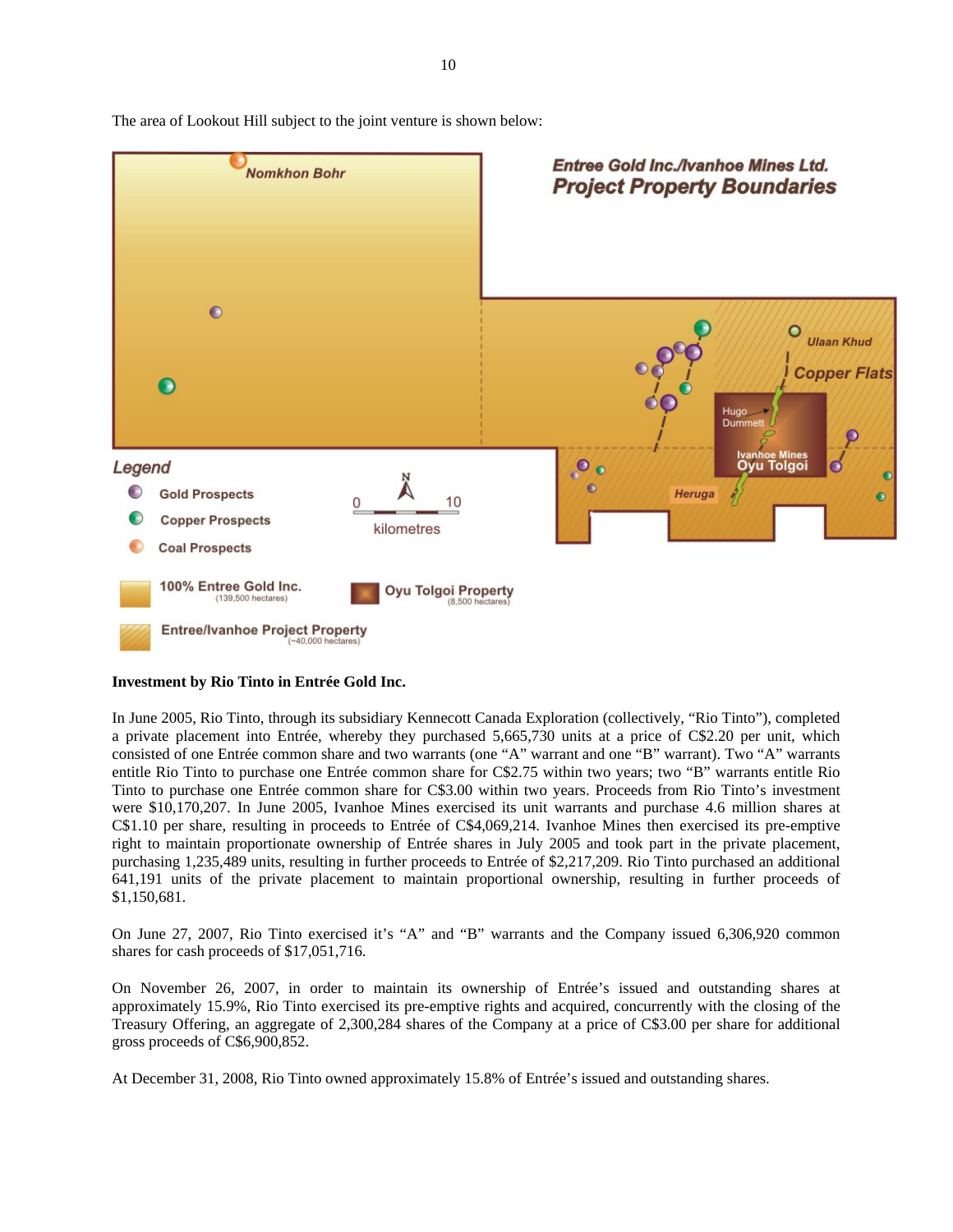At March 26, 2009, Rio Tinto owned approximately 15.8% of Entrée's issued and outstanding shares.

Rio Tinto is required to vote its shares as our board of directors directs on matters pertaining to fixing the number of directors to be elected, the election of directors, the appointment and remuneration of auditors and the approval of any corporate incentive compensation plan or any amendment thereof, provided the compensation plan could not result in any time in the number of common shares reserved for issuance under the plan exceeding 20% of the issued and outstanding common shares.

#### **Investment by Rio Tinto in Ivanhoe Mines**

In October 2006, Rio Tinto announced that it had agreed to invest up to \$1.5 billion to acquire up to a 33.35% interest in Ivanhoe Mines. The proceeds from this investment were targeted to fund the joint development of the Oyu Tolgoi copper-gold project the "Oyu Tolgoin Project"). An initial tranche of \$303 million was invested to acquire 9.95% of Ivanhoe Mines' shares. It was further announced on September 12, 2007 that "Rio Tinto will provide Ivanhoe Mines Ltd. with a convertible credit facility of \$350 million for interim financing for the Oyu Tolgoi copper-gold project in Mongolia. The credit facility is directed at maintaining the momentum of mine development activities at Oyu Tolgoi while Ivanhoe Mines and Rio Tinto continue to engage in finalising an Investment Agreement between Ivanhoe Mines and the government of Mongolia. If converted, this investment could result in Rio Tinto's owning 46.65% of Ivanhoe Mines." Entrée believes these investments represent, together with the exercise of the Entrée warrants, a major vote of confidence by one of the world's pre-eminent mining companies in both the Oyu Tolgoi Project and in the country of Mongolia.

#### **Mongolian Government**

The Mongolian Parliament has been negotiating with Ivanhoe Mines for five years with regard to the Investment Agreement. The Investment Agreement is structured to stabilize tax, infrastructure and fiscal issues and guide the planned development and long-term operation of the Oyu Tolgoi Project. There was a general election in June 2008, that resulted in the return of the Mongolian People's Revolutionary Party ("MPRP") to a majority government. After a period of political unrest in the country, the government was formed and new cabinet ministers appointed. A Working Group was appointed to finalize negotiations with Ivanhoe Mines regarding the Investment Agreement. The Working Group forwarded their recommendation to the National Security Council, which then sent the agreement to Parliament on March 9, 2009. Parliament recessed on March 13, 2009, but gave assurances to Ivanhoe Mines that the Investment Agreement would be given priority in the next session, scheduled to begin in early April 2009.

Ivanhoe Mines and Rio Tinto have been meeting with Members of Parliament to discuss issues relating to the planned development of Oyu Tolgoi and lawmakers have visited the Oyu Tolgoi Project site to see work in progress. Ivanhoe Mines and Rio Tinto also have expressed their concerns to Members of Parliament, the Government's Cabinet and the President about potential adverse impacts on the cost and timing for the Oyu Tolgoi project that would result from any further unexpected delays in the parliamentary approval process.

The draft agreement, once approved by Parliament, remains subject to approvals by the Ivanhoe Mines and Rio Tinto boards of directors.

Entrée continues to monitor developments in Mongolia, and maintains regular contact with Rio Tinto and Ivanhoe Mines regarding this matter.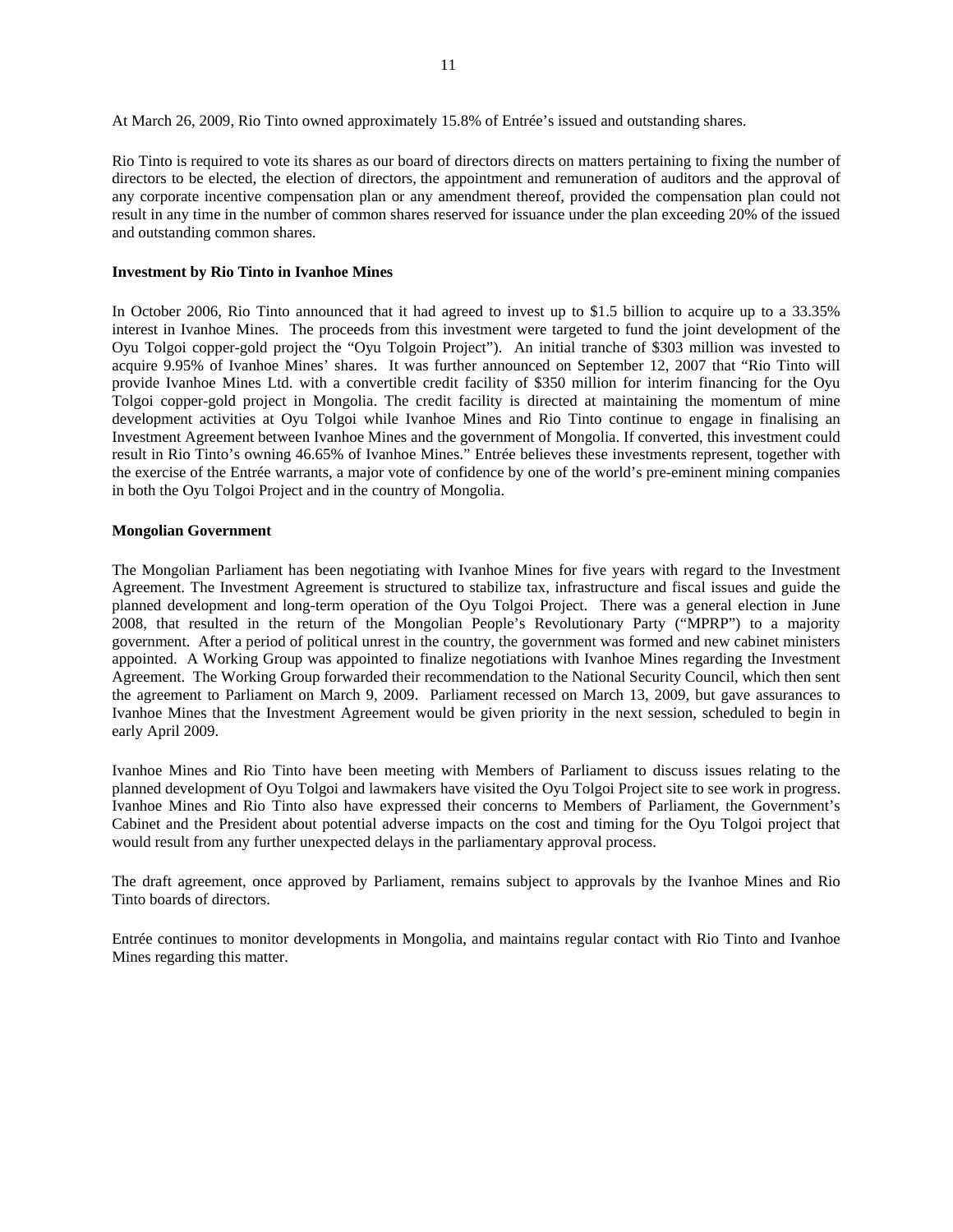# **DESCRIPTION OF THE BUSINESS**

#### **General**

We are in the mineral resource business. This business generally consists of three stages: exploration, development and production. Mineral resource companies that are in the exploration stage have not yet found mineral resources in commercially exploitable quantities, and are engaged in exploring land in an effort to discover them. Mineral resource companies that have located a mineral resource in commercially exploitable quantities and are preparing to extract that resource are in the development stage, while those engaged in the extraction of a known mineral resource are in the production stage. Our Company is in the exploration stage.

Mineral resource exploration can consist of several stages. The earliest stage usually consists of the identification of a potential prospect through either the discovery of a mineralized showing on that property or as the result of a property being in proximity to another property on which exploitable resources have been identified, whether or not they are or have in the past been extracted.

After the identification of a property as a potential prospect, the next stage would usually be the acquisition of a right to explore the area for mineral resources. This can consist of the outright acquisition of the land or the acquisition of specific, but limited, rights to the land (e.g., a license, lease or concession). After acquisition, exploration would probably begin with a surface examination by a prospector or professional geologist with the aim of identifying areas of potential mineralization, followed by detailed geological sampling and mapping of this showing with possible geophysical and geochemical grid surveys to establish whether a known trend of mineralization continues through un-exposed portions of the property (i.e., underground), possibly trenching in these covered areas to allow sampling of the underlying rock. Exploration also commonly includes systematic regularly spaced drilling in order to determine the extent and grade of the mineralized system at depth and over a given area, as well as gaining underground access by ramping or shafting in order to obtain bulk samples that would allow one to determine the ability to recover various commodities from the rock. Exploration might culminate in a feasibility study to ascertain if the mining of the minerals would be economic. A feasibility study is a study that reaches a conclusion with respect to the economics of bringing a mineral resource to the production stage.

Our wholly-owned Mongolian subsidiary, Entrée LLC, is the registered owner of the three mineral exploration licences (Javhlant, Shivee Tolgoi and Togoot) comprising the Company's principal property, the Lookout Hill property, permitting mineral exploration on three contiguous parcels of land located in Mongolia. The Company owns 100% interest in the portions of the licences outside the Entrée-Ivanhoe Project Property, and 20-30% interest in the Entrée-Ivanhoe Joint Venture, depending on depth of mineralization.

Entrée LLC is also the registered owner of a fourth mineral exploration licence (Ikh Ulziit Uul) in Mongolia, comprising the Manlai property. Entrée also has the right to earn direct or indirect interests in properties in China, Arizona and New Mexico.

Our company's exploration activities in Mongolia, China, and the USA are under the supervision of Robert Cann, P.Geo., Entrée's Vice President, Exploration. Mr. Cann is a "qualified person" as defined in NI 43-101. Except where otherwise noted, Mr. Cann is also responsible for the preparation of technical information in this AIF.

All mineral rock samples from our Mongolian properties are prepared and analyzed by SGS Mongolia LLC in Ulaanbaatar, Mongolia. All coal samples from Mongolia are prepared and analyzed by SGS Mongolia LLC and by SGS-CSTC Standards Technical Services Co., Ltd., Tianjin, China. Coal check samples were analyzed at Loring Laboratories Ltd. in Calgary, Canada. . Samples from Arizona and New Mexico are analyzed at ALS Chemex in Sparks, Nevada, at Skyline Assayer and Laboratories, Tuscon, Arizona and at Acme Analytical Laboratories, Vancouver, British Columbia, Canada. All samples from China are analyzed at ALS Chemex, Guangzhou and at SGS-CSTC Standards Technical Services Co., Ltd., Tianjin.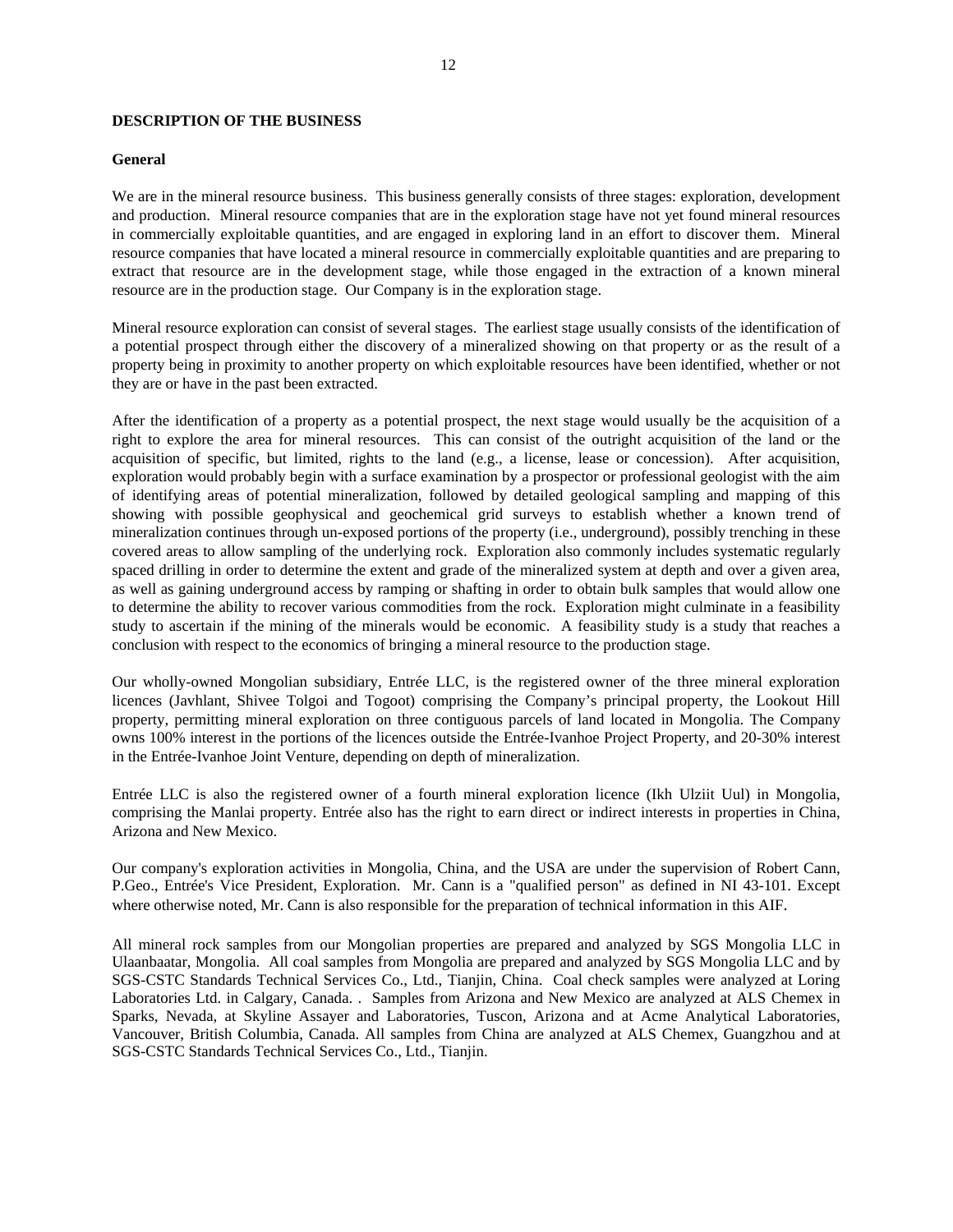#### **Environmental Compliance**

Our current and future exploration and development activities, as well as our future mining and processing operations, if warranted, are subject to various federal, state and local laws and regulations in the countries in which we conduct our activities. These laws and regulations govern the protection of the environment, prospecting, development, production, taxes, labour standards, occupational health, mine safety, toxic substances and other matters. Our management expects to be able to comply with those laws and does not believe that compliance will have a material adverse effect on our competitive position. We intend to obtain all licenses and permits required by all applicable regulatory agencies in connection with our mining operations and exploration activities. We intend to maintain standards of compliance consistent with contemporary industry practice.

In Mongolia, mining companies are required to file an annual work plan with, and provide a summary report to, the local Soum upon the conclusion of exploration activities that includes a discussion of environmental impacts. In addition, mining companies are required to post a bond equal to 50% of the total estimated cost of any anticipated environmental reclamation, which is refunded upon completion of the reclamation work. We have filed our annual work plan for 2009 and we have posted a bond in Bayan Ovoo Soum equal to approximately \$1,050. Although no work is planned in 2009 at Manlai, bonds remain in place at Tsogt Tsetsii Soum equal to approximately \$490, and at Manlai Soum equal to approximately \$490. These bonds cover environmental reclamation to the end of 2009. These amounts are refundable to us once we have completed all environmental work to the satisfaction of the local Soum (the local Mongolian equivalent of a township or district).

In Arizona and New Mexico, exploration companies are required to apply for a work permit that specifically details the proposed work program. A permit was granted in October 2008 for drilling on the Lordsburg property. A reclamation bond may be requested prior to the issuance of the appropriate permit but has not been requested to date.

#### **Competition**

The mineral exploration, development, and production industry is largely unintegrated. We compete with other exploration companies looking for mineral resource properties and the resources that can be produced from them. While we compete with other exploration companies in the effort to locate and license mineral resource properties, we do not compete with them for the removal or sale of mineral products from our properties, nor will we do so if we should eventually discover the presence of them in quantities sufficient to make production economically feasible. Readily available markets exist world-wide for the sale of gold and other mineral products. Therefore, we will likely be able to sell any gold or mineral products that we are able to identify and produce. Our ability to be competitive in the market over the long term is dependent upon the quality and amount of ore discovered, cost of production and proximity to our market. Due to the large number of companies and variables involved in the mining industry, it is not possible to pinpoint our direct competition.

# **Employees**

At December 31, 2008, we had twenty-three employees working for us. We employ eleven employees in Vancouver, five employees in our office in Ulaanbaatar, Mongolia, two employees in our office in Beijing and five employees dedicated to our Mongolian and US field programs. During the 2008 field season, we also employed five contract expatriate geologists, geological technicians, camp support personnel and summer students at our Lookout Hill project. In addition to our expatriate employees, we hire up to 100 local personnel, including geologists, labourers, geophysical helpers, geochemical helpers, cooks, camp maintenance personnel, drivers and translators. These local personnel are hired as needed throughout each field season. The number of local hires fluctuates throughout the year, depending on the workload.

In the United States, our field operations are headed by a contract geologist who is supported by other contract geologists on an as-needed basis as well as a geologist and geological technician who also work on our Mongolian and China projects.

None of our employees belong to a union or are subject to a collective agreement. We consider our employee relations to be good.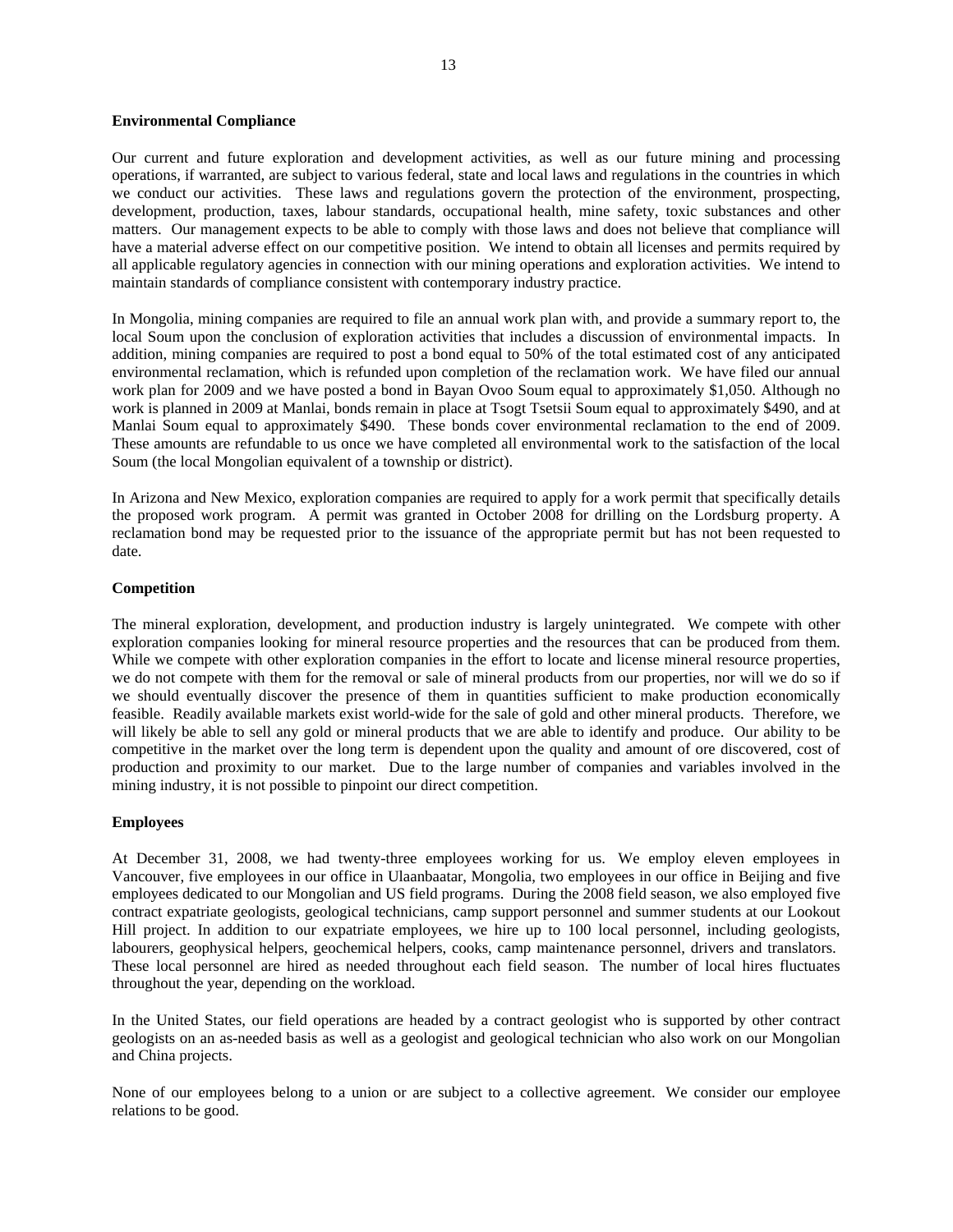# **RISK FACTORS**

As stated on page 3, this AIF contains forward-looking statements, and any assumptions upon which they are based are made in good faith and reflect our current judgment regarding the direction of our business. Actual results will almost always vary, sometimes materially, from any estimates, predictions, projections, assumptions or other future performance suggested in this AIF. Except as required by applicable law, including the securities laws of the United States, we do not intend to update any of the forward-looking statements to conform these statements to actual results.

An investment in our common stock involves a number of very significant risks. You should carefully consider the following risks and uncertainties in addition to other information in this AIF in evaluating our Company and our business before purchasing shares of our Company's common stock. Our business, operating results and financial condition could be seriously harmed due to any of the following risks. The risks described below are not the only ones facing our Company. Additional risks not presently known to us may also impair our business operations. You could lose all or part of your investment due to any of these risks.

# **Risks Resulting From The Close Connection Between Ivanhoe Mines' Oyu Tolgoi Project And The Company's Shivee Tolgoi Earn-in Property.**

As a result of the close connection between Ivanhoe Mines' Oyu Tolgoi Project and the Entree-Ivanhoe Project Property, certain risk factors associated with Ivanhoe Mines are also applicable to the Company and may adversely affect the Company, including:

*Ivanhoe Mines and Rio Tinto may be unsuccessful in completing an Investment Agreement with the Government of Mongolia for the Oyu Tolgoi Project or may only be able to complete the contract on terms that effectively impair the economic viability of the Oyu Tolgoi Project.* 

The Mongolian Parliament has been negotiating with Ivanhoe Mines for five years with regard to the Investment Agreement. The Investment Agreement is structured to stabilize tax and fiscal issues and guide the planned development and long-term operation of the Oyu Tolgoi Project. There was a general election in June 2008, that resulted in the return of the MPRP to a majority government. After a period of political unrest in the country, punctuated by a riot which resulted in the death of five people, the government was formed and new cabinet ministers appointed. A Working Group was appointed to finalize negotiations with Ivanhoe Mines regarding the Investment Agreement. The Working Group forwarded their recommendation to the National Security Council, which then sent the agreement to Parliament on March 09, 2009. Parliament recessed on March 13, 2009, but gave assurances to Ivanhoe Mines that the Investment Agreement would be given priority in the next session, scheduled to begin in early April 2009.

Ivanhoe Mines and Rio Tinto have been meeting with Members of Parliament to discuss issues relating to the planned development of Oyu Tolgoi and lawmakers have visited the Oyu Tolgoi Project site to see work in progress. Ivanhoe Mines and Rio Tinto also have expressed their concerns to Members of Parliament, the Government's Cabinet and the President about potential adverse impacts on the cost and timing for the Oyu Tolgoi Project that would result from any further unexpected delays in the parliamentary approval process.

The draft agreement, once approved by Parliament, remains subject to approvals by the Ivanhoe Mines and Rio Tinto boards of directors.

An Investment Agreement addresses a broad range of matters relevant to Ivanhoe Mines' Oyu Tolgoi Project, and the nature and scope of the Investment Agreement is of fundamental importance to the viability of the Oyu Tolgoi Project. Parliament may refuse to approve a draft Investment Agreement, may delay such approval, or may make its approval conditional upon substantive changes being made to the draft which may severely impact the economic viability of the Oyu Tolgoi Project or effectively prevent Ivanhoe Mines from coming to an agreement with the Government on the Investment Agreement. Any such result would have a significant adverse effect on the development of the Oyu Tolgoi Project and Ivanhoe Mines itself, and, would adversely affect the Company.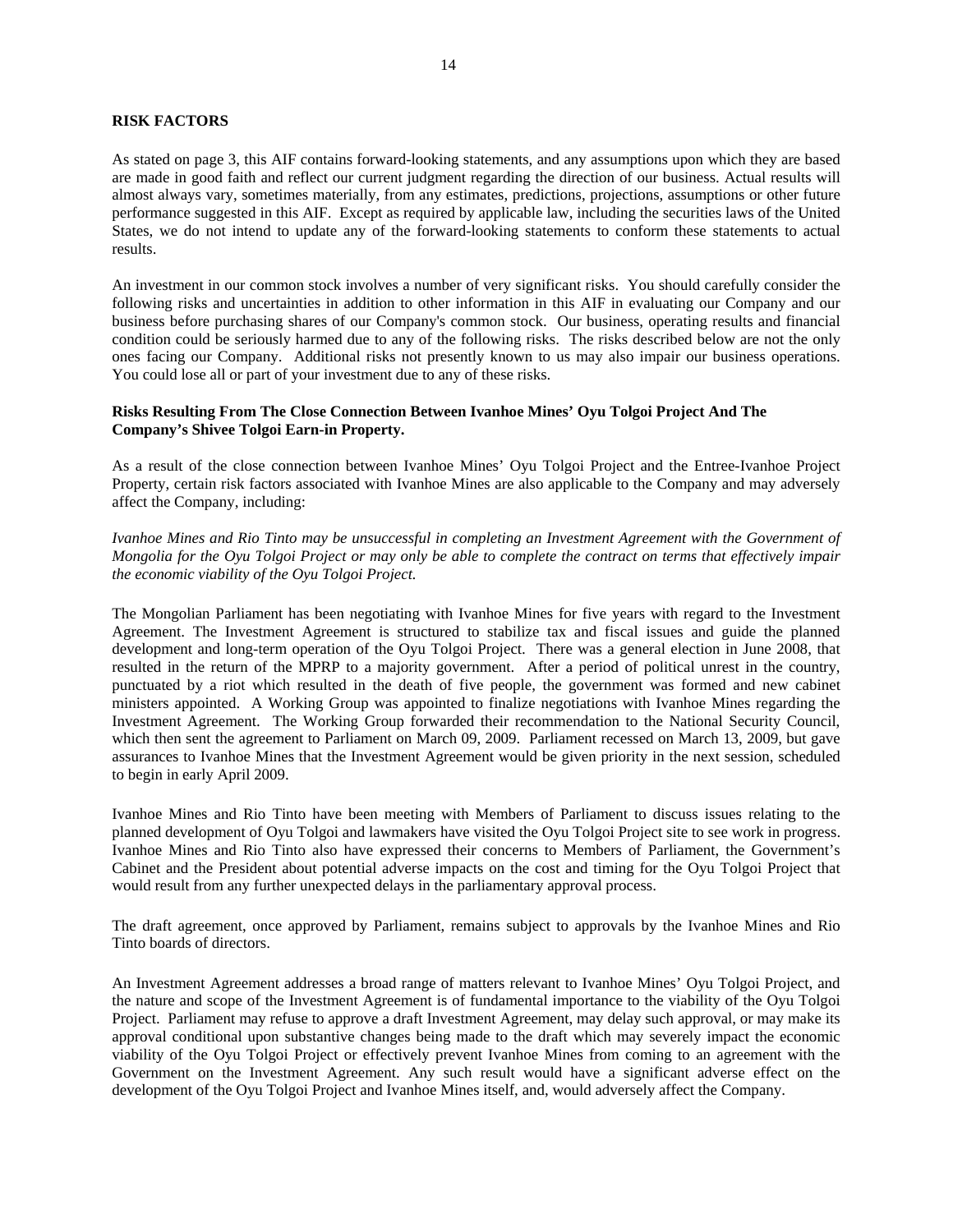*The Hugo Dummett Deposit mineral resources do not have demonstrated economic viability and the feasibility of mining has not been established.* 

A substantial portion of the mineral resources identified to date on the Oyu Tolgoi Project are not mineral reserves and do not yet have demonstrated economic viability. There can be no assurance that some or all of these resources will be upgraded to mineral reserves. With the exception of the Southern Oyu Deposits, the feasibility of mining from the Oyu Tolgoi Project has not been, and may never be, established. There is a degree of uncertainty attributable to the estimation of reserves, resources and corresponding grades being mined or dedicated to future production. Until reserves or resources are actually mined and processed, the quantity of reserves or resources and grades must be considered as estimates only. In addition, the quantity of reserves or resources may vary depending on the prevailing metals market. Any material change in the quantity of its reserves, resources, grades or stripping ratio may affect the economic viability of a particular property. In addition, there can be no assurance that metal recoveries in small-scale laboratory tests will be duplicated in larger scale tests under on-site conditions or during production.

# *The actual cost of developing the Oyu Tolgoi Project may differ significantly from Ivanhoe Mines' estimates and involve unexpected problems or delays.*

The estimates regarding the development and operation of the Oyu Tolgoi Project are based on Ivanhoe Mines' Integrated Development Plan ("IDP"). This study establishes estimates of reserves and resources and operating costs and projects economic returns. These estimates are based, in part, on assumptions about future metal prices. The IDP derives estimates of average cash operating costs based upon, among other things: anticipated tonnage, grades and metallurgical characteristics of ore to be mined and processed; anticipated recovery rates of copper and gold from the ore; cash operating costs of comparable facilities and equipment; and anticipated climatic conditions. Actual operating costs, production and economic returns may differ significantly from those anticipated by the IDP and future development reports. There are also a number of uncertainties inherent in the development and construction of any new mine including the Oyu Tolgoi Project. These uncertainties include: the timing and cost, which can be considerable, of the construction of mining and processing facilities; the availability and cost of skilled labour, power, water and transportation; the availability and cost of appropriate smelting and refining arrangements; the need to obtain necessary environmental and other government permits, and the timing of those permits; and the availability of funds to finance construction and development activities. The cost, timing and complexities of mine construction and development are increased by the remote location of a property such as the Oyu Tolgoi Project. It is common in new mining operations to experience unexpected problems and delays during development, construction and mine start-up. In addition, delays in the commencement of mineral production often occur. Accordingly, there is no assurance that Ivanhoe Mines' future development activities will result in profitable mining operations.

# *Lack of infrastructure in proximity to the material properties could adversely affect mining feasibility.*

The Oyu Tolgoi Project is located in an extremely remote area, which currently lacks basic infrastructure, including sources of electric power, water, housing, food and transport, necessary to develop and operate a major mining project. While Ivanhoe Mines has established the limited infrastructure necessary to conduct its current exploration and development activities, substantially greater sources of power, water, physical plant and transport infrastructure in the area will need to be established before Ivanhoe Mines can conduct mining operations. Lack of availability of the means and inputs necessary to establish such infrastructure may adversely affect mining feasibility. Establishing such infrastructure will, in any event, require significant financing, identification of adequate sources of raw materials and supplies and necessary approvals from national and regional governments, none of which can be assured.

# **Risks Associated With Mining**

*All of our properties are in the exploration stage. There is no assurance that we can establish the existence of any mineral resource on any of our properties in commercially exploitable quantities. Until we can do so, we cannot earn any revenues from operations and if we do not do so we will lose all of the funds that we expend on exploration. If we do not discover any mineral resource in a commercially exploitable quantity, our business will fail.*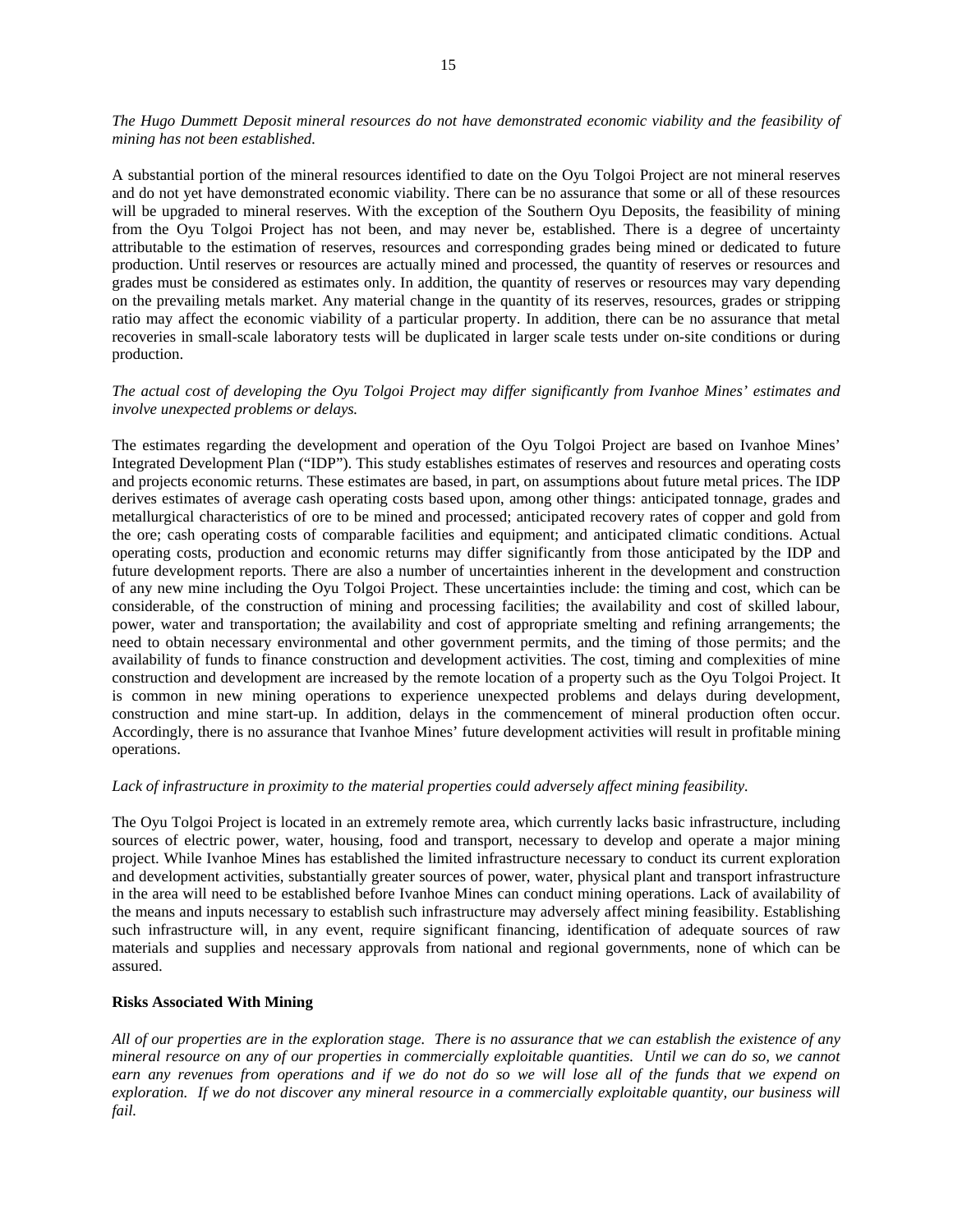Despite exploration work on our mineral properties, we have not established that any of them contain any mineral reserve, nor can there be any assurance that we will be able to do so. If we do not, our business will fail.

A mineral reserve is defined by the Securities and Exchange Commission in its Industry Guide 7 (which can be viewed over the Internet at http://www.sec.gov/divisions/corpfin/forms/industry.htm#secguide7) as that part of a mineral deposit which could be economically and legally extracted or produced at the time of the reserve determination. The probability of an individual prospect ever having a "reserve" that meets the requirements of the Securities and Exchange Commission's Industry Guide 7 is extremely remote; in all probability our mineral resource property does not contain any 'reserve' and any funds that we spend on exploration will probably be lost.

Even if we do eventually discover a mineral reserve on one or more of our properties, there can be no assurance that we will be able to develop our properties into producing mines and extract those resources. Both mineral exploration and development involve a high degree of risk and few properties which are explored are ultimately developed into producing mines.

The commercial viability of an established mineral deposit will depend on a number of factors including, by way of example, the size, grade and other attributes of the mineral deposit, the proximity of the resource to infrastructure such as a smelter, roads and a point for shipping, government regulation and market prices. Most of these factors will be beyond our control, and any of them could increase costs and make extraction of any identified mineral resource unprofitable.

#### *Our four exploration licences in Mongolia expire in March and April 2010.*

All of our exploration licenses in Mongolia currently expire in March or April 2010. Exploration license holders are entitled to apply for conversion to a mining license before their exploration license has expired. In order to be granted a mining licence the holder must demonstrate, among other things, that the subject property contains reserves and resources. The Company has not yet demonstrated reserves and resources on all of its Mongolian exploration licences.

*Mineral operations are subject to applicable law and government regulation. Even if we discover a mineral resource in a commercially exploitable quantity, these laws and regulations could restrict or prohibit the exploitation of that mineral resource. If we cannot exploit any mineral resource that we might discover on our properties, our business may fail.* 

Both mineral exploration and extraction require permits from various foreign, federal, state, provincial and local governmental authorities and are governed by laws and regulations, including those with respect to prospecting, mine development, mineral production, transport, export, taxation, labour standards, water right, occupational health, waste disposal, toxic substances, land use, environmental protection, mine safety and other matters. There can be no assurance that we will be able to obtain or maintain any of the permits required for the continued exploration of our mineral properties or for the construction and operation of a mine on our properties at economically viable costs. If we cannot accomplish these objectives, our business could fail.

We believe that we are in compliance with all material laws and regulations that currently apply to our activities but there can be no assurance that we can continue to do so. Current laws and regulations could be amended and we might not be able to comply with them, as amended. Further, there can be no assurance that we will be able to obtain or maintain all permits necessary for our future operations, or that we will be able to obtain them on reasonable terms. To the extent such approvals are required and are not obtained, we may be delayed or prohibited from proceeding with planned exploration or development of our mineral properties.

Environmental hazards unknown to us which have been caused by previous or existing owners or operators of the properties may exist on the properties in which we hold an interest. More specifically, we are required to deposit 50% of our proposed reclamation budget with the local Soum Governors office which will be refunded only on acceptable completion of land rehabilitation after mining operations have concluded. Even if we relinquish our licenses, we will still remain responsible for any required reclamation.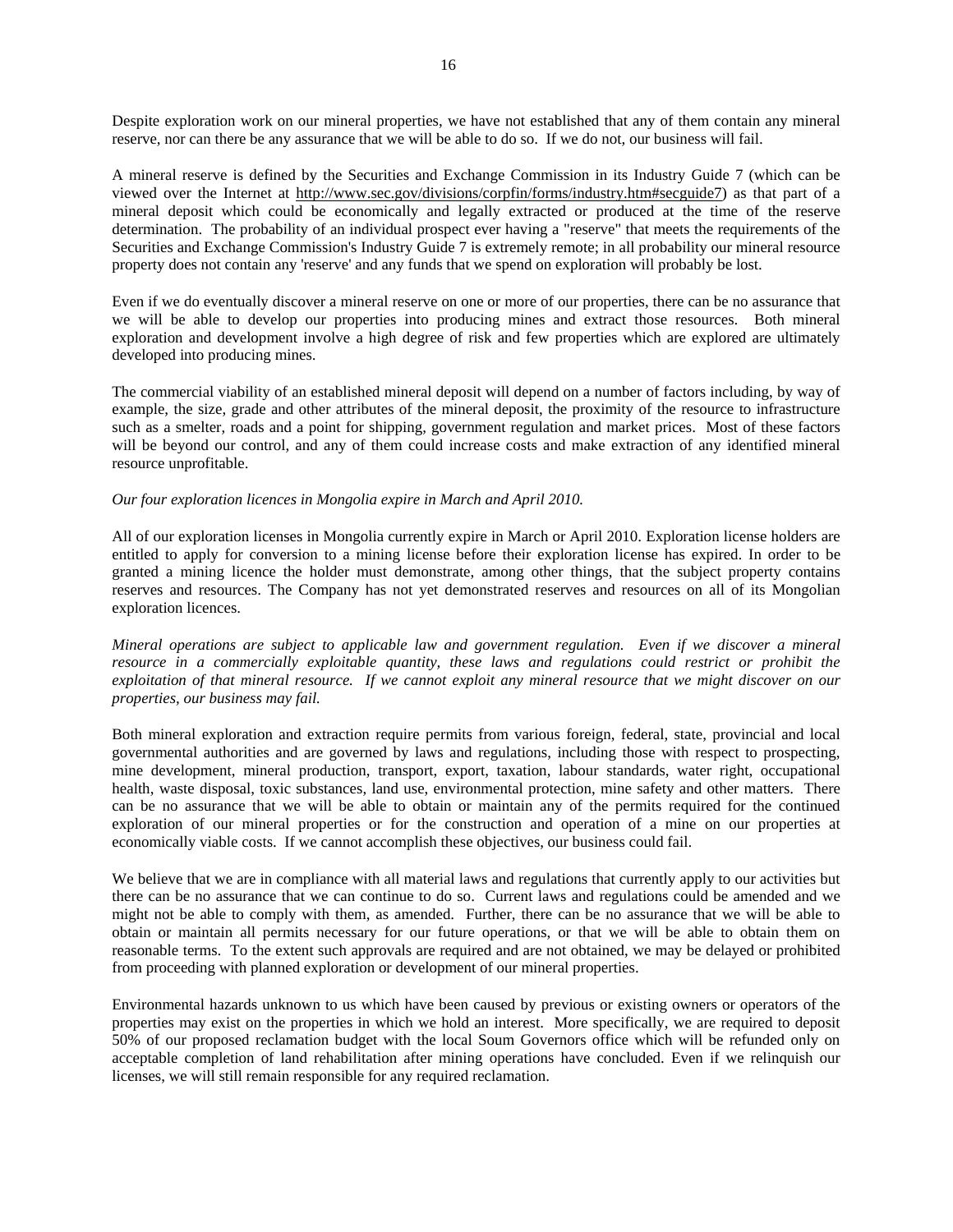*If we establish the existence of a mineral resource on any of our properties in a commercially exploitable quantity, we will require additional capital in order to develop the property into a producing mine. If we cannot raise this additional capital, we will not be able to exploit the resource, and our business could fail.* 

If we do discover mineral resources in commercially exploitable quantities on any of our properties, we will be required to expend substantial sums of money to establish the extent of the resource, develop processes to extract it and develop extraction and processing facilities and infrastructure. Although we may derive substantial benefits from the discovery of a major deposit, there can be no assurance that such a resource will be large enough to justify commercial operations, nor can there be any assurance that we will be able to raise the funds required for development on a timely basis. If we cannot raise the necessary capital or complete the necessary facilities and infrastructure, our business may fail.

*Mineral exploration and development is subject to extraordinary operating risks. We do not currently insure against these risks. In the event of a cave-in or similar occurrence, our liability may exceed our resources, which would have an adverse impact on our company.* 

Mineral exploration, development and production involves many risks which even a combination of experience, knowledge and careful evaluation may not be able to overcome. Our operations will be subject to all the hazards and risks inherent in the exploration, development and production of resources, including liability for pollution, cave-ins or similar hazards against which we cannot insure or against which we may elect not to insure. Any such event could result in work stoppages and damage to property, including damage to the environment. We do not currently maintain any insurance coverage against these operating hazards. The payment of any liabilities that arise from any such occurrence would have a material, adverse impact on our Company.

#### *Climatic Conditions can affect operations*

Mongolia's weather varies to the extremes, with summer temperatures ranging up to 35° Celsius or more to winter lows of minus 31° Celsius. Such adverse conditions often preclude normal work patterns and can severely limit exploration and mining operations, usually making work impossible from November through to March. Although good project planning can ameliorate these factors, unseasonable weather can upset programs with resultant additional costs and delays.

#### *Mineral prices are subject to dramatic and unpredictable fluctuations.*

We expect to derive revenues, if any, from the extraction and sale of precious and base metals such as gold, silver, molybdenum, and copper. The price of those commodities has fluctuated widely in recent years, and is affected by numerous factors beyond our control including international economic and political trends, expectations of inflation, currency exchange fluctuations, interest rates, global or regional consumptive patterns, speculative activities and increased production due to new extraction developments and improved extraction and production methods. Mongolian law requires the sale or export of gold mined in Mongolia to be made through the Central Bank of Mongolia and/or other authorized entities at world market prices. The effect of these factors on the price of base and precious metals, and, therefore, the economic viability of any of our exploration projects, cannot accurately be predicted.

# *The mining industry is highly competitive and there is no assurance that we will continue to be successful in acquiring mineral claims. If we cannot continue to acquire properties to explore for mineral resources, we may be required to reduce or cease operations.*

 The mineral exploration, development, and production industry is largely unintegrated. We compete with other exploration companies looking for mineral resource properties and the resources that can be produced from them. While we compete with other exploration companies in the effort to locate and license mineral resource properties, we do not compete with them for the removal or sales of mineral products from our properties if we should eventually discover the presence of them in quantities sufficient to make production economically feasible. Readily available markets exist worldwide for the sale of gold and other mineral products. Therefore, we will likely be able to sell any gold or mineral products that we identify and produce.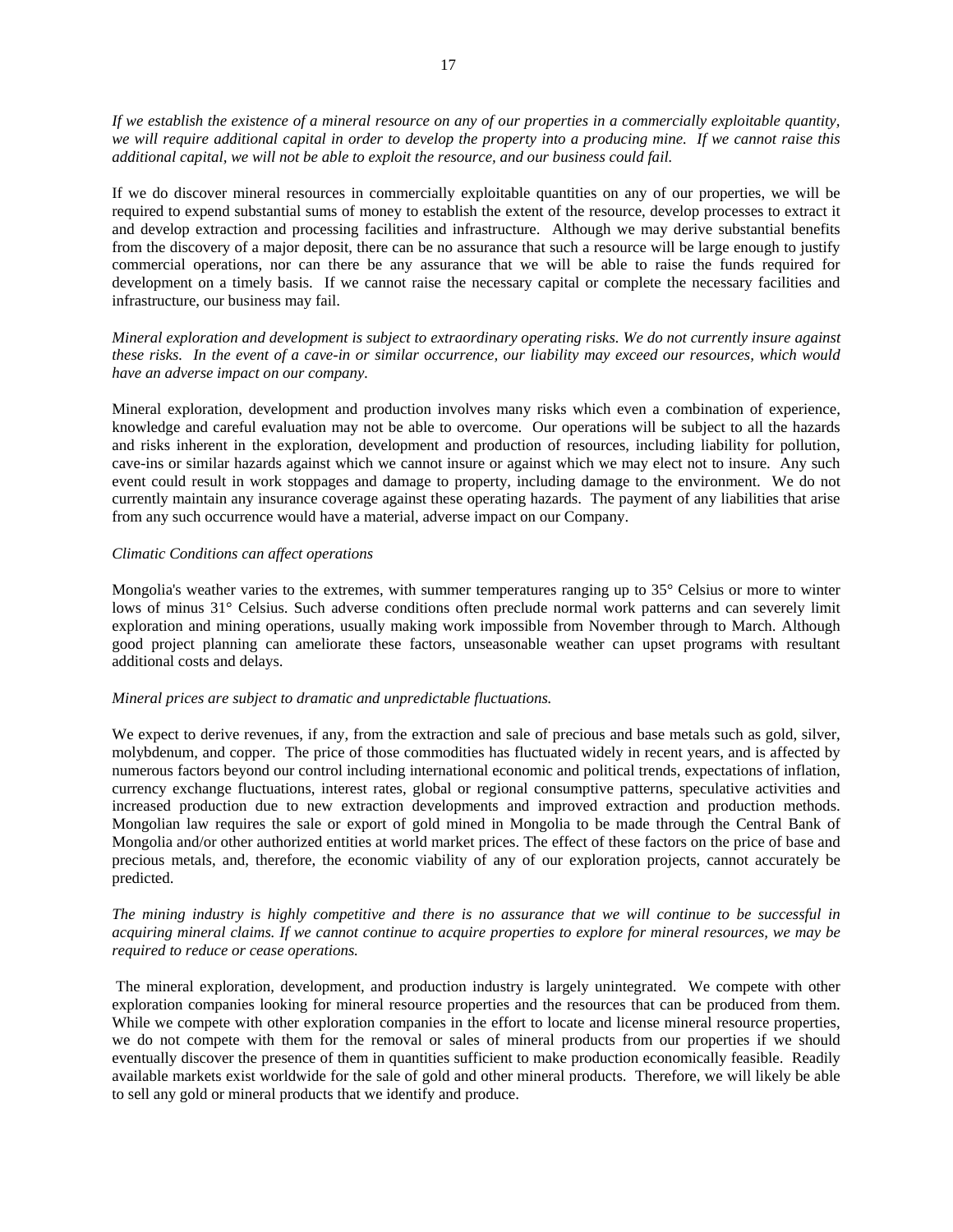We compete with many companies possessing greater financial resources and technical facilities. This competition could adversely affect our ability to acquire suitable prospects for exploration in the future. Accordingly, there can be no assurance that we will acquire any interest in additional mineral resource properties that might yield reserves or result in commercial mining operations.

# *Our title to our resource properties may be challenged by third parties or the licenses that permit us to explore our properties may expire if we fail to timely renew them and pay the required fees.*

We have investigated the status of our title to the four exploration licenses granting us the right to explore the Togoot (License 3136X), Shivee Tolgoi (License 3148X), Javhlant (License No. 3150X), and Manlai (License No. 3045X) mineral resource properties and we are satisfied that the title to these four licenses is properly registered in the name of our Mongolian subsidiary, Entrée LLC and that these licenses are currently in good standing.

We cannot guarantee that the rights to explore our properties will not be revoked or altered to our detriment. The ownership and validity of mining claims and concessions are often uncertain and may be contested. Should such a challenge to the boundaries or registration of ownership arise, the Government of Mongolia may declare the property in question a special reserve for up to three years to allow resolution of disputes or to clarify the accuracy of our mining license register. We are not aware of challenges to the location or area of any of the mining concessions and mining claims. There is, however, no guarantee that title to the claims and concessions will not be challenged or impugned in the future. Further, all of our licenses are exploration licenses, which were issued initially for a three-year term with a right of renewal for three more years, and a further right of renewal for three years, making a total of nine years. The total estimated annual fees in order to maintain the licenses in good standing is approximately \$280,000. If we fail to pay the appropriate annual fees or if we fail to timely apply for renewal, then these licenses may expire or be forfeit.

# *Development of the Entree-Ivanhoe Project Property may be delayed by Ivanhoe Mines in favour of development of the Oyu Tolgoi Property.*

Ivanhoe Mines has earned between a 70 and 80% interest in the Entree-Ivanhoe Project Property. Ivanhoe Mines has effective control of the development of both the Oyu Tolgoi Property, which it owns outright, and the Entree-Ivanhoe Project Property, in which the Company will maintain an interest. The development of the Entree-Ivanhoe Project Property may be adversely affected if Ivanhoe Mines decides to delay or reduce such development in favour of the immediate or complete development of the Oyu Tolgoi Property.

#### *The Company's ability to carry on business in Mongolia is subject to political and economic risk.*

The Company holds its interest in its Mongolian exploration properties through exploration licences that enable it to conduct operations or development and exploration activities. Notwithstanding these arrangements, the Company's ability to conduct operations or exploration and development activities is subject to changes in legislation or government regulations or shifts in political attitudes beyond the Company's control. Government policy may change to discourage foreign investment, nationalization of mining industries may occur or other government limitations, restrictions or requirements not currently foreseen may be implemented. There can be no assurance that the Company's assets will not be subject to nationalization, requisition or confiscation, whether legitimate or not, by any authority or body. There is no assurance that provisions under Mongolian law for compensation and reimbursement of losses to investors under such circumstances would be effective to restore the value of the Company's original investment. Similarly, the Company's operations may be affected in varying degrees by government regulations with respect to restrictions on production, price controls, export controls, income taxes, environmental legislation, mine safety and annual fees to maintain mineral licences in good standing. There can be no assurance that Mongolian laws protecting foreign investments will not be amended or abolished or that existing laws will be enforced or interpreted to provide adequate protection against any or all of the risks described above.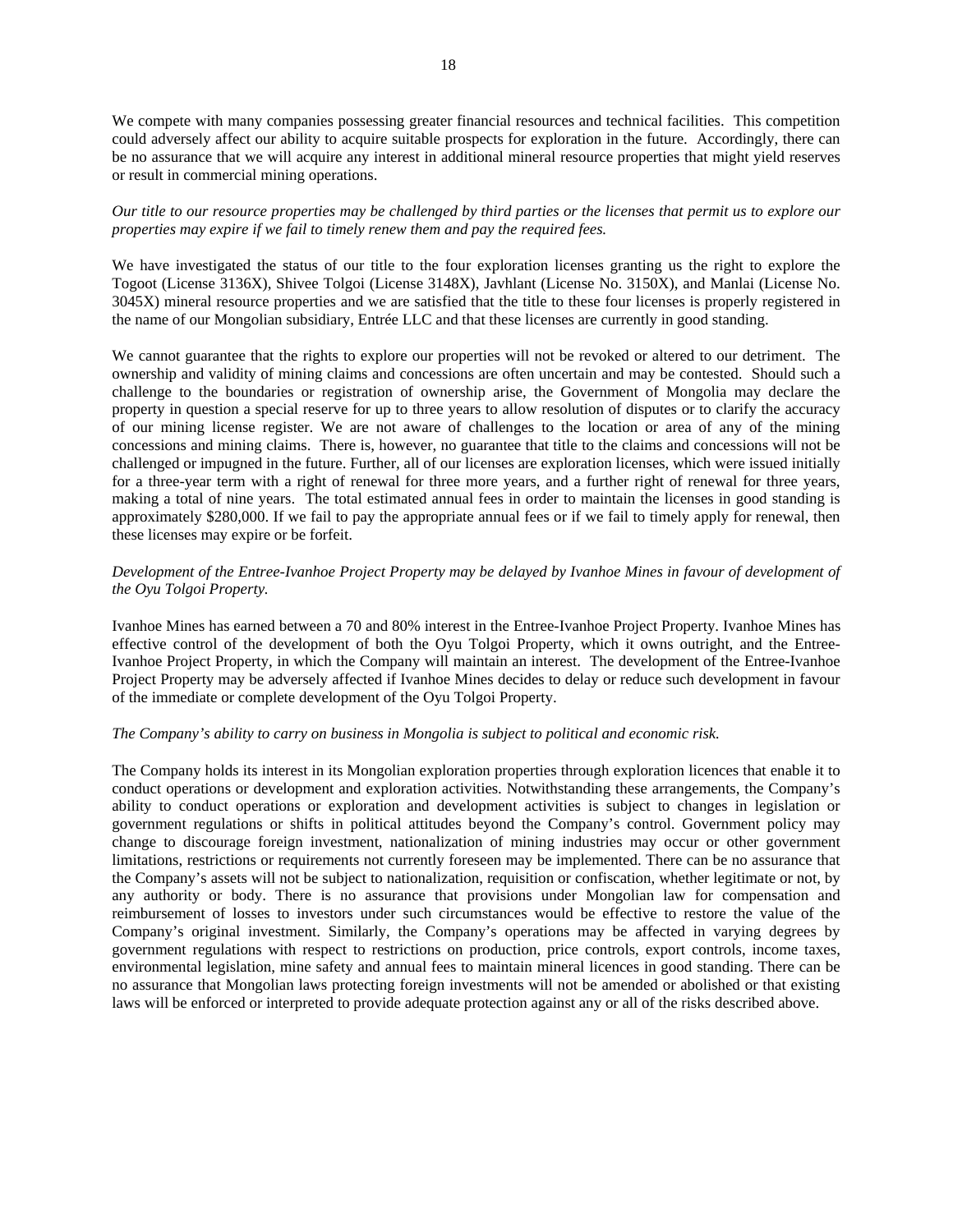*The Company's business in Mongolia may be harmed if the country fails to complete its transition from state socialism and a planned economy to political democracy and a free market economy.* 

Since 1990, Mongolia has been in transition from state socialism and a planned economy to a political democracy and a free market economy. Much progress has been made in this transition but much remains to be done, particularly with respect to the rule of law. Many laws have been enacted, but in many instances they are neither understood nor enforced. For decades Mongolians have looked to politicians and bureaucrats as the sources of the "law". This has changed in theory, but often not in practice. With respect to most day-to-day activities in Mongolia government civil servants interpret, and often effectively make, the law. This situation is gradually changing but at a relatively slow pace. Laws may be applied in an inconsistent, arbitrary and unfair manner and legal remedies may be uncertain, delayed or unavailable.

# *Recent and future amendments to Mongolian laws could adversely affect the Company's mining rights or make it more difficult or expensive to develop the project and carry out mining.*

In 2006, Mongolia implemented revisions to the Minerals Law. These revisions continue to preserve the substance of the original Minerals Law, which was drafted with the assistance of Western legal experts and is widely regarded as progressive, internally consistent and effective legislation, but the revisions have also increased the potential for political interference and weakened the rights of mineral holders in Mongolia. A number of the provisions will require further clarification from the Government about the manner in which the Government intends to interpret and apply the relevant law, which could have a significant effect on the Company's Mongolian properties. The Mongolian government has, in the past, expressed its strong desire to foster, and has to date protected the development of, an enabling environment for foreign investment. However, there are political constituencies within Mongolia that have espoused ideas that would not be regarded by the international mining industry as conducive to foreign investment if they were to become law or official government policy. The Oyu Tolgoi Project (and with it the Hugo North Extension and the Heruga deposit on the Entree-Ivanhoe Mines Joint Venture) has a high profile among the citizens of Mongolia and, as a burgeoning democracy, Mongolia has recently demonstrated a degree of political volatility. Accordingly, until these issues are addressed and clarified, there can be no assurance that the present government or a future government will refrain from enacting legislation or adopting government policies that are adverse to the interest of Ivanhoe Mines or the Company or that impair Ivanhoe Mines' ability to develop and operate the Oyu Tolgoi Project on the basis presently contemplated.

#### *The Company may be unable to enforce its legal rights in certain circumstances.*

In the event of a dispute arising at or in respect of, the Company's foreign operations, the Company may be subject to the exclusive jurisdiction of foreign courts or may not be successful in subjecting foreign persons to the jurisdiction of courts in Canada or other jurisdictions. The Company may also be hindered or prevented from enforcing its rights with respect to a governmental entity or instrumentality because of the doctrine of sovereign immunity.

#### *The Company may experience difficulties with its joint venture partners.*

Ivanhoe Mines has earned an interest in the Entree-Ivanhoe Project Property from the Company. Ivanhoe Mines and the Company have formed a joint venture and the Company may in the future enter into additional joint ventures in respect of other properties with third parties. The Company is subject to the risks normally associated with the conduct of joint ventures, which include disagreements as to how to develop, operate and finance a project and possible litigation between the participants regarding joint venture matters. These matters may have an adverse effect on the Company's ability to realize the full economic benefit of its interest in the property that is the subject of the joint venture, which could affect its results of operations and financial condition.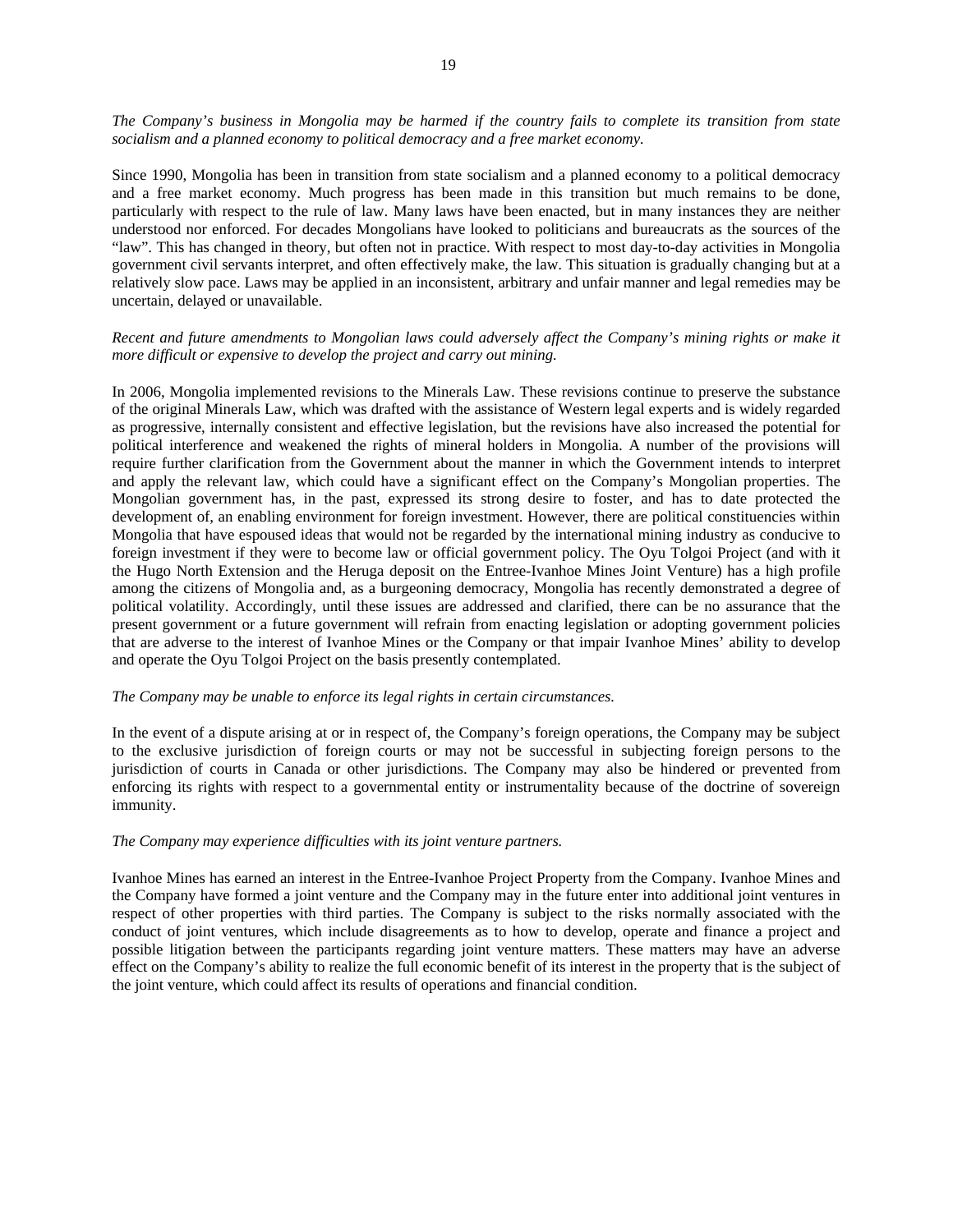#### **Risks Related To Our Company**

#### *We have a limited operating history on which to base an evaluation of our business and prospects.*

Although we have been in the business of exploring mineral resource properties since 1995, we have not yet located any mineral reserves. As a result, we have never had any revenues from our operations. In addition, our operating history has been restricted to the acquisition and exploration of our mineral properties and this does not provide a meaningful basis for an evaluation of our prospects if we ever determine that we have a mineral reserve and commence the construction and operation of a mine. We have no way to evaluate the likelihood of whether our mineral properties contain any mineral reserve or, if they do that we will be able to build or operate a mine successfully. We anticipate that we will continue to incur operating costs without realizing any revenues during the period when we are exploring our properties. During the twelve months ending December 31, 2009, we expect to spend approximately \$12 million on the maintenance and exploration of our mineral properties and the operation of our company. We therefore expect to continue to incur significant losses into the foreseeable future. We recognize that if we are unable to generate significant revenues from mining operations and any dispositions of our properties, we will not be able to earn profits or continue operations. At this early stage of our operation, we also expect to face the risks, uncertainties, expenses and difficulties frequently encountered by companies at the start up stage of their business development. We cannot be sure that we will be successful in addressing these risks and uncertainties and our failure to do so could have a materially adverse effect on our financial condition. There is no history upon which to base any assumption as to the likelihood that we will prove successful and we can provide investors with no assurance that we will generate any operating revenues or ever achieve profitable operations.

#### *The fact that we have not earned any operating revenues since our incorporation raises substantial doubt about our ability to continue to explore our mineral properties as a going concern.*

We have not generated any revenue from operations since our incorporation and we anticipate that we will continue to incur operating expenses without revenues unless and until we are able to identify a mineral resource in a commercially exploitable quantity on one or more of our mineral properties and we build and operate a mine. As at December 31, 2008, we had working capital of approximately \$45 million. We estimate our average monthly operating expenses to be approximately \$700,000, including exploration, general and administrative expenses and investor relations expenses. As a result, we believe that we will not have to raise any additional funds to meet our currently budgeted operating requirements for the next 12 months. If these funds are not sufficient, or if we do not begin generating revenues from operations sufficient to pay our operating expenses when we have expended them, we will be forced to raise necessary funds from outside sources. As we cannot assure a lender that we will be able to successfully explore and develop our mineral properties, we will probably find it difficult to raise debt financing. We have traditionally raised our operating capital from sales of equity, but there can be no assurance that we will continue to be able to do so. If we cannot raise the money that we need to continue exploration of our mineral properties, we may be forced to delay, scale back, or eliminate our exploration activities. If any of these actions were to occur, there is a substantial risk that our business would fail.

#### *Current global financial conditions may adversely impact operations and the value and price of shares.*

Current global financial conditions have been subject to increased volatility and numerous financial institutions have either gone into bankruptcy or have had to be rescued by governmental authorities. Access to public financing has been negatively impacted by both sub-prime mortgages and the liquidity crisis affecting the asset-backed commercial paper market. These factors may impact the ability of the Company to obtain equity or debt financing in the future and, if obtained, on terms favourable to the Company. If these increased levels of volatility and market turmoil continue, the Company's operations could be adversely impacted and the value and the price of the common shares could continue to be adversely affected.

# *As a result of their existing shareholdings and pre-emptive rights, Ivanhoe Mines and Rio Tinto each have the ability to significantly influence the business and affairs of the Company.*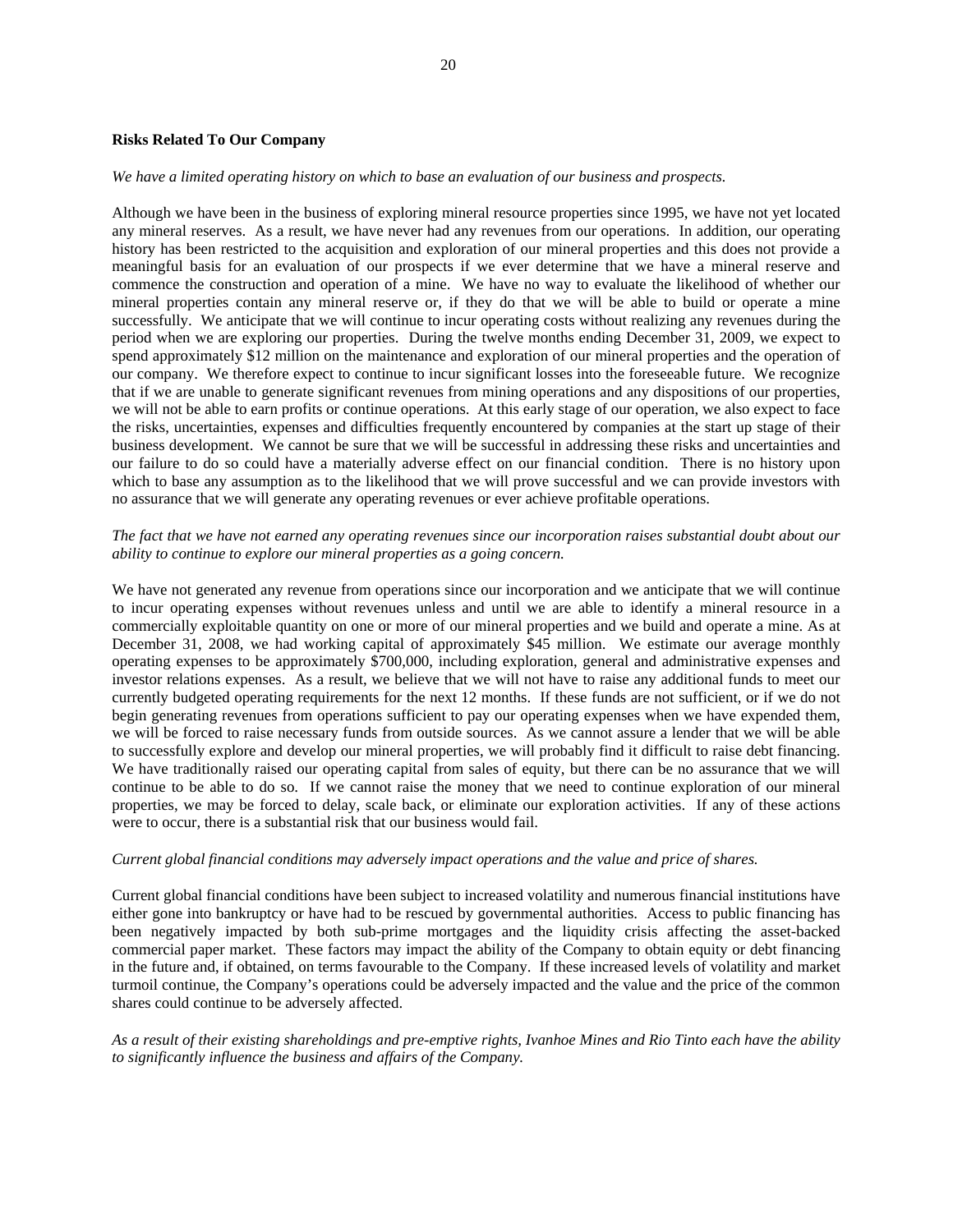The shareholding of each of Ivanhoe Mines and Rio Tinto in the Company together with the right of Rio Tinto to maintain its shareholding with its pre-emptive right, give each of Ivanhoe Mines and Rio Tinto the voting power to significantly influence the policies, business and affairs of the Company and the outcome of any significant corporate transaction or other matter, including a merger, business combination or a sale of all, or substantially all, of the Company's assets. In addition, Ivanhoe Mines has operational control over the Entrée-Ivanhoe Project Property. Ivanhoe Mines also has a right of first refusal with respect to any proposed disposition by the Company of an interest in the balance of the Lookout Hill project not subject to the joint venture agreement, and Rio Tinto has a similar right with respect to the Manlai property. The share position in the Company of each of Ivanhoe Mines and Rio Tinto and the other rights of each may have the effect of delaying, deterring or preventing a transaction involving a change of control of the Company in favour of a third party that otherwise could result in a premium in the market price of the Company's shares in the future.

# *Our Articles and indemnity agreements between our Company and some of our officers and directors indemnify our officers and directors against costs, charges and expenses incurred by them in the performance of their duties.*

Our Articles contain provisions limiting the liability of our officers and directors for all acts, receipts, neglects or defaults of themselves and all of our other officers or directors or for any other loss, damage or expense incurred by our Company which shall happen in the execution of the duties of such officers or directors, as do indemnity agreements between our Company and some of our officers and directors. Such limitations on liability may reduce the likelihood of derivative litigation against our officers and directors and may discourage or deter our shareholders from suing our officers and directors based upon breaches of their duties to our Company, though such an action, if successful, might otherwise benefit our Company and our shareholders.

# *Investors' interests in our Company will be diluted and investors may suffer dilution in their net book value per share if we issue employee/director/consultant options or if we issue additional shares to finance our operations.*

We have not ever generated revenue from operations. We are currently without a source of revenue and will most likely be required to issue additional shares to finance our operations and, depending on the outcome of our exploration programs, may issue additional shares to finance additional exploration programs of any or all of our projects or to acquire additional properties. We may also in the future grant to some or all of our directors, officers, consultants, and employees options to purchase our common shares as non-cash incentives to those persons. Such options may be granted at exercise prices equal to market prices, or at prices as allowable under the policies of the Toronto Stock Exchange and our stock option plan, when the public market is depressed. The issuance of any equity securities could, and the issuance of any additional shares will, cause our existing shareholders to experience dilution of their ownership interests.

If we issue additional shares or decide to enter into joint ventures with other parties in order to raise financing through the sale of equity securities, investors' interests in our Company will be diluted and investors may suffer dilution in their net book value per share depending on the price at which such securities are sold. As at March 26, 2009, we had outstanding options exercisable into 11,901,800 common shares which, if exercised, would represent approximately 12.6% of our issued and outstanding shares. If all of these warrants and options are exercised and the underlying shares are issued, such issuance will cause a reduction in the proportionate ownership and voting power of all other shareholders. The dilution may result in a decline in the market price of our shares.

#### *Earnings and Dividend Record.*

We have no earnings or dividend record. We have not paid dividends on our common shares since incorporation and do not anticipate doing so in the foreseeable future. We do not generate any cash flow from operations and do not expect to do so in the foreseeable future.

# *Conflicts of Interest.*

Certain of our officers and directors may be or become associated with other natural resource companies that acquire interests in mineral properties. Such associations may give rise to conflicts of interest from time to time. Our directors are required by law to act honestly and in good faith with a view to our best interests and to disclose any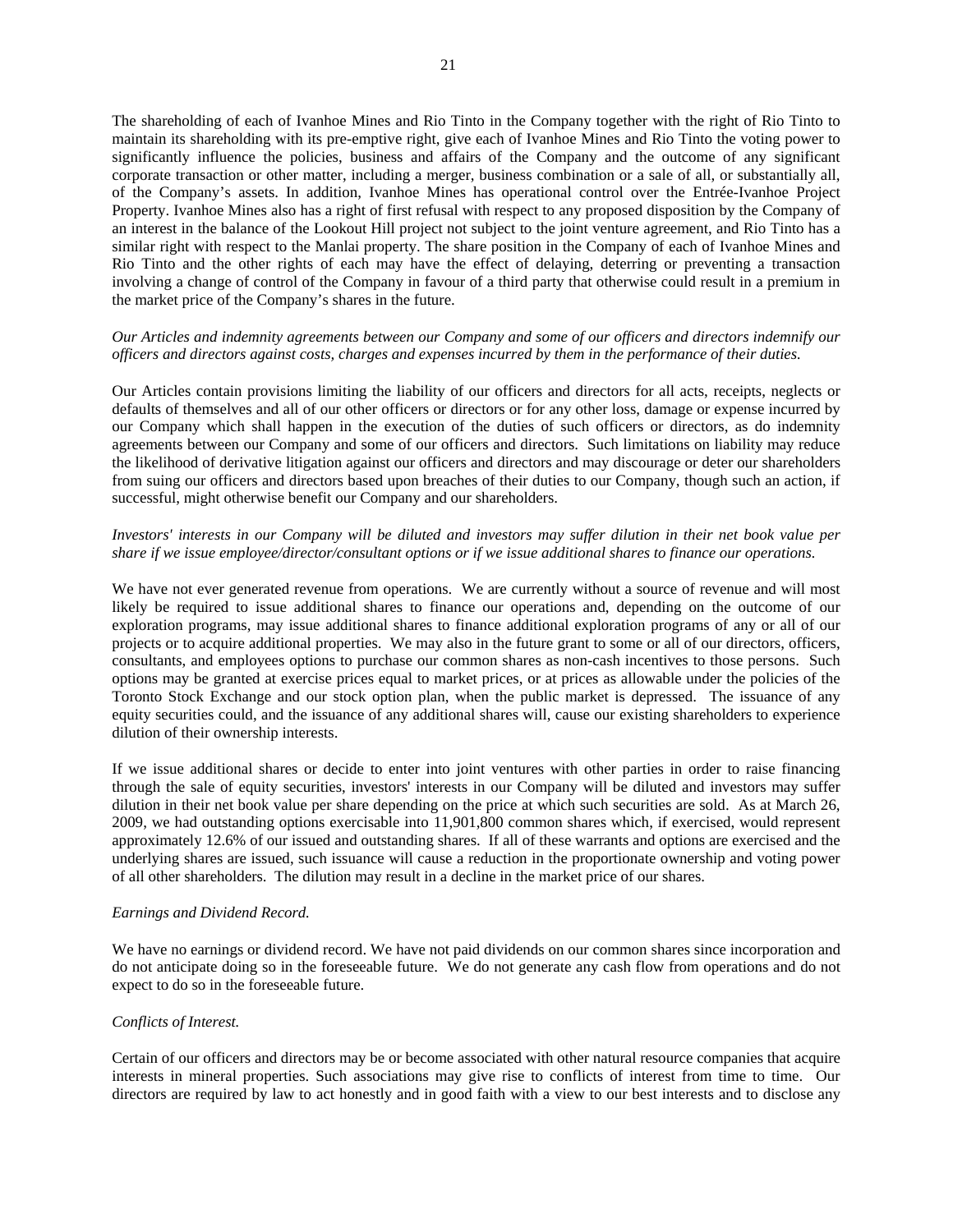22

interest which they may have in any of our projects or opportunities. In general, if a conflict of interest arises at a meeting of the board of directors, any director in a conflict will disclose his interest and abstain from voting on such matter or, if he does vote, his vote does not count. In determining whether or not we will participate in any project or opportunity, the directors will primarily consider the degree of risk to which we may be exposed and our financial position at that time.

# *Dependence on Key Management Employees.*

The nature of our business, our ability to continue our exploration and development activities and to develop a competitive edge in the marketplace depends, in large part, on our ability to attract and maintain qualified key management personnel. Competition for such personnel is intense, and there can be no assurance that we will be able to attract and retain such personnel. Our development now and in the future will depend on the efforts of key management figures, such as Gregory Crowe and Robert Cann. The loss of any of these key people could have a material adverse effect on our business. We do not currently maintain key-man life insurance on any of our key employees.

# *Limited Ability to Hedge or Engage in Forward Sales.*

While Mongolian law allows a company, by various applications and processes, to export and sell our own gold production, in practice, this is a difficult matter, with the result that we will have limited ability to engage in forward sales of, or to hedge, any future gold production.

# *Fluctuations in Currency Exchange Rates.*

Fluctuations in currency exchange rates, particularly operating costs denominated in currencies other than United States dollars, may significantly impact our financial position and results. We face risks associated with fluctuations in Canadian, U.S. and Mongolian currencies.

# **Risk Associated With Our Common Stock**

# *Because we do not intend to pay any dividends on our common shares, investors seeking dividend income or liquidity should not purchase our shares.*

We do not currently anticipate declaring and paying dividends to our shareholders in the near future. It is our current intention to apply net earnings, if any, in the foreseeable future to increase our working capital. Prospective investors seeking or needing dividend income or liquidity should, therefore, not purchase our common stock. We currently have no revenues and a history of losses, so there can be no assurance that we will ever have sufficient earnings to declare and pay dividends to the holders of our shares, and in any event, a decision to declare and pay dividends is at the sole discretion of our board of directors, who currently do not intend to pay any dividends on our common shares for the foreseeable future.

# *We believe we were a passive foreign investment company during 2008, which may have a material affect on U.S. holders.*

We believe we were a "passive foreign investment company" ("PFIC") during the year ended December 31, 2008 and may be a PFIC for subsequent tax years, which may have a material affect on U.S. Shareholders ("US Holders"). United States income tax legislation contains rules governing PFICs, which can have significant tax effects on U.S. Holders of foreign corporations. A US Holder who holds stock in a foreign corporation during any year in which such corporation qualifies as a PFIC is subject to United States federal income taxation under one of two alternative tax regimes at the election of each such US Holder. The U.S. federal income tax consequences to a U.S. Holder of the acquisition, ownership, and disposition of common shares will depend on whether such U.S. Holder makes an election to treat the Company as a "qualified electing fund" or "QEF" under Section 1295 of the Code (a "QEF Election") or a mark-to-market election under Section 1296 of the Code (a "Mark-to-Market Election"). Upon written request by a U.S. Holder, the Company will make available the information necessary for such U.S. Holder to make QEF Elections with respect to the Company. Additional adverse rules would apply to U.S.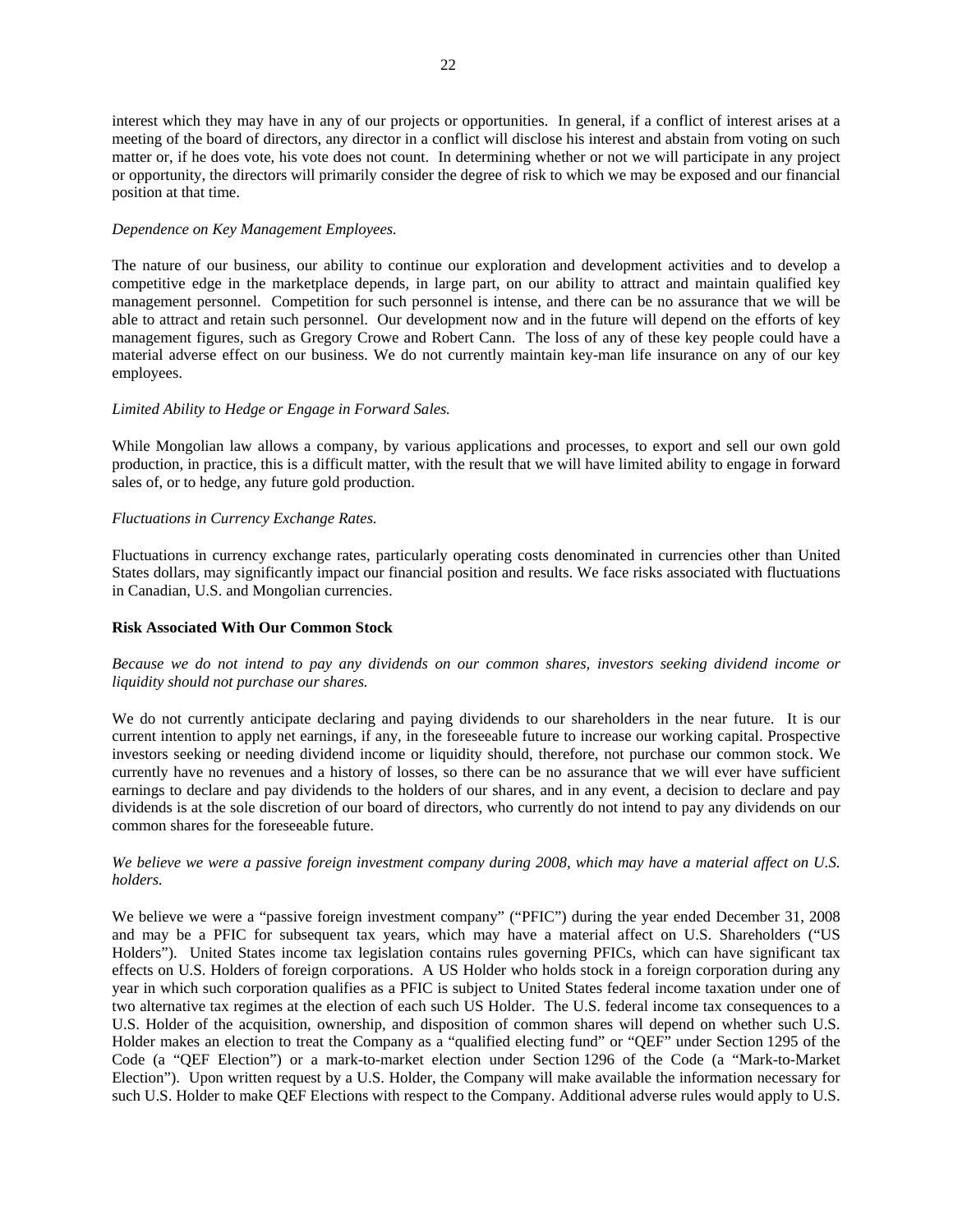Holders for any year the Company is a PFIC and the Company owns or disposes of shares in another corporation which is a PFIC.

# **MINERAL PROPERTIES**

Our wholly-owned Mongolian subsidiary, Entrée LLC, is the registered owner of the three mineral exploration licences (Javhlant, Shivee Tolgoi and Togoot) comprising the Company's principal property, the Lookout Hill property, permitting mineral exploration on three contiguous parcels of land located in Mongolia. The Company owns a 100% interest in the portions of the licences outside the Entrée-Ivanhoe Project Property, and as of June 30, 2008, either a 20% or 30 % interest in the Entrée-Ivanhoe Joint Venture, depending on the depth of mineralization.

Each of our Lookout Hill exploration licences was granted by the Mineral Resources and Petroleum Authority of Mongolia. Two of the three licences that comprise the Lookout Hill property were issued April 3, 2001 and were extended in June 2007 until April 2010. The third Lookout Hill licence was issued March 30, 2001 and was also extended in June 2007 until March 2010. A fourth licence, the Manlai licence, which is not material to the Company, was issued March 9, 2001 and extended in February 2008 to March 2010

Mongolian exploration licences are maintained in good standing by payment to the Mineral Resources and Petroleum Authority of Mongolia of set annual fees escalating from \$0.10 to \$1.50 per hectare over the course of the up to nine year tenure. A property can be reduced in size selectively on application to the Cadastre office of the Mineral Resources and Petroleum Authority of Mongolia (the Cadastre is the central registry for land in Mongolia). Application to convert a Mongolian exploration licence into a mining licence can be made at any time prior to licence expiry. Conversion of a licence to explore for minerals to a license to mine or develop a property in order to exploit minerals is commenced by review and Government approval of a defined mineral resource or reserve and then filing a formal application together with the reserve approval. A mining licence may be granted for up to 30 years, plus two subsequent 20 year terms (cumulative total of 70 years). Conversion of an exploration licence to a mining licence will result in an increase in the yearly fees that we are required to pay to the Mongolian government. After issuance of a mining licence, we will be required to pay to the Mongolian government a licence fee of \$15.00 per hectare per year.

The following table is a quick summary of our mineral licences and their renewal status:

| <b>Name of Property</b> | <b>License Number</b> | <b>Date Granted</b> | <b>Date Renewed</b> | <b>Expiration Date</b> |
|-------------------------|-----------------------|---------------------|---------------------|------------------------|
| <b>Javhlant</b>         | 3150X                 | April 3, 2001       | June 22, 2007       | April 3, 2010          |
| <b>Shivee Tolgoi</b>    | 3148X                 | April 3, 2001       | June 22, 2007       | April 3, 2010          |
| <b>Togoot</b>           | 3136X                 | March 30, 2001      | July 2, 2007        | March 30, 2010         |
| <b>Manlai</b>           | 3045X                 | March 9, 2001       | February 18, 2008   | March 9, 2010          |

1 The Company's exploration licences expire in March and April, 2010. The total estimated annual fees in order to maintain these licences in good standing is approximately \$280,000. All annual fees are current.

# **Lookout Hill Property**

The Lookout Hill project ("the Project") consists of two contiguous properties, together comprised of three MELs (Shivee Tolgoi, Javhlant and Togoot), which cover a total of approximately 179,590 ha. The two properties are as follows:

• The Entree-Ivanhoe Project Property: 39,864 ha covering the eastern portion of the Shivee Tolgoi MEL and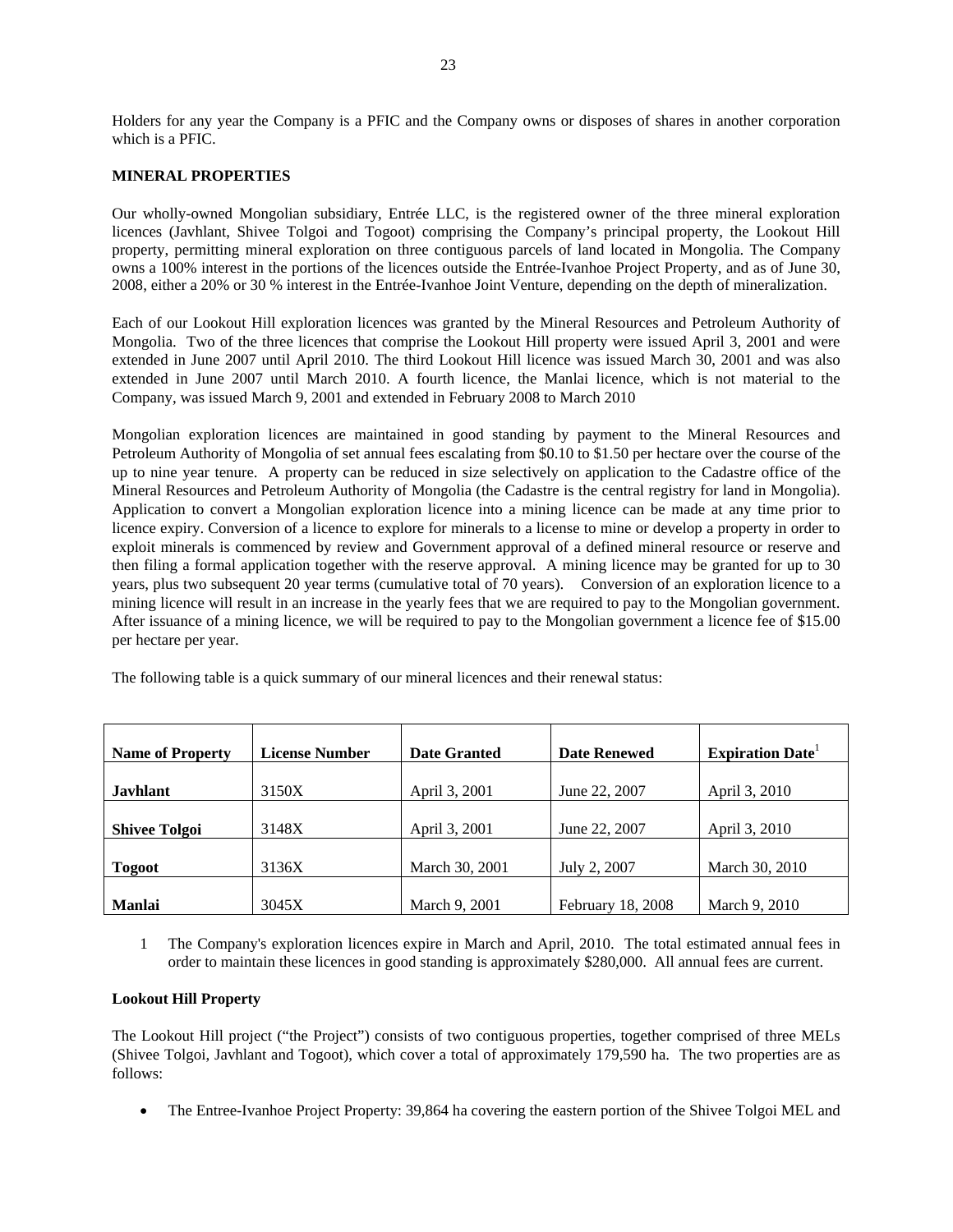all of the Javhlant MEL, held in a Joint Venture Agreement with Ivanhoe Mines. The Entree-Ivanhoe Project Property is contiguous with, and on three sides (to the north, east and south) surrounds, Ivanhoe Mines' Oyu Tolgoi Property. The Entree-Ivanhoe Project Property hosts the Hugo North Extension Deposit and the Heruga Deposit. Ivanhoe Mines is the project operator.

• The Western Mineral Exploration Licences (100% Entrée): 139,726 ha covering the western portion of the Shivee Tolgoi MEL and all of the Togoot MEL.

Ivanhoe earned an 80% interest in minerals below 560 m below surface on the Entree-Ivanhoe Project Property and a 70% interest in minerals above that elevation.

Entrée retains 100% of the mineral rights on the western portion of the Shivee Tolgoi MEL and all of the Togoot MEL, subject to a right of first refusal by Ivanhoe Mines. The Entrée MELs are current until March and April, 2010, and annual exploration licence fees have been paid to maintain the Entrée MELs in good standing until that date. Before completion of this final term, the MELs must be converted to mining licences or they expire.

The following is a summary taken from "NI 43-101 Compliant Technical Report on the Lookout Hill Project, Omnogovi Aimag, Southern Mongolia," with an effective date of March 26, 2008 ("Technical Report 2008"). This report was prepared in part by three independent consulting groups; AMEC in Reno, Nevada and Vancouver, BC, Quantitative Group ("QG") in Perth, Australia, and GRD Minproc ("Minproc") in Perth, Australia and a copy is filed on SEDAR at www.sedar.com and is incorporated by reference into this AIF. The Technical Report 2008 forms the basis for the information in this AIF regarding the Lookout Hill property. Portions of the information are based on assumptions, qualifications and procedures, which are not fully described herein. Reference should be made to the full text of the Technical Report 2008.

#### *Project Description*

*The Lookout Hill Project ("the Project") consists of two contiguous Properties, together comprised of three MELs (Shivee Tolgoi, Javhlant and Togoot), which cover a total of approximately 179,590 ha. The two Properties are as follows:* 

- *The Shivee Tolgoi Earn-in Property: 39,864 ha covering the eastern portion of the Shivee Tolgoi MEL and all of the Javhlant MEL (the "Earn-in Property"), held in an Earn-in and Equity Participation Agreement (the Earn-in Agreement) with Ivanhoe. The Earn-in Property is contiguous with, and on three sides (to the north, east and south) surrounds, Ivanhoe's Oyu Tolgoi Property. The Earn-in Property hosts the Hugo North Extension Deposit and the Heruga Deposit.*
- *The Western Mineral Exploration Licences (100% Entrée): 139,726 ha covering the western portion of the Shivee Tolgoi MEL and all of the Togoot MEL.*

*The Earn-In Agreement (the Agreement) between Entrée and Ivanhoe came into effect on November 17, 2004. As part of the Agreement, Ivanhoe, who is the project operator, is entitled to earn up to an 80% interest in minerals below 560 m below surface and a 70% interest in minerals above that elevation. In order for Ivanhoe to earn its full interest in the property, Ivanhoe must expend \$35 million in exploration*  and development over an eight year period, which commenced in November 2004. The Agreement *contains staged exploration expenditure commitments for different earn-in interest phases; Ivanhoe obtained a 60% interest in the Earn-in Property in early 2008 after expenditures in excess of US\$27.5 million.* 

*Entrée retains 100% of the mineral rights on the western portion of the Shivee Tolgoi MEL and all of the Togoot MEL, subject to a right of first refusal by Ivanhoe. The Entrée MELs are current until March and April, 2009, and annual exploration licence fees have been paid to maintain the Entrée MELs in good standing until that date. Entrée has been granted a final extension of term for the MELs, to March*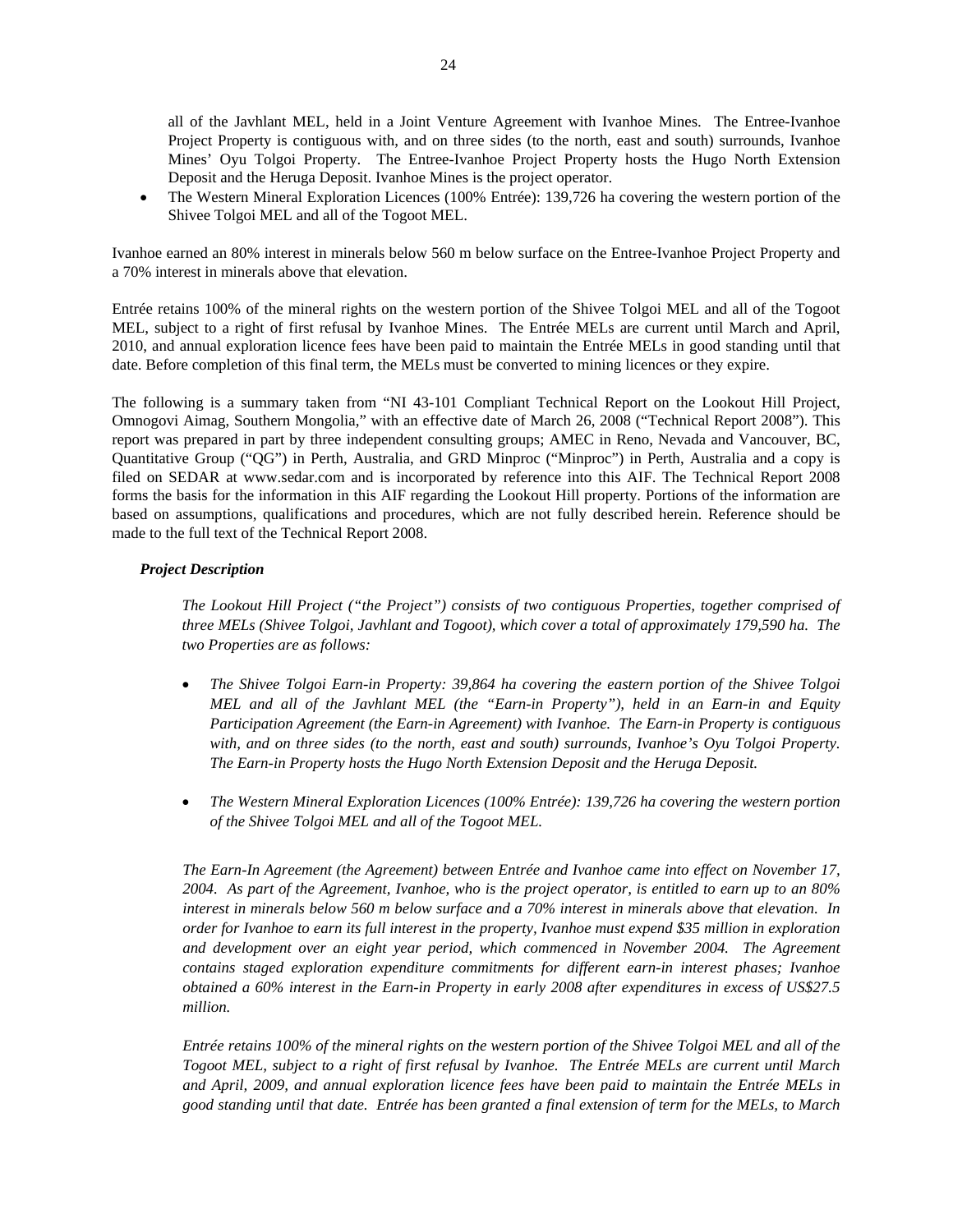*and April, 2010. Before completion of this final term, the MELs must be converted to mining licences or they expire.* 

*The Project lies within the Palaeozoic Gurvansayhan Terrane in southern Mongolia, a component of the Altaid orogenic collage, which is a continental-scale belt dominated by compressional tectonic forces. The Gurvansayhan Terrane consists of highly-deformed accretionary complexes and oceanic island arc assemblages. The island arc terrane is dominated by basaltic volcanics and intercalated volcanogenic sedimentary rocks (Upper Devonian Alagbayan Formation), intruded by pluton-sized, hornblendebearing granitoids of mainly quartz monzodiorite to possibly granitic composition. Carboniferous-age sedimentary rocks (Sainshandhudag Formation) overlie this assemblage.* 

*Major structures in this area include the Gobi–Tien Shan sinistral strike-slip fault system, which splits eastward into a number of splays in the Project area, and the Gobi–Altai Fault system, which forms a complex zone of sedimentary basins overthrust by basement blocks to the north and northwest* 

*Samples from the drill programs were prepared for analysis at an on-site facility operated by SGS Mongolia LLC (SGS Mongolia). The samples were then shipped under the custody of Ivanhoe to Ulaanbaatar, where they were assayed at a facility operated by SGS Mongolia.* 

*Ivanhoe, the Earn-in Property operator, employs a comprehensive QA/QC program. All sampling and QA/QC work is overseen on behalf of Ivanhoe by Dale A. Sketchley, P. Geo. Each sample batch of 20 samples contains four or five quality control samples consisting of one duplicate split core sample and one uncrushed field blank, which are inserted prior to sample preparation; a reject or pulp preparation duplicate, which is inserted during sample preparation; and one or two standard reference material (SRM) samples (one <2% Cu and one >2% Cu, if higher-grade mineralization is present based on visual estimates), which are inserted after sample preparation.* 

*Ivanhoe strictly monitors the performance of the SRM samples as the assay results arrive at site. If a batch fails based on standard reference material and blank sample tolerance limits from round-robin programs, it is re-assayed until it passes, unless the batch is deemed to represent barren intervals.* 

#### *Hugo North Extension*

*AMEC prepared a mineral resource estimate for the Hugo North Extension in 2007 in conformance with the Canadian Institute of Mining, Metallurgy and Petroleum (CIM) Mineral Resource and Mineral Reserve definitions referred to in National Instrument 43-101, Standards of Disclosure for Mineral Projects ("NI 43-101"). The mineral resource estimate was prepared under the supervision of Dr. Harry Parker, P. Geo, AMEC – Reno and reported in a Technical Report as defined in NI 43–101 and in compliance with Form 43-101F1, "Lookout Hill Project, Mongolia, NI 43-101 Technical Report with an Effective Date 29 March, 2007" (Technical Report 2007).* 

*AMEC reviewed Ivanhoe's QA/QC procedures at site in 2006 and found them to be strictly followed. Results of field blanks show low incidence of contamination and confirm negligible contamination in the assay process. AMEC also evaluated performance of core, coarse reject, and pulp duplicates, and the results were found to be acceptable. The current Ivanhoe QA/QC program exceeds industry standards and demonstrates that the assay process for the samples taken from the Hugo North Extension Deposit is in control and the results are suitable for use in mineral resource estimation* 

*The database used to estimate the mineral resources for the Hugo North and Hugo North Extension Deposits consists of samples and geological information from 307 drill holes, including daughter holes, totalling 371,172 m. Within the Hugo North Extension (on the Lookout Hill Project) there are 37 holes*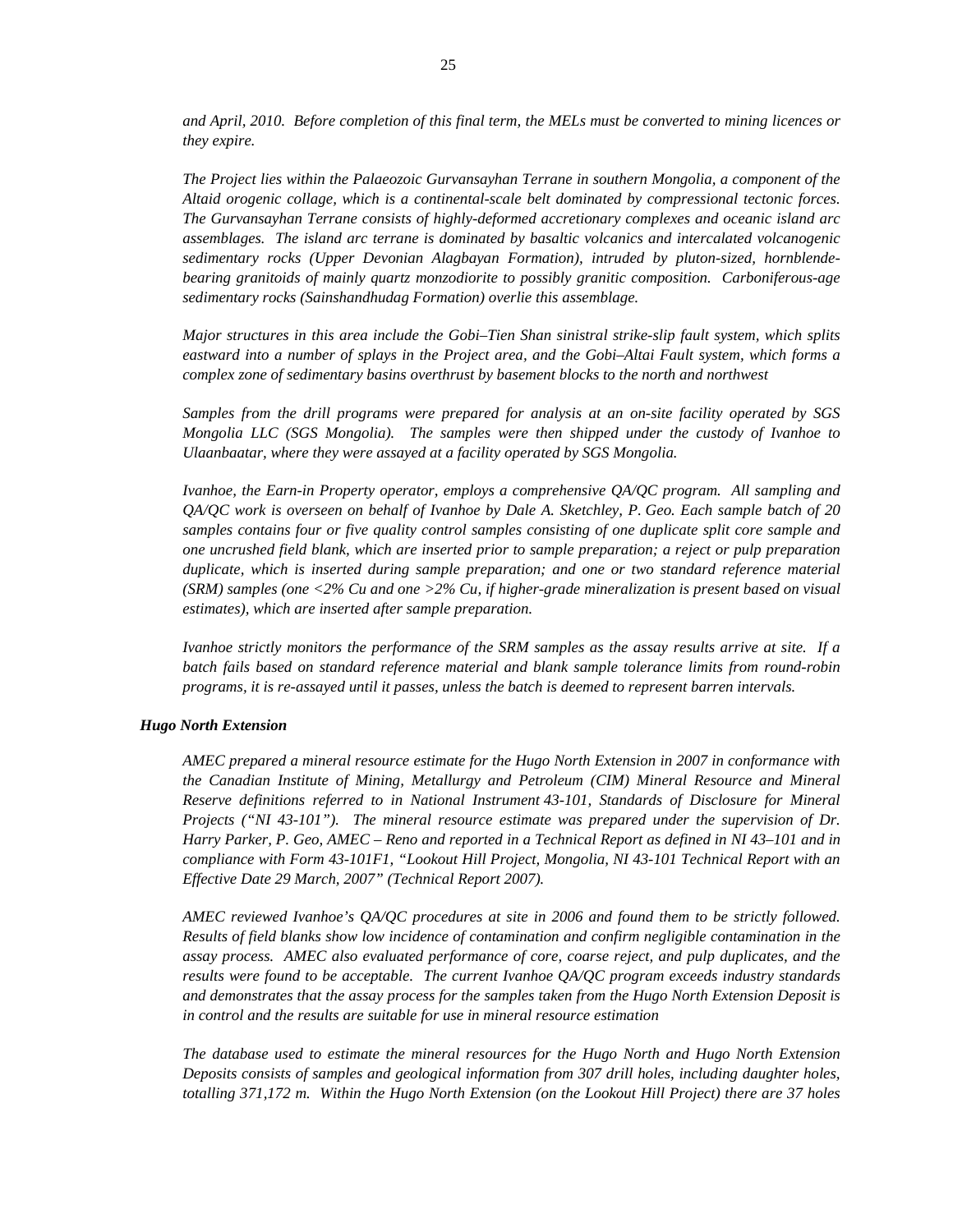*totalling approximately 54,546 m used in support of the mineral resource estimate. A number of the holes were sited in the Oyu Tolgoi mining lease that is held 100% by Ivanhoe, as well as being sited in the Hugo North Extension Deposit area. The drilling program was well-supervised, and data collection procedures were in accordance with industry standards. AMEC concludes 6 holes drilled in late 2006 and in 2007 in the Hugo North Extension area but not used in the 20 February 2007 mineral resource estimate will have no material impact on the mineral resource estimate.* 

*The Hugo North Extension Deposit within the Shivee Tolgoi Earn-in Property contains copper–gold porphyry-style mineralization associated with quartz monzodiorite intrusions, concealed beneath a deformed sequence of Upper Devonian and Lower Carboniferous sedimentary and volcanic rocks. The deposit is highly elongate to the north–northeast. It is the continuation northwards of the Hugo North Deposit on the Ivanhoe wholly-owned adjacent Oyu Tolgoi Property. Within the Lookout Hill Project the top of the mineralization occurs between 900 m and 1,200 m below surface.* 

*The high-grade zone at Hugo North Extension comprises relatively coarse bornite impregnating quartz and disseminated in wall rocks of varying composition, usually intergrown with subordinate chalcopyrite. Bornite is dominant in the highest-grade parts of the deposit (averaging around 3% to 5% Cu) and is zoned outward to chalcopyrite (averaging around 2% Cu for the high–grade chalcopyrite dominant mineralization). At grades of less than 1% Cu, chalcopyrite ± enargite, tennantite, bornite (rare chalcocite, pyrite and covellite) occur. Elevated gold grades in the Hugo North Extension Deposit occur within the intensely-veined high-grade core and within a steeply-dipping lower zone cutting through the western part of the quartz monzodiorite. Quartz monzodiorite in the lower zone exhibits a characteristic pink to buff colour, with a moderate intensity of quartz veining (25% by volume). This zone is characterized by finely disseminated bornite and chalcopyrite, although in hand specimen the chalcopyrite is usually not visible. The sulphides are disseminated throughout the rock in the matrix as well as in quartz veins. The geological knowledge of the deposits is sufficiently well-established to support resource estimation.* 

*Preliminary process and metallurgical test work has been completed on the Hugo North Extension Deposit and the Hugo North Deposit within Ivanhoe's Oyu Tolgoi Project. Three metallurgical composites from Hugo North and Hugo North Extension tested in 2007 contain elevated arsenic head grades ranging from 37 ppm to 1,146 ppm and high fluorine head grades ranging from 1,738 ppm to 4,139 ppm. Rougher and Cleaner concentrate copper recoveries ranged from 88.3 % to 94.6% and 81.0 % to 88.1% respectively. Cleaner concentrate arsenic and fluorine grades ranged from 81 ppm to 17,400 ppm and 653 ppm to 3651 ppm respectively. AMEC considers the copper recoveries reasonable.* 

*AMEC inspected an Ivanhoe trace element block model, interpolated from 15 m drill hole composites, and observed elevated arsenic and high fluorine values at Hugo North and Hugo North Extension were approximately coincident with a hanging wall advanced argillic/high sulphidation ignimbrite zone. In this zone, arsenic ranged from 200 ppm to 1000 ppm , and fluorine, slightly offset to the east from the arsenic, ranged from 2000 ppm to greater than 3000 ppm. Elevated arsenic was also noted in a relatively deep and continuous zone through the Hugo North and Hugo North Extension deposit where grades ranged from 200 ppm to 1000 ppm. A substantial portion of the Hugo North Extension resource lies above this zone and contains arsenic values less than 200 ppm. The block model showed that most resource blocks below and east of the hanging wall zone had interpolated fluorine grades ranging from 1000 ppm to 2500 ppm.* 

*Stephen Torr of Ivanhoe Mines has suggested that the bench scale tests did not allow for reasonable estimation of fluorine recoveries and that column tests would show that fluorine is downgraded during processing. AMEC concurs that that this assumption is reasonable, and subject to confirmation by*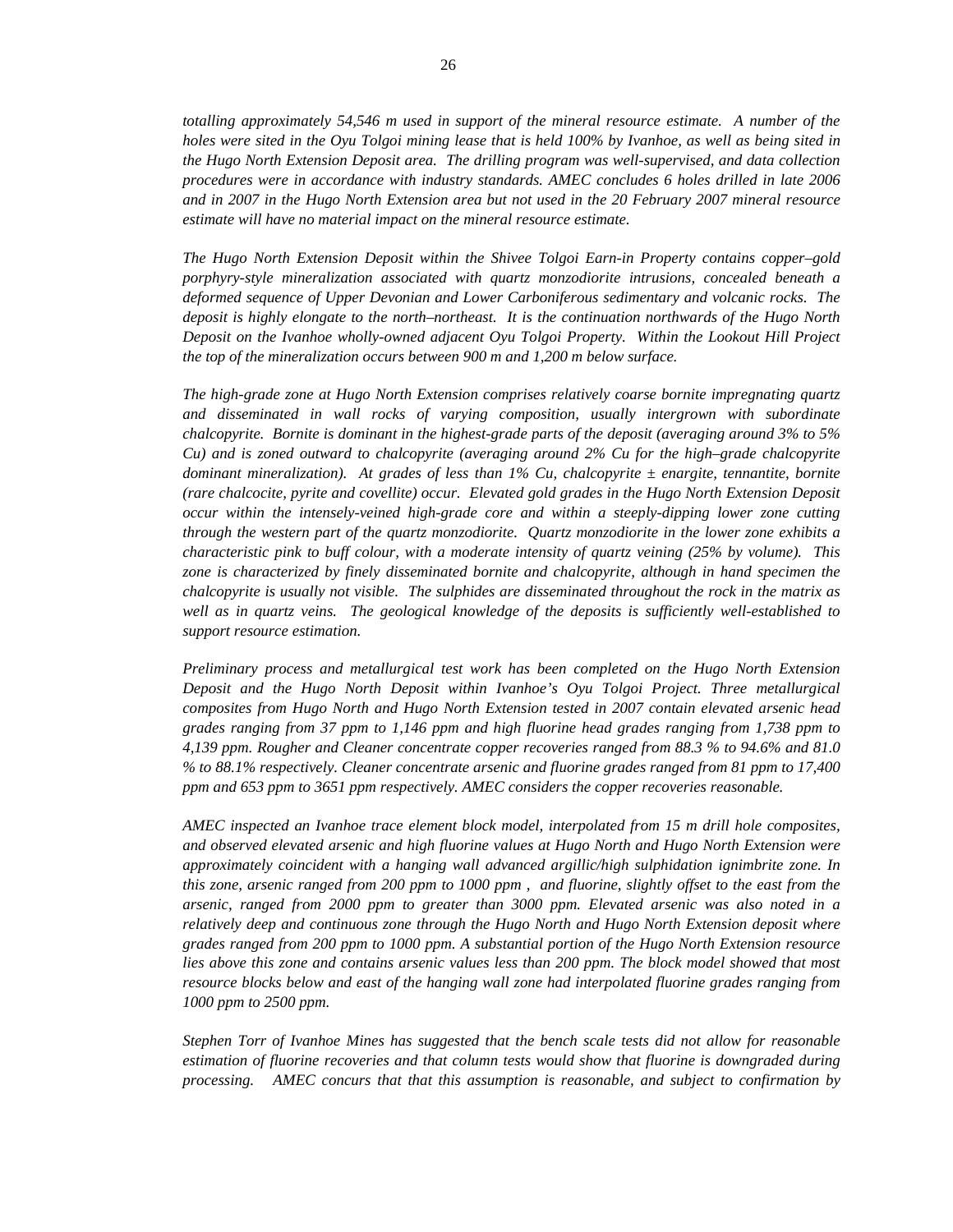*further test work. Mr. Torr also suggested these elevated arsenic and fluorine zones could be managed though blending of ore types.* 

*GRD Minproc have suggested that since the Hugo North and Hugo North Extension Deposits are part of the same continuous zone of mineralization, it is inferred that there is reasonable expectation that the gold and copper mineralization at Hugo North Extension can be treated using the currently-proposed metallurgical process methods for the Oyu Tolgoi Project. AMEC recommends the impact of arsenic and fluorine on processing and concentrate quality needs to be examined on annual production increments when Entrée converts resources to reserves.* 

*As the Hugo North and Hugo North Extension Deposits are part of a single geological entity, AMEC estimated the resources as a single unit. A close-off date of November 1, 2006 was utilised for drill hole data. Following estimation, the resources for Hugo North Extension were cut at the property boundary (approximately 4768100N) and the tonnes and grades attributable to the Hugo North Extension were reported accordingly.* 

*Geological models were constructed by Ivanhoe using lithological and structural interpretations completed in late 2006. AMEC checked the lithological and structural shapes for interpretational consistency on section and plan, and found them to have been properly constructed. The shapes honoured the drill data and appear well constructed. To constrain grade interpolation in each of the zones, Ivanhoe created 3D grade shells. Threshold values for the shells were determined by inspection of histograms and probability curves. The shells were based on a copper or gold grade. Two copper shells were used; one at a 0.6% Cu threshold and the second based on a quartz-vein-15%-by-volume threshold. The quartz vein shell replaced the use of a 2% Cu shell in the March 2006 resource estimate to constrain the higher-grade copper shell. Three gold shells were used: two at a grade threshold of 0.3 g/t Au (Main and West), and one at a 1 g/t Au threshold. The 1 g/t Au shell was added (relative to the 2006 Resource Model) to help constrain better the interpolation of the high gold grades.* 

*AMEC checked the grade and mineralized shapes for interpretational consistency on section and plan, and found them to have been properly constructed. The shapes honoured the drill data and interpreted geology, and appear well constructed.* 

*Resource estimates were undertaken using MineSight® commercial mine planning software. Industryaccepted methods were used to create interpolation domains based on mineralized geology, and grade estimation based on ordinary kriging. Bulk density was interpolated using an inverse distance to the third power methodology. The assays were composited into 5 m down-hole composites; block sizes were 20 x 20 x 15 m. The compositing honoured the domain zones by breaking the composites on the domain code values.* 

*The estimation plan, or sets of parameters used for estimating blocks, was designed using a philosophy of restricting the number of samples for local estimation. AMEC has found this to be an effective method of reducing smoothing and of producing estimates that match the Discrete Gaussian change-of-support model and ultimately the actual recovered grade–tonnage distributions. Reasonableness of grade interpolation was reviewed by visual inspection of sections and plans displaying block model grades, drill hole composites, and geology. Good agreement was observed. A review of the effective amount of metal removed by outlier restriction indicated that the quantities of copper (0.2%–1.7%) and gold (2%– 9%) were reasonable for the deposit type.* 

*The mineral resources were classified using logic consistent with the CIM definitions required by NI 43– 101. Inspection of the model and drill hole data on plans and sections showed geological and grade continuity. When taken together with spatial statistical evaluation and investigation of confidence limits*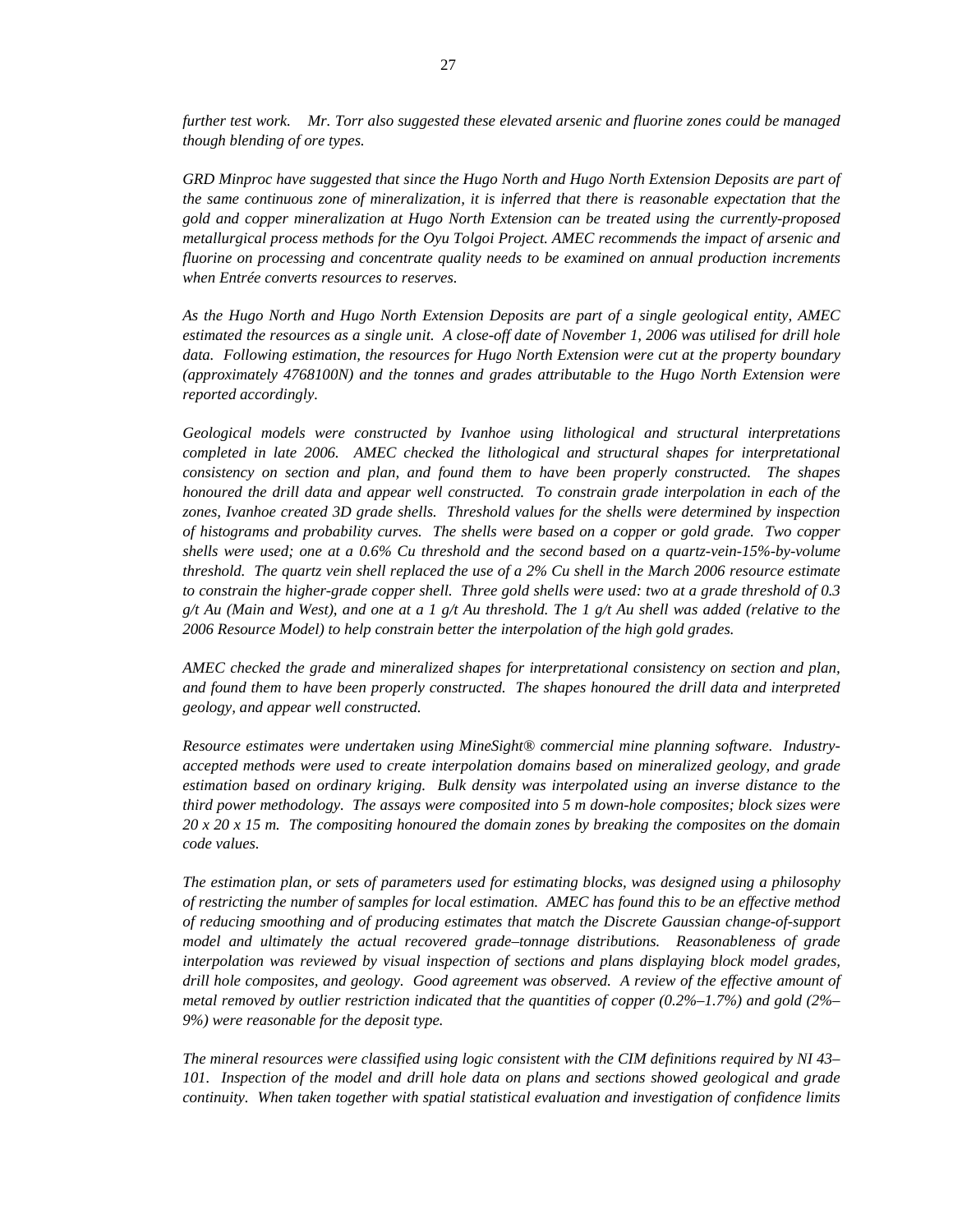*in predicting planned annual production, AMEC determined that blocks should be assigned as Indicated Resources if they fell within the current drill hole spacing, which is on 125 x 70 m centres. Blocks were assigned to the Inferred resource category if they fell within 150 m of a drill hole composite.* 

*The mineralization within the Hugo North Extension Deposit as of 20 February 2007 is classified as Indicated and Inferred mineral resource. The total project mineral resources are shown in Table 1-1, and are reported at copper equivalent cut-off grades of above 0.6%. The copper equivalent grade was calculated using assumed metal prices of US\$1.35/lb for copper and US\$650/oz for gold and assuming gold recovery is 91% of copper recovery. Mineral Resources are not Mineral Reserves until they have demonstrated economic viability based on a feasibility study or pre-feasibility study. The contained gold and copper represent estimated contained metal in the ground and have not been adjusted for the metallurgical recoveries of gold and copper.* 

*The metal price assumptions and the adjustment for metallurgical recovery used for calculating CuEq for the Hugo North mineral resources state in this report have been changed from previous reports to reflect current market conditions and technical understanding. The copper to gold metal price ratio and recovery ratio used have resulted in no change in the calculated CuEq values as stated for the 20 February 2007 mineral resources.* 

*The contained gold and copper estimates in Table 1-1 have not been adjusted for metallurgical recoveries. The base case CuEq cut-off grade assumptions for the Hugo North Extension deposit was determined using operating cost estimates from similar deposits.* 

| Table 1-1: | Hugo North Extension Mineral Resources, Based on Drilling Completed to<br>01 November 2006 (0.6% CuEq Cut-off); Effective Date 20 February, 2007 |     |       |         |                        |         |                |  |
|------------|--------------------------------------------------------------------------------------------------------------------------------------------------|-----|-------|---------|------------------------|---------|----------------|--|
|            | Tonnage                                                                                                                                          | Cu  | Au    | CuEa    | <b>Contained Metal</b> |         |                |  |
| Category   | (t)                                                                                                                                              | (%) | (a/t) | $(\% )$ | Cu ('000 lb)           | Au (oz) | CuEq ('000 lb) |  |

|           | Tonnage     | Cu<br>Au |       | CuEa |                | <b>Contained Metal</b> |                |
|-----------|-------------|----------|-------|------|----------------|------------------------|----------------|
| Category  |             | $(\% )$  | (a/t) | (%)  | $Cu$ ('000 lb) | Au (oz)                | CuEq ('000 lb) |
| Indicated | 117,000,000 | .80      | 0.61  | 2.19 | 4,643,000      | 2,290,000              | 5,649,000      |

Inferred 95,500,000 1.15 0.31 1.35 2,421,000 950,000 2,842,000

Notes:

• \* Copper Equivalent (CuEq) grades have been calculated using assumed metal prices (US\$1.35/pound for copper and US\$650/ounce for gold). CuEq = %Cu + g/t Au\*(18.98)/29.76). The equivalence formula was calculated assuming that gold was 91% of copper recovery. The contained gold and copper represent estimated contained metal in the ground and have not been adjusted for the metallurgical recoveries of gold and copper.

#### *Heruga*

*The work by QG entailed the preparation of the mineral resource estimate for Heruga, an independent review of Ivanhoe's exploration results and practices on the Javhlant licence, and an independent review of Entrée's exploration on the 100% owned Western MELs. This was also in conformance with the Canadian Institute of Mining, Metallurgy and Petroleum (CIM) Mineral Resource and Mineral Reserve definitions referred to in National Instrument 43-101, Standards of Disclosure for Mineral Projects ("NI 43-101"). The mineral resource estimate was prepared under the supervision of Scott Jackson and John Vann QG - Perth. QG's scope of work also involved the preparation of this Technical Report as defined in NI 43–101 and in compliance with Form 43-101F1.* 

*The Heruga Deposit within the Javhlant Earn-in Property contains copper–gold-molybdenum porphyrystyle mineralization hosted in Devonian basalts and quartz monzodiorite intrusions, concealed beneath a deformed sequence of Upper Devonian and Lower Carboniferous sedimentary and volcanic rocks. The deposit is cut by several major brittle fault systems, partitioning the deposit into discrete structural blocks. Internally, these blocks appear relatively undeformed, and consist of southeast-dipping volcanic and volcaniclastic sequences. The stratiform rocks are intruded by quartz monzodiorite stocks and dykes*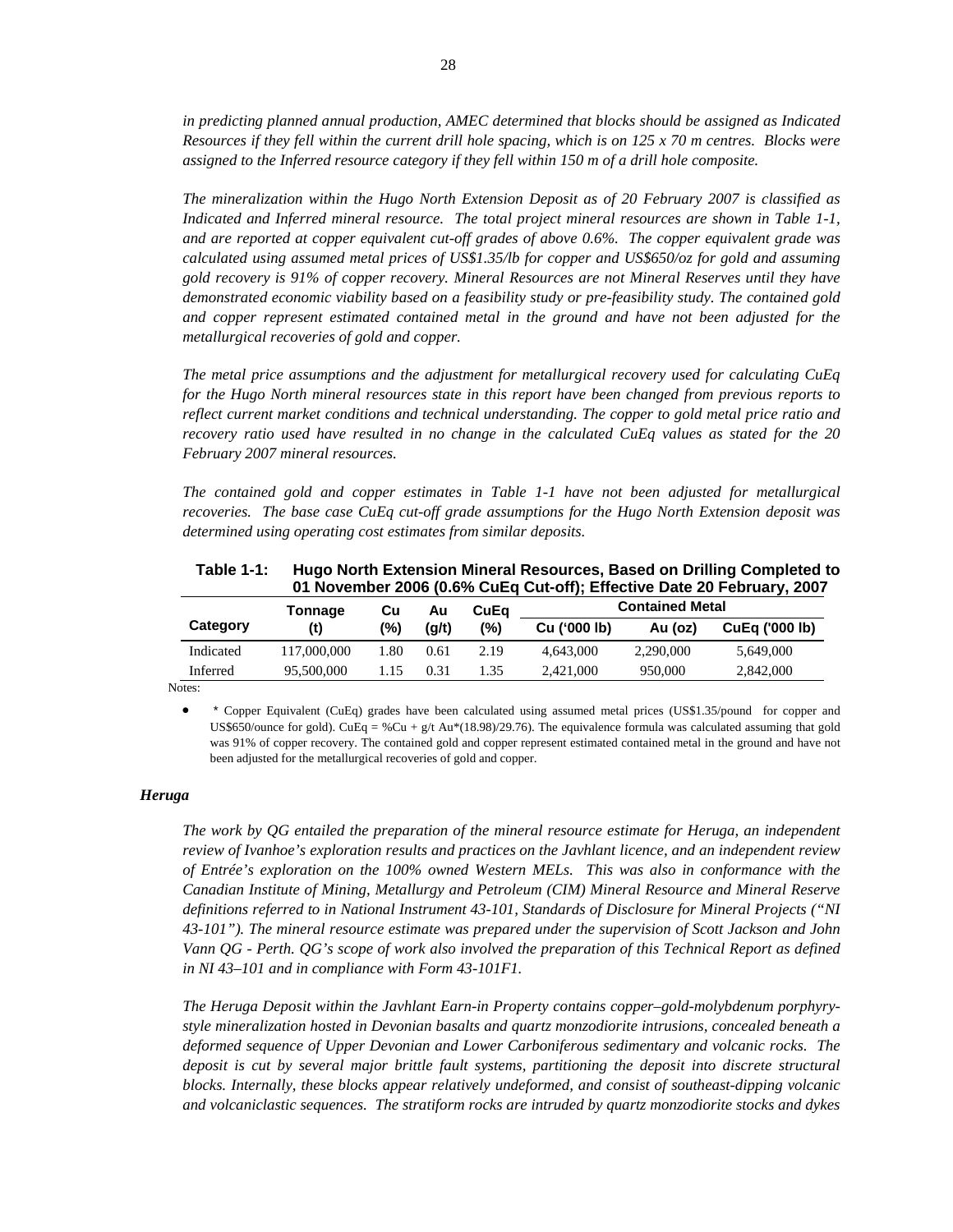*that are probably broadly contemporaneous with mineralization. The deposit is shallowest at the south end (approximately 500 m below surface) and plunges gently to the north.* 

*QG reviewed Ivanhoe's QA/QC procedures at site in 2008 and found them to be followed. Results of field blanks show low incidence of contamination and confirm negligible contamination in the assay process. QG also evaluated performance of core, coarse reject, and pulp duplicates, and the results were found to be acceptable. The current Ivanhoe QA/QC program exceeds industry standards and demonstrates that the assay process for the samples taken from the Heruga Deposit is in control and the results are suitable for use in mineral resource estimation.* 

*The database used to estimate the mineral resources for the Heruga Deposit consists of samples and geological information from 35 drill holes, including daughter holes, totalling 44,205 m.* 

*The alteration at Heruga is typical of porphyry style deposits, with notably stronger potassic alteration at deeper levels. Locally intense quartz-sericite alteration with disseminated and vein pyrite is characteristic of mineralized quartz monzodiorite. Molybdenite mineralization seems to spatially correlate with stronger quartz-sericite alteration.* 

*Copper sulphides occur at Heruga in both disseminations and veins/fractures. Mineralized veins have a much lower density at Heruga than in the more northerly Southern Oyu and Hugo Dummett deposits.* 

*Modelling of mineralization zones for resource estimation purposes revealed that there is an upper copper-driven zone and a deeper gold-driven zone of copper-gold mineralization at Heruga. In addition, there is significant (100ppm – 1000ppm) molybdenum mineralization in the form of molybdenite. Very rare high gold grades (exceeding 50 g/t) appear to be associated with base metal ± molybdenite in late stage veins.* 

*The Mineral Resource estimate for the Heruga deposit was prepared by Stephen Torr of Ivanhoe Mines under the supervision of Scott Jackson and John Vann of Quantitative Group. A close-off date of 13 February, 2008 for survey (collar and downhole) data was utilized for constructing the geological domains. Additional assay data was incorporated into the database up to 21 February, 2008.* 

*To date, no metallurgical test work has been performed on mineralization from the Heruga Deposit.* 

*Ivanhoe created three dimensional shapes or wireframes of the major geological features of the Heruga deposit. To assist in the estimation of grades in the model, Ivanhoe also manually created three dimensional grade shells (wireframes) for each of the metals to be estimated. Construction of the grade shells took into account prominent lithological and structural features, in particular the four major subvertical post-mineralisation faults. For copper, a single grade shell at a threshold of 0.3% Cu was used. For gold, wireframes were constructed at thresholds of 0.3 g/t and 0.7 g/t. For molybdenum, a single shell at a threshold of 100ppm was constructed. These grade shells took into account known gross geological controls in addition to broadly adhering to the abovementioned thresholds.* 

*QG checked the structural, lithological and mineralized shapes to ensure consistency in the interpretation on section and plan. The wireframes were considered to be properly constructed and honoured the drill data.* 

*Resource estimates were undertaken using Datamine® commercial mine planning software. The methodology used was very similar to that used by AMEC to estimate the Hugo North deposits. Interpolation domains were based on mineralized geology, and grade estimation based on ordinary*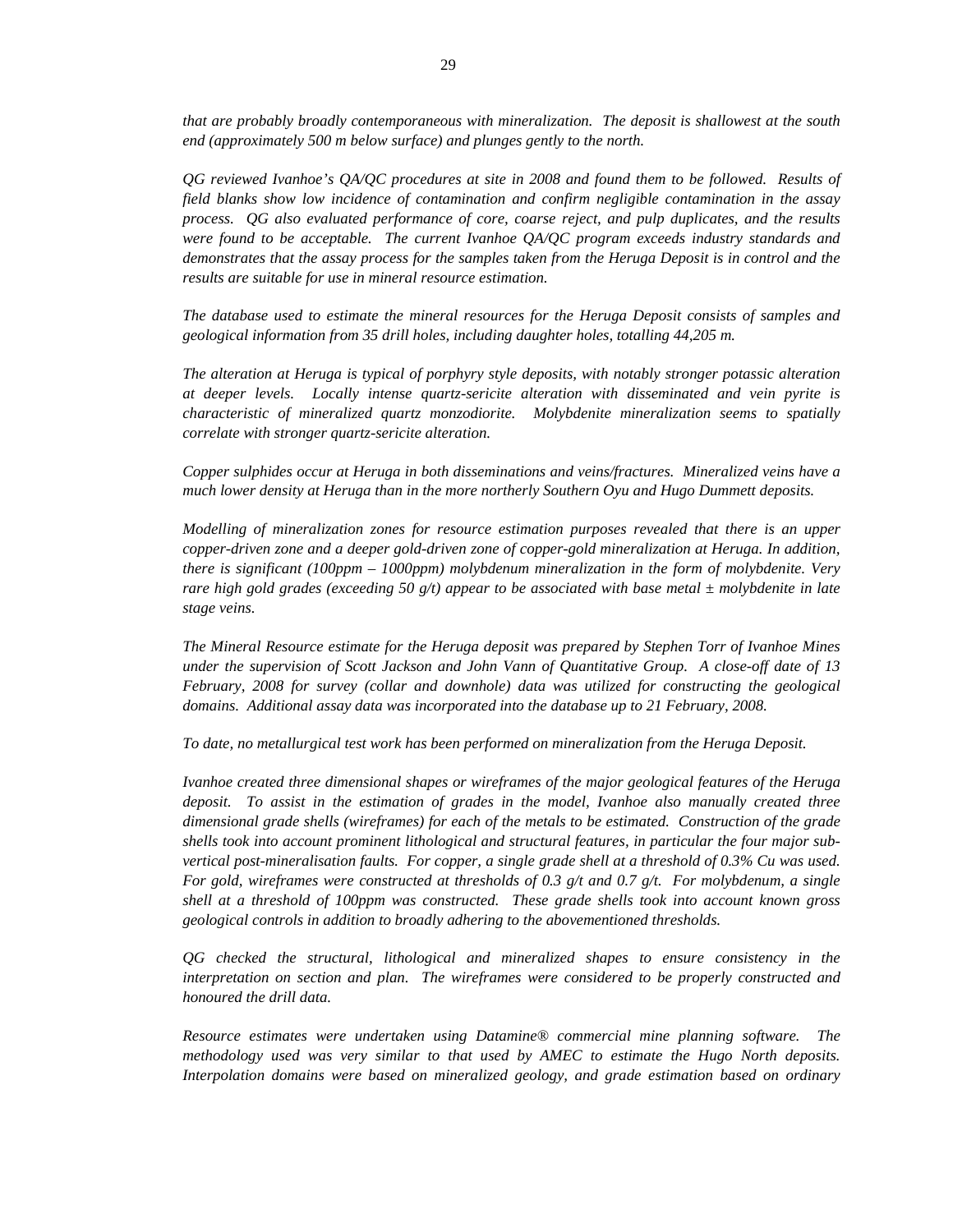*kriging. Bulk density was interpolated using an inverse distance to the third power methodology. The assays were composited into 5 m down-hole composites; block sizes were 20 x 20 x 15 m.* 

*As an independent check, QG also built a model from scratch using the same wireframes and drill data used in the Ivanhoe model. Gold, copper and molybdenum were interpolated using independently generated variograms and search parameters. QG compared the two estimates and consider that they agree well within acceptable limits thus adding additional support to the estimate built by Ivanhoe.* 

*The mineral resources for Heruga were classified using logic consistent with the CIM definitions required by NI 43–101. Blocks within 150m of a drill hole were initially considered to be Inferred. A three dimensional wireframe was constructed inside of which the nominal drill spacing was less than 150m. This shape aimed to remove isolated blocks around drill holes where continuity of mineralization could not be confirmed. Within the 150 m shape there were a small number of blocks that were greater than 150 m from a drill hole. These were included because it was considered that geological and grade continuity could be reasonably inferred within the main part of the mineralized zone. Of the total tonnes classified as Inferred approximately 95% are within 150 m of a drill hole while the average distance of the inferred blocks is approximately 100 m.* 

*The resources estimated within the Heruga Deposit as of 13 February, 2008 are classified as Inferred, shown in Table 1-2, and are reported at copper equivalent cut-off grades of above 0.6%. The equivalent grade was calculated using assumed metal prices of \$1.35/pound ("lb") copper ("Cu"), \$650/ounce ("oz") gold ("Au") and \$10/lb molybdenum ("Mo"). The equivalence formula was calculated assuming that gold and molybdenum recovery was 91% and 72% of copper recovery respectively.* 

| Cut-off               | <b>Tonnage</b> | Cu            | Au   | Mo  | Cu<br>Eq*     |                 | <b>Contained Metal</b> |                   |
|-----------------------|----------------|---------------|------|-----|---------------|-----------------|------------------------|-------------------|
| CuEq<br>$\frac{6}{6}$ | 1000's<br>(t)  | $\frac{0}{0}$ | g/t  | ppm | $\frac{0}{0}$ | Cu<br>(1000 lb) | Au<br>(1000 oz.)       | CuEq<br>('000 lb) |
| >1.50                 | 30,000         | 0.63          | 1.80 | 126 | 1.85          | 390,000         | 1,600                  | 1,220,000         |
| >1.25                 | 80,000         | 0.59          | 1.39 | 124 | 1.54          | 970,000         | 3,400                  | 2,710,000         |
| >1.00                 | 210,000        | 0.57          | 0.97 | 145 | 1.26          | 2,570,000       | 6,400                  | 5,840,000         |
| >0.90                 | 300,000        | 0.55          | 0.84 | 150 | 1.16          | 3,600,000       | 8,000                  | 7,700,000         |
| >0.80                 | 430,000        | 0.53          | 0.72 | 152 | 1.07          | 5,000,000       | 9,900                  | 10,120,000        |
| >0.70                 | 590,000        | 0.51          | 0.62 | 148 | 0.98          | 6,590,000       | 11,700                 | 12,750,000        |
| >0.60                 | 760,000        | 0.48          | 0.55 | 142 | 0.91          | 8,030,000       | 13,400                 | 15,190,000        |
| >0.50                 | 930,000        | 0.45          | 0.50 | 135 | 0.84          | 9,220,000       | 14,900                 | 17,270,000        |
| >0.40                 | 1,160,000      | 0.41          | 0.45 | 123 | 0.76          | 10,500,000      | 16,700                 | 19,530,000        |
| >0.30                 | 1,420,000      | 0.37          | 0.40 | 111 | 0.69          | 11,670,000      | 18,200                 | 21,530,000        |

Table 1-2: Heruga Inferred Mineral Resources, Based on Drilling Completed to 13 February, 2008; Effective Date 21 February, 2008

Notes:

• \* Copper Equivalent estimated using \$1.35/pound ("lb") copper ("Cu"), \$650/ounce ("oz") gold ("Au") and \$10/lb molybdenum ("Mo"). The equivalence formula was calculated assuming that gold and molybdenum recovery was 91% and 72% of copper recovery respectively. CuEq was calculated using the formula CuEq = %Cu +  $((g/t)$ Au\*18.98)+(%Mo\*0.01586))/29.76. The contained gold, copper and molybdenum represent estimated contained metal in the ground and have not been adjusted for metallurgical recovery.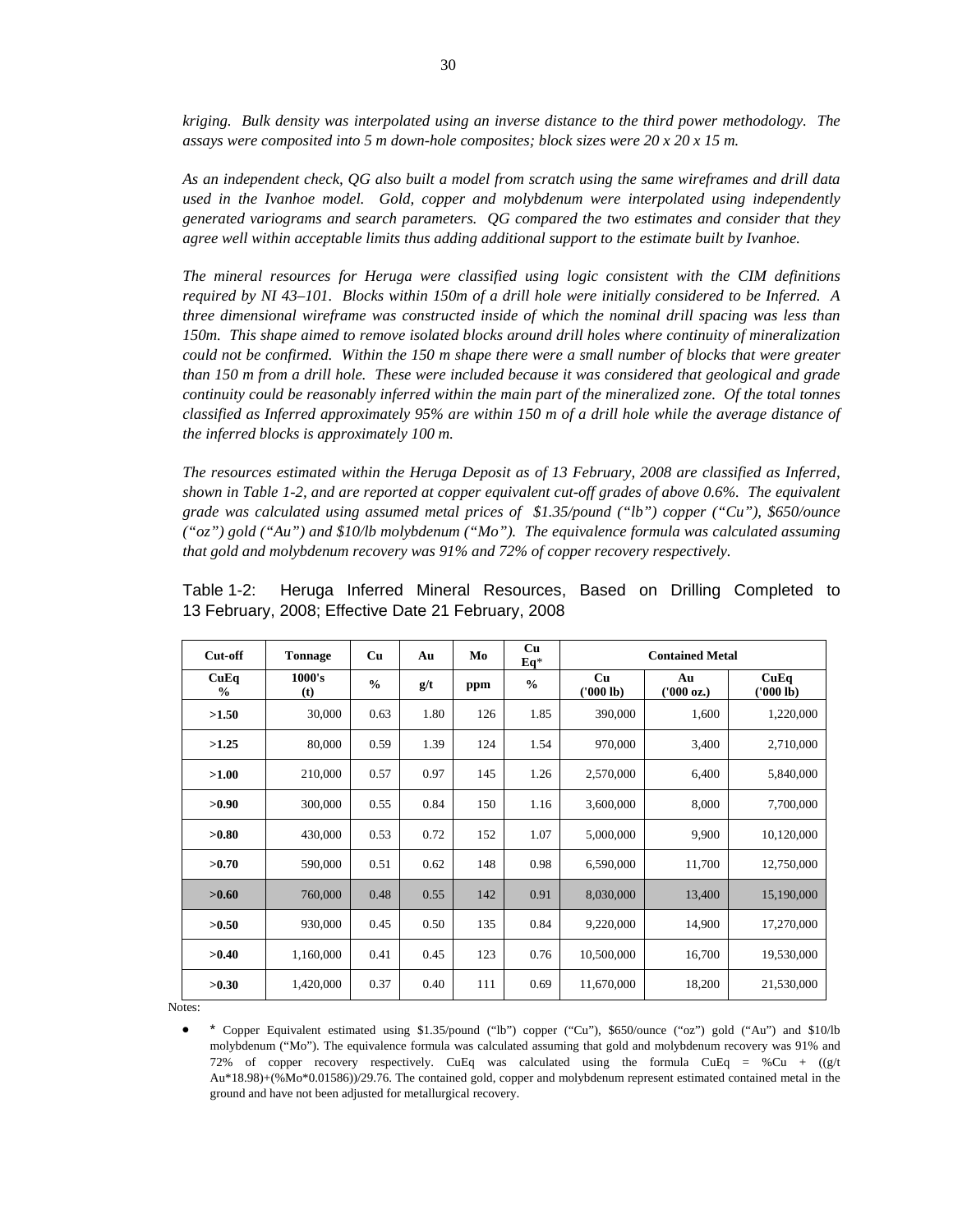#### *Western Mineral Exploration Licenses*

*The Western MELs are underlain by Devonian and Carboniferous volcanic, volcaniclastic and sedimentary rocks, which in turn are overlain by a very minor amount of Permian (?) sedimentary rocks and Cretaceous sedimentary rocks. The Devonian sequence is intruded by weakly cupriferous diorite dykes of probable Devonian age; both Devonian and Carboniferous rocks are intruded by a number of granitoid plutons and related felsic dykes of Carboniferous age. On the western portion of the Shivee Tolgoi MEL, the Devonian sequence defines a corridor between two granitoid plutons, and has similarities with the stratigraphic succession to the east at Oyu Tolgoi. To date, the stratigraphy underlying the Togoot MEL appears to be of Carboniferous age, although a small portion of Upper Devonian or Lower Carboniferous volcanics may be present along the southern margin of the MEL.* 

*Exploration of the Western MELs since 2003 has comprised of geophysics, mapping, soil geochemistry, and diamond drilling. The work was aimed primarily at testing deep induced-polarization anomalies believed to be associated with porphyry copper mineralization in the Devonian corridor and at epithermal precious metals mineralization in Devonian and Carboniferous rocks of the Shivee Tolgoi MEL, and at outcropping copper mineralization (Bayan-ovoo) and an area of intense hydrothermal alteration (Ring Dyke) on the Togoot MEL.* 

*During 2007, Entrée explored the Western MELs with a programme of ground and airborne magnetics, soil sampling (conventional and MMI), geological mapping, trenching, and 17 holes totalling 7,712 m of diamond drilling. The MMI sampling has indicated two areas of anomalous mobile ions responses: the West Khatnii Guya target, which has an anomalous molybdenum response; and the Altan Khulan target, an open-ended anomalous gold response. Diamond drilling tested a number of different targets - on the Shivee Tolgoi MEL, epithermal gold mineralization and a deep IP target at Zone III; the MMI gold target at Altan Khulan; deep IP targets within the Devonian corridor at Khoyor Mod; and molybdenum mineralization hosted in Carboniferous volcanics at the Boundary Zone and in Carboniferous granitoids in the GGMM zone within the Baruun Grid area. On the Togoot MEL, deep IP targets at the Ring Dyke Target and shallow gold targets at Manakhad were drilled. The most significant intercept for all drilling was on the Altan Khulan target, which returned an intercept of 4.14 grams/tonne Au over 4.0 m."* 

#### *Recent Developments – Entree-Ivanhoe Project Property*

In 2008, project operator, Ivanhoe Mines, continued drilling the Heruga Deposit to better define mineralization. To July 2008, Ivanhoe completed 8 holes. Results from this drilling will be incorporated into an updated resources estimate.

One diamond drill hole was also completed by Ivanhoe Mines on the Ulaan Khud zone on the Shivee Tolgoin MEL without significant results.

#### *Recent Developments - Western Mineral Exploration Licenses*

In 2008, several new coal targets were discovered in the northwest portion of the 100%-owned Togoot License; however, to date, the Company does not consider any of these coal discoveries to be material. These targets lie within stratigraphy believed to be similar to that hosting the Tavaan Tolgoi metallurgical coal deposit. The prospective area comprises some 38.5 square kilometres, and lies approximately 70 km southeast of Tavaan Tolgoi. During 2008, a total of 40 holes totalling 4,979 metres were completed on three separate targets. Twelve of the forty holes were abandoned due to difficult drilling conditions.

The main target, Nomkhon Bohr, is a near-surface discovery in a complex geological environment. Although the zone does not crop out on surface, it has been traced by drilling and trenching over a strike length of 1,300 metres Analyses to date indicate the Nomkhon Bohr coal is predominantly low- to medium-volatile bituminous in rank with some analyses indicating anthracite coal rank as determined by applying PARR formula. The coal is high in ash with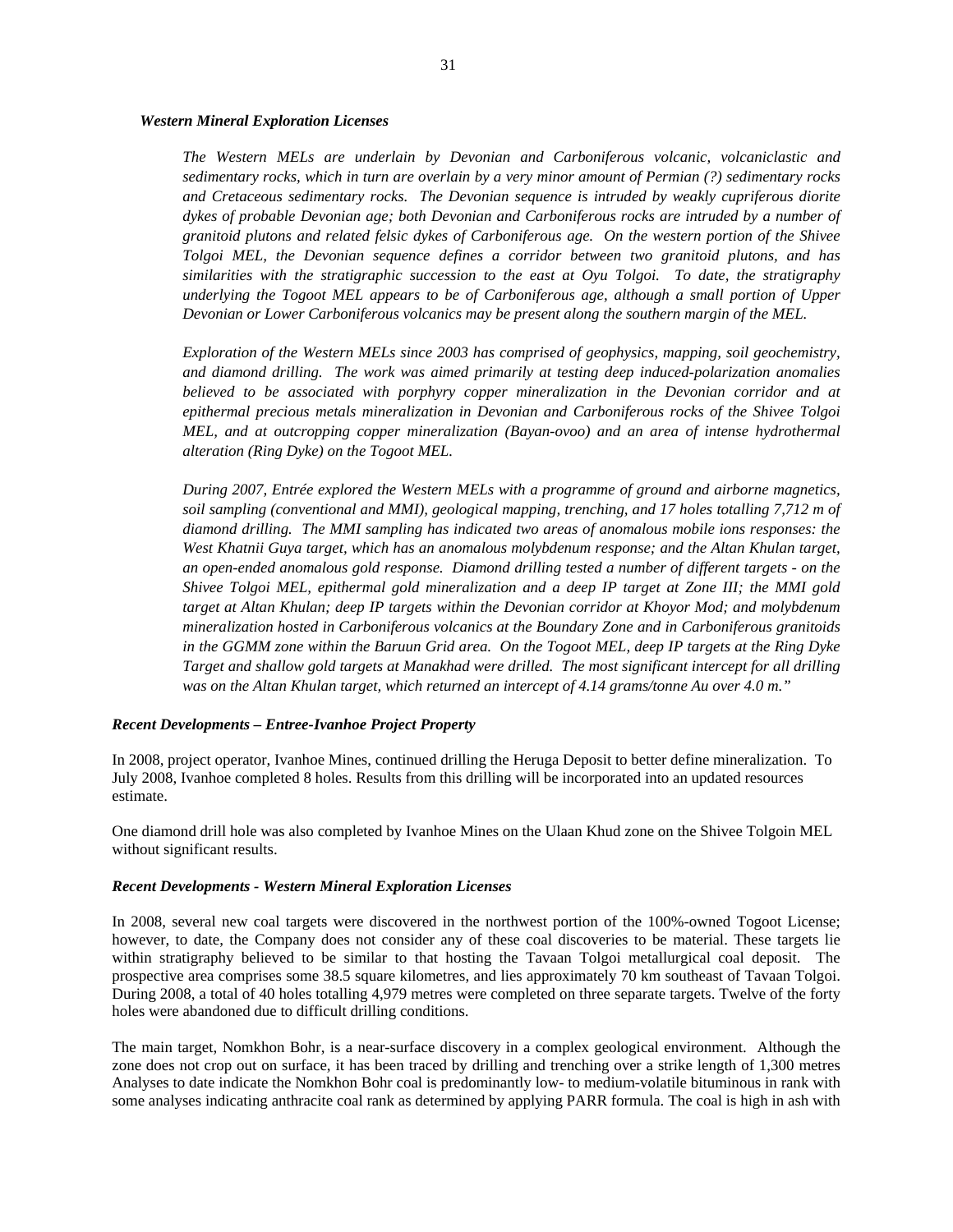variable sulphur. Coal-bearing horizons in drill holes can be up to 57 metres in apparent thickness; within these, multiple high-ash coal seams are usually present, ranging in apparent thickness from 0.2 metres to 4.35 metres. True thicknesses are uncertain due to possible repetition of the host stratigraphy.

The other two coal targets, Coking Flats and Khar Suul, are blind discoveries underlying Cretaceous conglomerates and sandstones which are up to 130 metres thick. Coal intercepts are narrower when compared to Nomkhon Bohr.

On the 100% owned portion of the Shivee Tolgoi MEL, Entrée drilled three holes in 2008. Two holes on the Altan Khulan gold target did not return significant gold assays. One hole on the Tom Bogd copper-molybdenum target was abandoned due to drilling conditions prior to reaching target depth.

Entree has budgeted approximately \$2.6 million for first phase 2009 exploration. Core and reverse-circulation drilling resumed in mid March 2009 and will focus on continued testing of the Nomkhon Bohr target along strike, and the search for additional targets in the unexplored area to the west.

James R. Foster, P.Geo. and Owen Cullingham, P.Geol., are the QP's responsible for supervising exploration on the Western MEL's and for supervising the preparation of the technical disclosure in this section of the AIF.

#### *Sampling and Analysis*

A total of 950 coal core samples were sent to SGS Mongolia LLC in Ulaanbaatar for preparation and determination of lump relative density. Of these, 837 were then sent to SGS-CSTC Standards Technical Services Co., Ltd in Tianjin, China for specific gravity, proximate analysis, fixed Carbon %, total Sulphur %, and calorific value. In addition, free swell index was determined on 400 of the 837 samples. As of the date of this AIF, not all analytical results had been received from Tianjin – analytical results are only available up to EG-08-085. Thirty-seven coal samples were also sent to Loring Laboratories Ltd., Calgary, Canada for check analyses. Following industry practise, core from coal holes was not split and the entire core sample was sent for analysis after logging and photography. Reverse circulation holes were not sampled – only logged geologically and using down-hole geophysical probes.

#### **Manlai Property, Kharmagtai Area**

The property comprises one exploration license totalling 6,924 hectares. The exploration license was granted on March 9, 2001 and the current term expires on March 9, 2010. The property is located in southern Mongolia approximately 40 kilometres west of the Manlai village and 420 kilometres south of the capital city of Ulaanbaatar within Manlai and Tsogt Tsetsii Soums, Omnogovi Aimag.

The Manlai property is accessible by mainly unimproved dirt roads from Ulaanbaatar with final access to the property via dirt roads that branch off the Dalanzadgad-Manlai main access route. The roads are generally in very poor condition and require the use of 4 wheel drive vehicles. Closest scheduled air access is via Oyu Tolgoi (120 kilometres south) or via Dalanzadgad, 160 kilometres to the southwest.

The operating season at Manlai normally runs from April through November, depending on weather and the defined work program.

Entrée acquired the title to the Manlai Property in September 2003, and began exploration in 2004. Since 2004, Entree has completed 120 line-kilometres of soil geochemistry, 234 line- kilometres of magnetic surveying, 246 line-kilometres of IP surveys, over 1 kilometre of hand trenching, and 6 diamond drill holes totalling 4,474 metres.

This work has defined coincident magnetometer and induced polarization anomalies, and anomalous copper and molybdenum in soil geochemistry, with surface exposure of porphyry-style stockwork quartz veining containing chalcopyrite and bornite over an area of 500 x 150 metres. The best drill hole (EGU07013B) contained variable quartz stockwork veining with minor visible copper and molybdenum sulphides over a length of 510 metres. The best mineralized interval was 25 metres at 0.13% Cu (683 to 708 metres).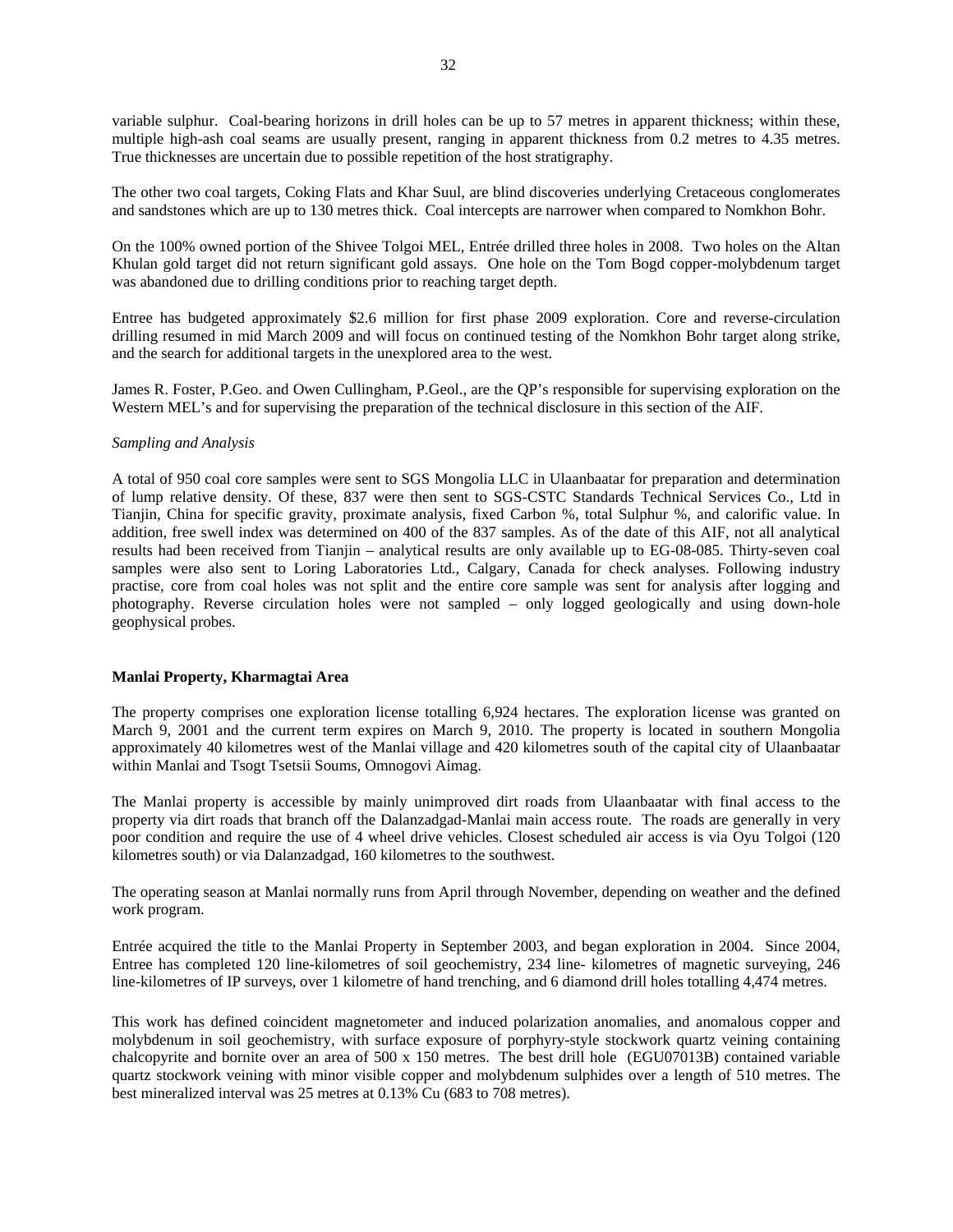Limited work on the Manlai project was completed in 2008 and no work is planned in 2009. The Company has chosen to extend the license to 2010.

Rio Tinto has a right of first refusal with respect to any proposed disposition by the Company of an interest in the Manlai property.

# **Empirical Discovery Agreement 2007**

In July 2007, the Company entered into an agreement with Empirical Discovery LLC ("Empirical") to explore for and develop porphyry copper targets in southeastern Arizona and adjoining southwestern New Mexico. Under the terms of the agreement, Entrée has the option to acquire an 80% interest in any of the properties by incurring exploration expenditures totalling a minimum of \$1.9 million and issuing 300,000 shares within 5 years of the anniversary of TSX acceptance of the agreement. If Entrée exercises its option, Empirical may elect within 90 days to retain a 20% participating interest or convert to a 2% NSR royalty, half of which may be purchased for \$2 million.

The principals of Empirical have extensive experience in exploration for copper porphyries in the Americas, as well as access to proprietary geophysical interpretation techniques of particular application to large regional datasets. These techniques have been modeled using a number of known deposits, and the criteria developed will be used to identify buried targets from the regional database. Initial targeting is underway, and applications for eleven mineral exploration permits in southeastern Arizona and New Mexico totalling approximately 8.5 square miles (22 square kilometres) were approved.

In 2008, geophysical (IP and AMT), geological and geochemical surveys were completed on the Gold Hill, Duncan and Ash Peak porphyry copper targets in Arizona and New Mexico. Based on encouraging results, approximately US\$300,000 has been budgeted to drill test Gold Hill and Duncan in the second quarter of 2009. No further work is planned at Ash Peak.

Entrée completed geophysical (IP and AMT), geological and geochemical surveys over the Lordsburg project in the first half of 2008 to test for buried porphyry-style mineralization. Based on results from these surveys, four widelyspaced diamond drill holes totaling 2,563 metres (8,405 feet) were completed to test the principal targets. Hole EG-L-08-002 intersected 310 metres of 0.14% copper and 0.08 grams per tonne ("g/t") gold with intervals of higher grade mineralization up to 0.33% copper and 0.26 g/t gold. Complete results for EG-L-08-002 are listed in a news release dated January 15, 2009. No significant assays were returned for holes EG-L-001, EG-L-003 and EG-L-004.

The zone remains open in all directions with the closest drill hole currently located 1.3 kilometres (0.8 miles) to the southeast of EG-L-08-002. Entrée budgeted approximately \$550,000 for further drill testing of this new discovery at Lordsburg. A three hole, 1,214 metre follow-up drill program was completed in March 2009. Results from this work are pending.

# **Empirical Discovery Agreement 2008**

In January 2008, the Company entered into a second agreement with Empirical to explore for and test porphyry copper targets in a specified area near Bisbee, Arizona. Bisbee is located within a copper district that produced over 8 billion pounds of copper and 3 million ounces of gold in the last century. The Company intends to use the proprietary geophysical interpretation techniques developed by the principals of Empirical to locate buried porphyry targets. The area of interest covers over 10,800 acres (4,370 hectares). Under the terms of the agreement, Entrée has the option to acquire an 80% interest in any of the properties by incurring exploration expenditures totalling a minimum of \$1.9 million and issuing 150,000 shares within 5 years of the anniversary of TSX acceptance of the agreement. If Entrée exercises its option, Empirical may elect within 90 days to retain a 20% participating interest or convert to a 2% NSR royalty, half of which may be purchased for \$2 million.

An approximately 9 line-kilometres test AMT survey budgeted at \$43,000 was completed in February 2009. The results of the survey will help to define possible drill targets.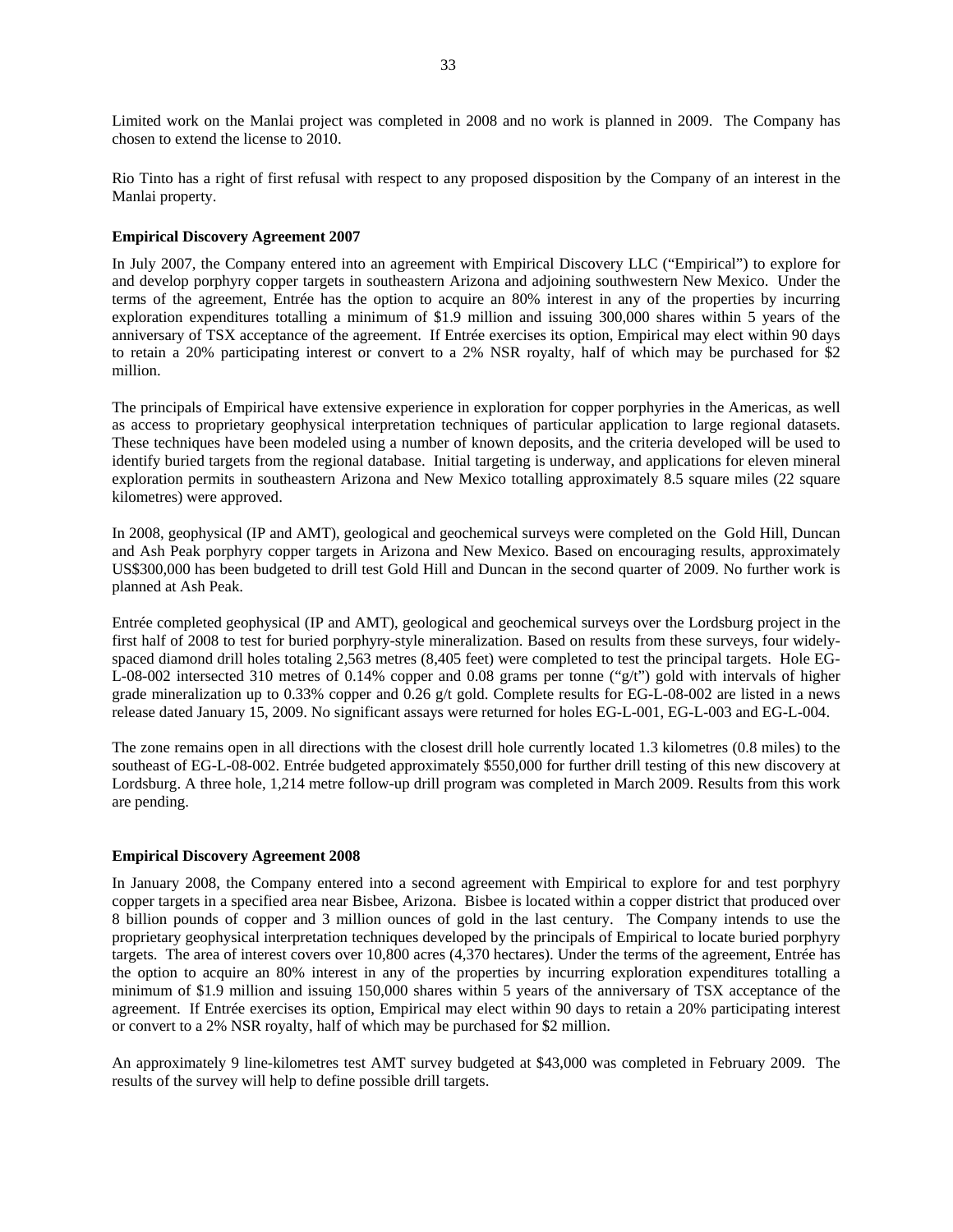#### **Huaixi**

In November 2007, Entree entered into an agreement with the Zhejiang No. 11 Geological Brigade to explore for copper within three prospective contiguous exploration licences, totalling approximately 61 square kilometres in Pingyang County, Zhejiang Province, People's Republic of China.

Entrée has agreed to spend \$3 million to fund exploration activities on the licences (collectively known as "Huaixi" - see maps on www.entreegold.com) over a four year period. After Entrée has expended \$3 million, the Company will have earned a 78% interest and Zhejiang No. 11 Geological Brigade will hold a 22% interest in the project.

The licences cover a large area of advanced argillic alteration with peripheral, small scale, past-producing coppergold and pyrite mines. As the area has not been extensively drill-tested to depth or explored using deep-penetrating geophysical techniques, it is believed to offer excellent potential for buried copper deposits. In addition, the geology of the Huaixi area is similar to that of high-level systems associated with a number of porphyry copper deposits elsewhere in the world.

In late 2008, Entrée completed a property-wide stream sediment survey and a grid-controlled soil geochemical survey over selected areas of the Huaixi property. The surveys highlighted a 7 kilometre long, northwest-trending structural corridor with a strong, multi-element porphyry signature. Approximately \$260,000 has been budgeted in 2009 for infill geochemistry and geophysical (IP and magnetic) surveys to better define possible drill targets.

#### **DIVIDENDS**

We have not declared any dividends on our common stock since the inception of our Company on July 19, 1995. There is no restriction in our Articles that will limit our ability to pay dividends on our common stock. However, we do not anticipate declaring and paying dividends to our shareholders in the near future.

#### **CAPITAL STRUCTURE**

The Company is authorized to issue an unlimited number of common shares without par value, of which 94,580,898 are issued and outstanding at March 26, 2009. Each common share is entitled to one vote. All common shares of the Company rank equally as to dividends, voting power and participation in assets. No shares have been issued subject to call or assessment. There are no pre-emptive or conversion rights and no provision for exchange, exercise, redemption and retraction, purchase for cancellation, surrender or sinking or purchase funds. Provisions as to modification, amendments or variation of such rights or such provisions are contained in the British Columbia Business Corporations Act and the Company's Articles.

#### **MARKET FOR SECURITIES**

Our common shares were traded on the TSX Venture Exchange until April 24, 2006. On April 24, 2006 we began trading on the Toronto Stock Exchange. Our symbol is "ETG" and our CUSIP number is 29383-100. Our common shares are also traded on the NYSE Amex, formerly the American Stock Exchange, under the symbol EGI and on the Frankfurt Stock Exchange under the symbol EKA (WKN:121411).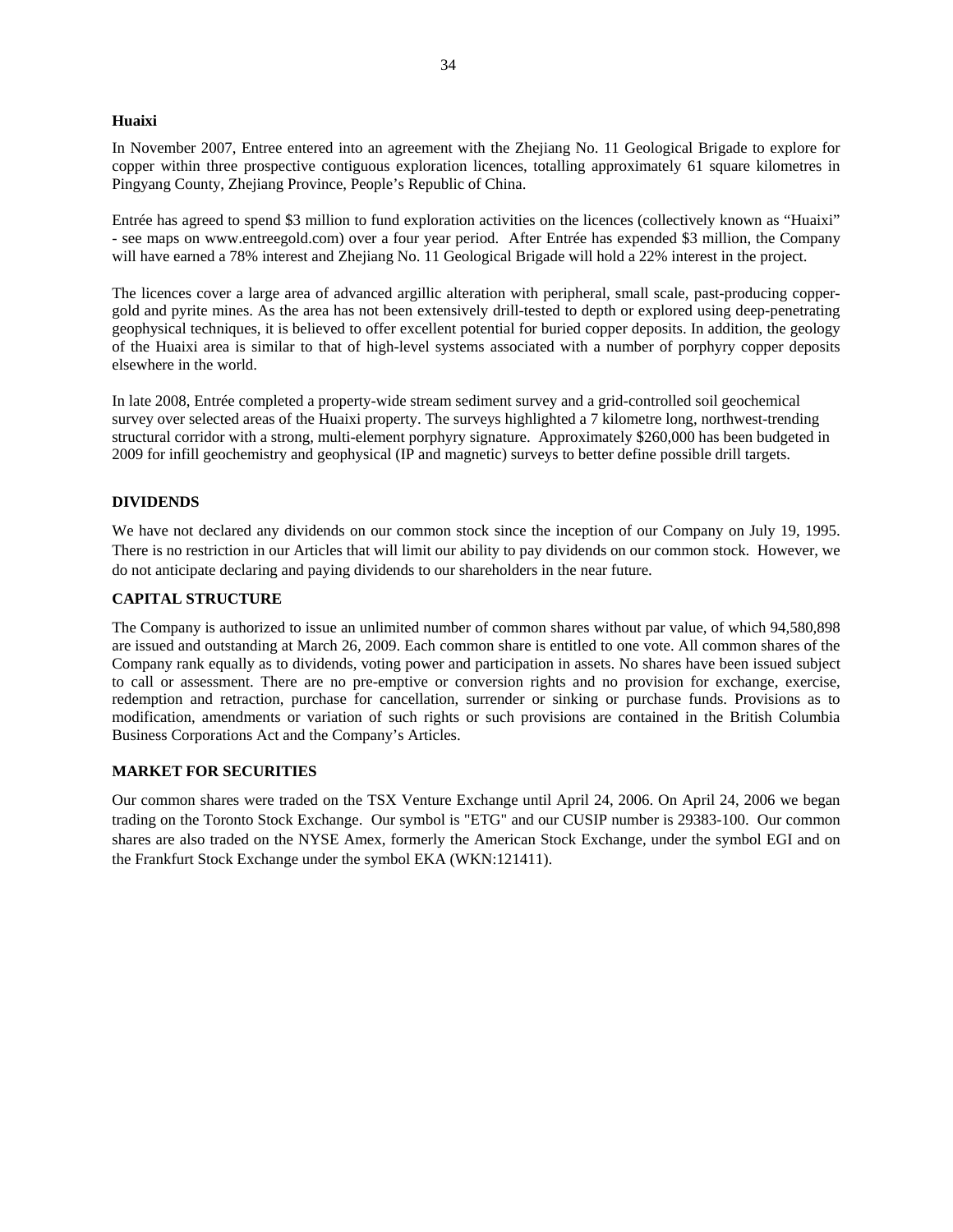# **Trading history**

The following quotations reflect the high, low and closing bids, volume and number of trades on the Toronto Stock Exchange for the Company's common shares for each of the most recently completed financial year, starting with the most recent month:

| <b>Month</b>     | <b>High</b> | Low    | <b>Close</b> | <b>Volume</b> |
|------------------|-------------|--------|--------------|---------------|
| December 2008    | \$1.29      | \$0.65 | \$1.06       | 1,822,063     |
| November 2008    | 0.99        | 0.61   | 0.83         | 2,146,275     |
| October 2008     | 1.51        | 0.50   | 0.94         | 3,845,037     |
| September 2008   | 2.26        | 1.30   | 1.43         | 4,597,548     |
| August 2008      | 2.17        | 1.60   | 2.11         | 4,352,264     |
| <b>July 2008</b> | 2.15        | 1.78   | 1.82         | 6,069,561     |
| June 2008        | 2.09        | 1.33   | 1.97         | 1,158,853     |
| May 2008         | 1.64        | 1.35   | 1.43         | 2,547,974     |
| April 2008       | 2.08        | 1.39   | 1.46         | 6,785,183     |
| March 2008       | 2.53        | 1.80   | 2.00         | 1,476,610     |
| February 2008    | 2.73        | 1.68   | 2.18         | 1,628,605     |
| January 2008     | 2.73        | 1.68   | 2.18         | 1,628,605     |

*Name of Market: Toronto Stock Exchange (CDN\$)* 

The price of the Company's common shares as reported by the Toronto Stock Exchange at the close of the business on December 31, 2008 was C\$1.06 per share and on March 26, 2009 was C\$1.42 per share.

Our common shares are issued in registered form. Computershare Investor Services is the registrar and transfer agent for our common shares.

On March 26, 2009 the shareholders' list for our common shares showed 27 registered shareholders and 94,580,898 common shares outstanding.

The Company has no outstanding securities not listed on a marketplace other than incentive stock options. During the most recently completed financial year, stock options to purchase an aggregate 2,957,000 common shares were granted. The following table outlines the details of each grant:

| Number of<br><b>Options</b> | <b>Exercise</b><br>Price | <b>Grant Date</b>      |
|-----------------------------|--------------------------|------------------------|
| 5,000                       | \$.<br>2.58              | <b>January 9, 2008</b> |
| 1,535,000                   | 2.00                     | April 3, 2008          |
| 12,500                      | 1.55                     | May 21, 2008           |
| 125,000                     | 2.02                     | July 17, 2008          |
| 1,279,500                   | 1.55                     | September 17, 2008     |

#### **ESCROWED SECURITIES**

There were no escrowed securities at December 31, 2008.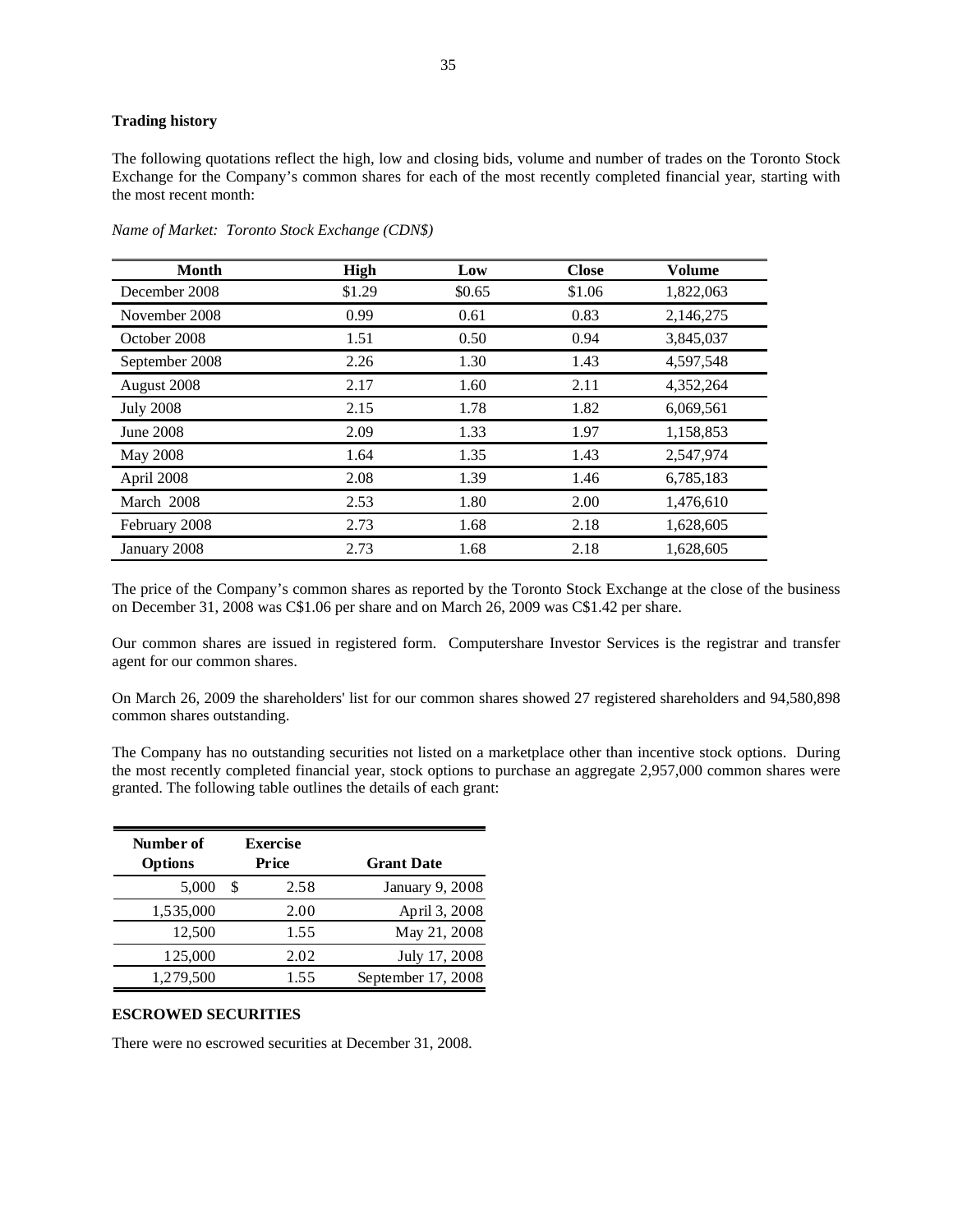#### **DIRECTORS AND OFFICERS**

The Company's current Board of Directors consists of six directors. The term of office for each director expires at the annual general meeting subsequent to that at which he or she was elected. The following is a brief account of the education and business experience of each director and executive officer during the last five years, indicating each person's principal occupation during the period, and the name and principal business of the organization by which he was employed or with which he is/was involved as an officer, director or beneficial owner of securities with more than a 10% voting position.

# *Gregory G. Crowe, President, Chief Executive Officer and Director*

Mr. Crowe has been a director and President of the Company since July 3, 2002 and has been Chief Executive Officer of the Company since July 16, 2003.

Mr. Crowe was self-employed from 1997 to 2002, providing exploration and management services for junior resource companies. Mr. Crowe is currently a director of Acrex Ventures Ltd.

Mr. Crowe is a professional geologist with more than 25 years of exploration, business and entrepreneurial experience throughout North America, Latin America, Africa and Southeast Asia. Prior to joining the Company, Mr. Crowe was a senior executive with Acrex Ventures Ltd., a junior resource company active in Ontario, and cofounder and President of Azimuth Geological Inc., a private consulting company specializing in exploration and management services for junior and major mining companies such as Rio Algom Ltd., the Prime Group and Westmin Resources Limited. Mr. Crowe also worked for Yuma Copper Corp. from 1994 to 1997, where he was instrumental in transforming Yuma Copper Corp. from a junior exploration company into a copper producer with two mines in Chile.

Mr. Crowe obtained a Bachelor of Geology degree from Carlton University and a Master of Geology degree from the University of Calgary. He is a member of the Association of Professional Engineers and Geoscientists of British Columbia, and the Prospectors and Developers Association of Canada.

#### *Mark H. Bailey, Director*

Mr. Bailey has been a director of the Company since June 28, 2002.

Mr. Bailey is an exploration geologist with more than 27 years of industry experience. Since 1995, he has been the President and Chief Executive Officer of Minefinders Corporation Ltd. ("Minefinders"), a precious metals mining company whose shares are listed for trading on the Toronto Stock Exchange and the NYSE Amex. Minefinders has discovered more than 4 million ounces of gold and 165 million ounces of silver over the past six years and recently put the Dolores Mine in Mexico into production. Before joining Minefinders, Mr. Bailey held senior positions with Equinox Resources Inc. and Exxon Minerals. Since 1984, Mr. Bailey has worked as a consulting geologist with Mark H. Bailey & Associates LLC. Mr. Bailey is a highly respected industry veteran, renowned for his technical competence and strong ability to maximize exploration programs and budgets. Mr. Bailey is also currently a director of Minefinders, Dynasty Metals & Mining Inc. and Northern Lion Gold Corp.

#### *Lindsay Richard Bottomer, Vice-President, Corporate Development and Director*

Mr. Bottomer has been a director of the Company since June 28, 2002 and became Vice-President, Corporate Development on October 16, 2005.

Mr. Bottomer is a professional geologist with more than 35 years experience in global mineral exploration and development with major and junior mining companies, the last 20 years based in Vancouver, BC. Currently, he is Vice-President, Corporate Development with Entrée Gold Inc. He was formerly President and Chief Executive Officer of Silver Quest Resources Ltd., a public company focused on gold and silver exploration in Canada. Mr. Bottomer has also served as Vice-President Exploration with IMA Exploration Inc., Director of Canadian Exploration with Echo Bay Mines Ltd., and Vice-President of New Projects with Prime Equities International. Mr.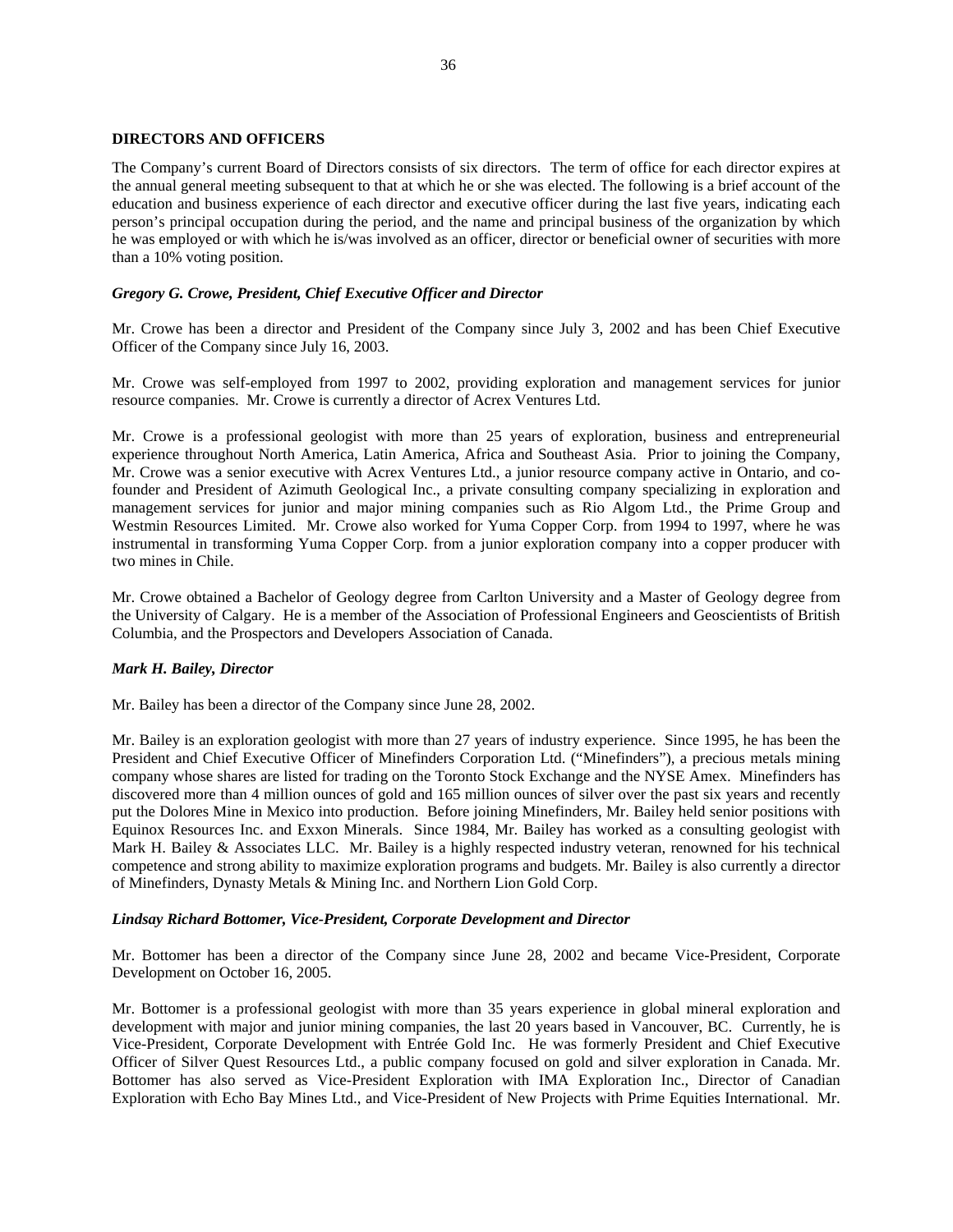Bottomer is also currently a director of Astorius Resources Ltd., BCM Resources Corporation, Richfield Ventures Corp., Rochester Resources Ltd., Yale Resources Ltd. and Zenith Industries Corp.

Mr. Bottomer obtained a Bachelor of Science (Honours) degree in geology from the University of Queensland and a Master of Applied Science degree from McGill University. Mr. Bottomer is a member of the Association of Professional Engineers and Geoscientists of British Columbia and a Fellow of the Australasian Institute of Mining and Metallurgy. He is also Past President of the British Columbia and Yukon Chamber of Mines and served for six years from 2002 to 2008 as an elected councillor on the Association of Professional Engineers and Geoscientists of British Columbia.

# *James L. Harris, Chairman and Director*

Mr. Harris has been a director of the Company since January 29, 2003 and was appointed non-executive Chairman on March 15, 2006.

Mr. Harris is a corporate, securities and business lawyer with over 25 years experience in British Columbia and internationally. He has extensive experience with the acquisition and disposition of assets, corporate structuring and restructuring, regulatory requirements and corporate filings, and corporate governance. Clients have included public companies listed on the TSX Venture Exchange, the Toronto Stock Exchange, the OTC Bulletin Board and NASDAQ. Involved in a number of professional and community activities, Mr. Harris has been an instructor at the Professional Legal Training Course for articling students sponsored by the Law Society of British Columbia on the subject of corporate and securities law. Mr. Harris was also a Founding Member of the Legal Advisory Committee of the Vancouver Stock Exchange. Apart from his legal education, Mr. Harris has also completed a graduate course in business at the London School of Economics. Mr. Harris has completed the Directors' Education Program of the Institute of Corporate Directors and is an Institute-certified Director.

# *Peter G. Meredith, Director*

Mr. Meredith has been a director of the Company since November 24, 2004. He was nominated by Ivanhoe Mines Ltd. as its representative on the Company's Board, as per the terms of an Equity Participation and Earn-in Agreement effective November 9, 2004, between the Company and Ivanhoe Mines Ltd.

Mr. Meredith is a seasoned executive with a strong background in corporate management and in key facets of the mining industry, including exploration, mine construction, financing and operations. Mr. Meredith is Ivanhoe Mines' deputy chairman, overseeing the company's business development and corporate relations. Mr. Meredith joined the Ivanhoe Group in 1996 and was chief financial officer of Ivanhoe Mines prior to his appointment as deputy chairman. He has been a director of SouthGobi Energy Resources (formerly Asia Gold) since it went public in December, 2003 and is its Chief Executive Officer as well. Mr. Meredith is also currently a director of Great Canadian Gaming Corporation, Ivanhoe Energy Inc., Ivanhoe Mines Ltd., and Ivanhoe Australia Ltd.

Prior to joining Ivanhoe, Mr. Meredith, a Chartered Accountant and a Certified Management Accountant, was a partner and director of Deloitte & Touche, one of the largest accounting and management consulting firms in the world. Mr. Meredith has over 35 years of experience as a business advisor, specializing in regulatory compliance and corporate finance. He is also a member of the Canadian Institute of Chartered Accountants.

# *Michael Howard, Deputy Chairman and Director*

Mr. Howard has been a director of the Company since May 16, 2007 and was appointed non-executive Deputy Chairman on the same day.

Mr. Howard, the former leader of the Conservative Party in Britain and a distinguished lawyer, has filled many government posts, including Home Secretary, Secretary of State for Employment and Secretary of State for the Environment. Since leaving office he was Shadow Foreign Secretary and then Shadow Chancellor. He remains a Member of Parliament until the next election.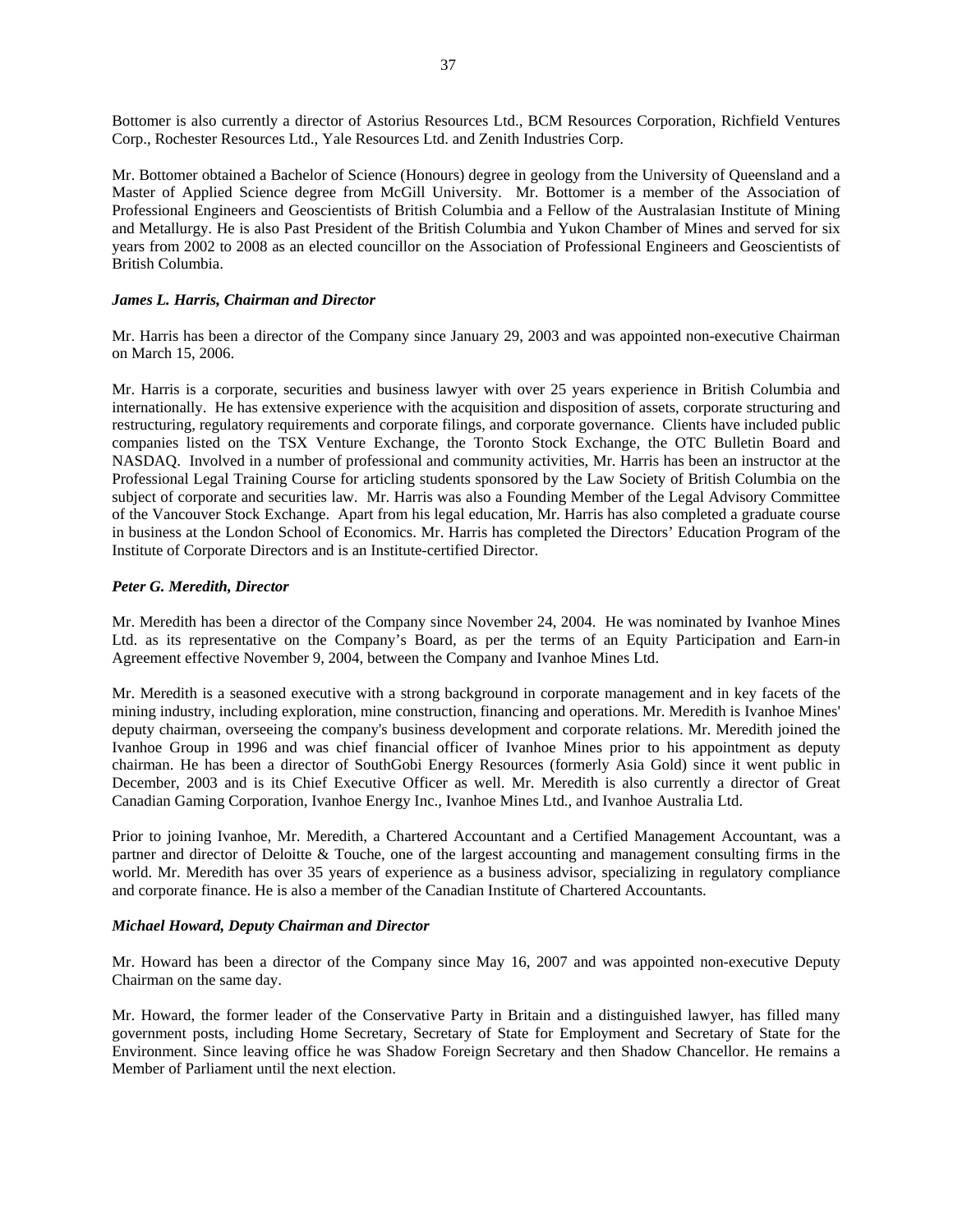Since 2005, Mr. Howard has been appointed to a number of corporate boards and is currently a director of Northern Racing Limited, Amteus plc, Helphire plc, and Offshield Limited.

# *Hamish Malkin, Chief Financial Officer*

Mr. Malkin has been Chief Financial Officer of the Company since July 16, 2003 and was Corporate Secretary from August 7, 2003 to May 1, 2006.

Mr. Malkin has been self-employed since April 2003, providing Chief Financial Officer services on a contract basis. Prior to being self-employed, Mr. Malkin was the Chief Financial Officer of Trivalence Mining Corporation from January 1997 to March 2003. Mr. Malkin is a Chartered Accountant and a member of the Canadian Institute of Chartered Accountants and the Institute of Chartered Accountants of British Columbia. Prior to 1997, Mr. Malkin held senior financial positions in the entertainment and commercial real estate industries. Effective July 1, 2008, Mr. Malkin became an employee of the Company. Mr. Malkin is also the CFO of Argentex Mining Corporation

#### *Robert M. Cann, Vice-President, Exploration*

Mr. Cann has been the Company's Exploration Manager since July, 2002 and was appointed to the position of Vice-President, Exploration on August 11, 2005.

Mr. Cann has been in charge of the startup and management of all of the Company's support operations and exploration projects in Mongolia since July, 2002. He has extensive experience in project management, geological consulting and office management. Prior to joining the Company, Mr. Cann was Exploration Manager for Spokane/Sand River Resources in Chihuahua, Mexico, from 1999 to 2000. From 1995 through 1999, Mr. Cann worked as an independent consulting geologist for various companies contemplating property acquisitions in Honduras, Mexico, Peru and Nevada. Mr. Cann holds a Master of Science degree in Economic Geology from the University of British Columbia and is a member of the Association of Professional Engineers and Geoscientists of British Columbia – P. Geo., the Canadian Institute of Mining and Metallurgy (CIMM) and the Society of Economic Geologists.

# *Mona M. Forster, Vice President and Corporate Secretary*

Ms. Forster joined the Company as Business Manager in October 2003, was appointed Corporate Secretary in May 2006 and appointed Vice President on November 28, 2007.

Ms. Forster has over 20 years of experience in administration and management, primarily in the mining industry. She holds an MBA from Simon Fraser University and is currently an elected director of the Association for Mineral Exploration British Columbia and an appointed member of the BC Mineral Exploration and Mining Labour Market Task Force, a government-industry task force struck in 2007 to address the need for skilled and qualified workers within the mining industry in BC.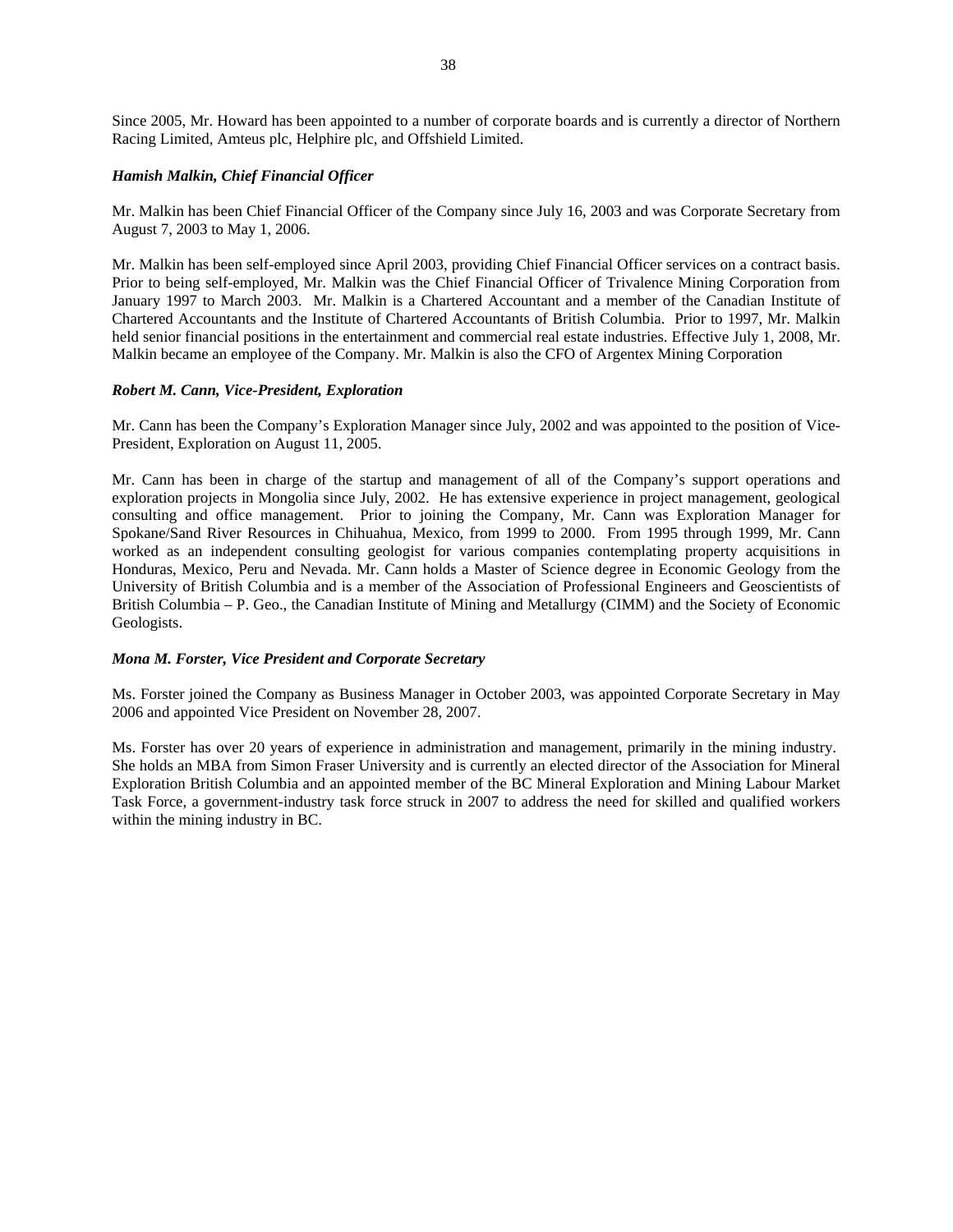| Name and municipality of<br>residence                                           | No. of common<br>shares<br>beneficially<br>owned, directly or<br>indirectly, or<br>controlled $^{(2)}$ . | No. of securities held on a<br>fully-diluted basis <sup>(1)</sup> |                                                 |
|---------------------------------------------------------------------------------|----------------------------------------------------------------------------------------------------------|-------------------------------------------------------------------|-------------------------------------------------|
| <b>Gregory Crowe</b><br>Bowen Island,<br>British Columbia, Canada               | 1,359,584                                                                                                | Shares:<br>Warrants:<br>Stock options:<br>Total:                  | 1,359,584<br>$\theta$<br>1.085.000<br>2,444,584 |
| Mark H. Bailey<br>Bellingham, Washington, U.S.A.                                | 410,000                                                                                                  | Shares:<br>Warrants:<br>Stock options:<br>Total:                  | 410,000<br>0<br>980,000<br>1,390,000            |
| <b>Lindsay Richard Bottomer</b><br>North Vancouver, British Columbia,<br>Canada | 282,500                                                                                                  | Shares:<br>Warrants:<br>Stock options:<br>Total:                  | 282,500<br>$\theta$<br>990,000<br>1,272,500     |
| James L. Harris<br>West Vancouver, British Columbia,<br>Canada                  | 325,000                                                                                                  | Shares:<br>Warrants:<br>Stock options:<br>Total:                  | 325,000<br>$\theta$<br>1,010,000<br>1,335,000   |
| Peter Meredith<br>Vancouver, British Columbia,<br>Canada                        | Nil                                                                                                      | Shares:<br>Warrants:<br>Stock options:<br>Total:                  | 0<br>$\theta$<br>605,000<br>605,000             |
| Michael Howard<br>London, UK                                                    | 57,000                                                                                                   | Shares:<br>Warrants:<br>Stock options:<br>Total:                  | 57,000<br>0<br>760,000<br>817,000               |
| Hamish Malkin<br>Bowen Island,<br>British Columbia, Canada                      | Nil                                                                                                      | Shares:<br>Warrants<br>Stock options<br>Total:                    | $\theta$<br>$\Omega$<br>480,000<br>480,000      |
| Robert M. Cann<br>Nanaimo, British Columbia<br>Canada                           | 31,000                                                                                                   | Shares:<br>Warrants:<br>Stock options:<br>Total:                  | 31,000<br>0<br>625,000<br>656.000               |
| Mona M. Forster<br>Vancouver, British Columbia<br>Canada                        | 66,700                                                                                                   | Shares:<br>Warrants:<br>Stock options:<br>Total:                  | 66,700<br>0<br>510,000<br>576,700               |

The table below sets out further particulars (stated as of December 31, 2008) required to be disclosed in this item:

(1) As at December 31, 2008.

(2) Meaning an officer of the issuer, or a director or senior officer that has direct or indirect beneficial ownership of, control or direction over, or a combination of direct or indirect beneficial ownership of and control or direction over securities of the issuer carrying more than 10% of the voting rights attached to all the issuer's outstanding securities.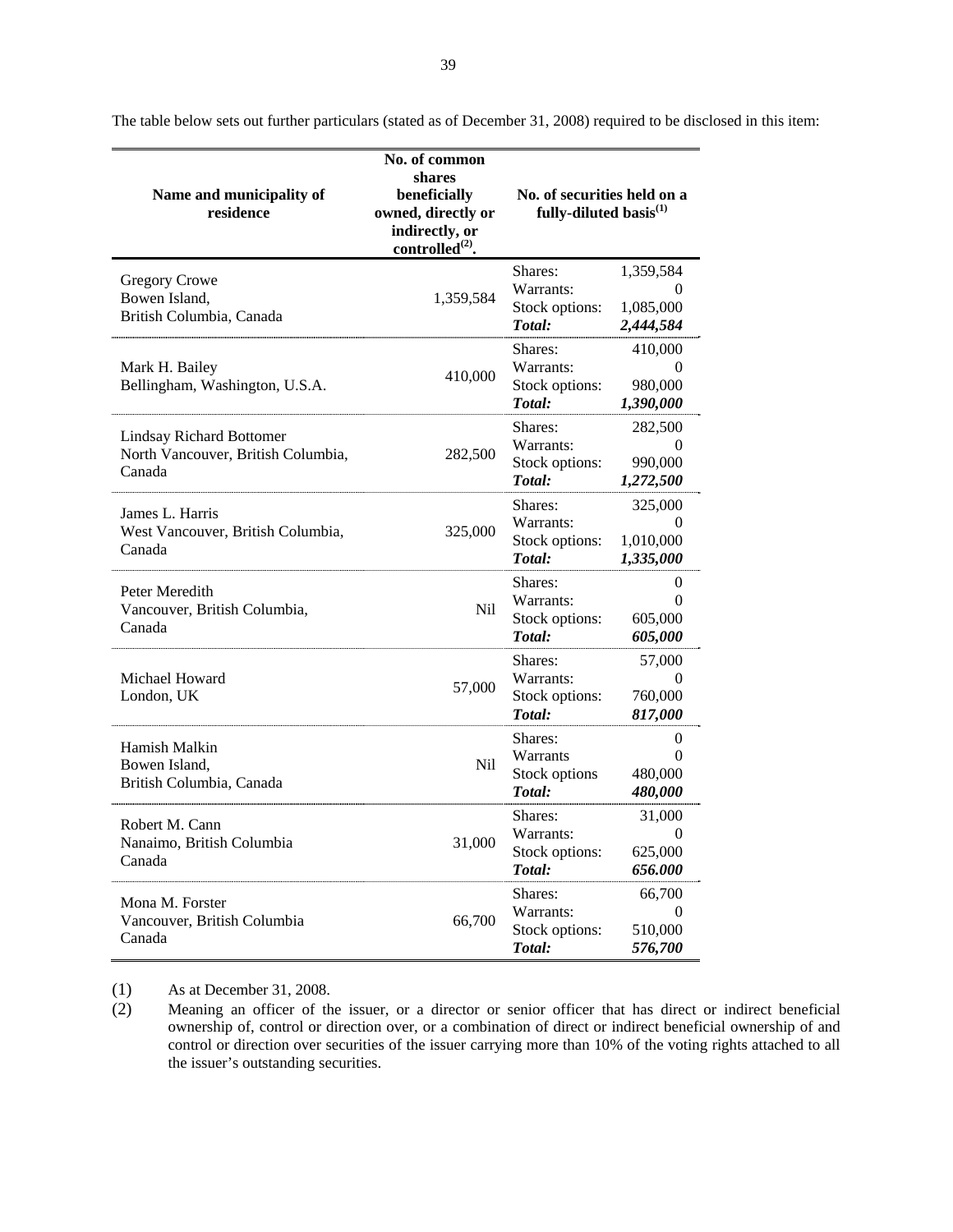To the best of the Company's knowledge as at March 26, 2009, directors and executive officers, as a group, beneficially owned, or controlled or directed, directly or indirectly, 2,204,600 common shares (not including common shares issuable upon exercise of stock options) representing 2.3% of the then outstanding common shares.

# **Standing Committees of the Board of Directors**

The standing committees of the Board are the Audit Committee, the Compensation Committee, the Corporate Governance and Nominating Committee (which replaces the Nominating Committee) and the Technical Committee. In the year ended December 31, 2008, an additional committee was formed to consider transactions which might enhance shareholder value. That committee is comprised of James Harris, Mark Bailey and Michael Howard.

# **Audit Committee**

The Audit Committee is comprised of three directors, each of whom, in the judgement of the Board, meets the independence requirements of applicable securities legislation and policies for audit committee members. The members of the Audit Committee are Mark Bailey, Michael Howard and Peter G. Meredith (chairman). All members of the Audit Committee are financially literate. Relevant education and experience for members of the Audit Committee is listed on Pages 37-38.

The mandate of the Audit Committee is to oversee the Company's financial reporting obligations, systems and disclosure, including monitoring the integrity of the Company's financial statements, monitoring the independence and performance of the Company's external auditors and acting as a liaison between the Board and the Company's auditors. The activities of the Audit Committee typically include reviewing interim financial statements and annual financial statements, management discussion and analysis and news releases with respect to the Company's financial performance before they are publicly disclosed, ensuring that internal controls over accounting and financial systems are maintained and that accurate financial information is disseminated to shareholders. Other responsibilities include reviewing the results of internal and external audits and any change in accounting procedures or policies, and evaluating the performance of the Company's auditors. The Audit Committee communicates directly with the Company's external auditors in order to discuss audit and related matters whenever appropriate.

The full text of the Audit Committee Charter is attached to this AIF as an Appendix.

#### *Audit Fees*

The following table shows the aggregate fees billed to the Company by its external auditor in each of the last two years.

| <b>Audit Fees</b>                                                                                                                                                                                                                                                                           | 2008      | 2007      |
|---------------------------------------------------------------------------------------------------------------------------------------------------------------------------------------------------------------------------------------------------------------------------------------------|-----------|-----------|
| Audits of the Company's consolidated financial statements,<br>meetings with the Audit Committee and management with<br>respect of quarterly filings, consulting and accounting<br>standards and transactions, issuance of consent in connection<br>with Canadian and US securities filings. | \$192,775 | \$104,567 |
| <b>Audit Related Fees</b>                                                                                                                                                                                                                                                                   |           | \$16,000  |
| Tax Fees                                                                                                                                                                                                                                                                                    | 31,478    |           |
| Tax compliance, taxation advice and tax planning<br>for<br>international operations.                                                                                                                                                                                                        |           |           |
| All other fees                                                                                                                                                                                                                                                                              |           |           |
|                                                                                                                                                                                                                                                                                             | \$224,253 | \$120,567 |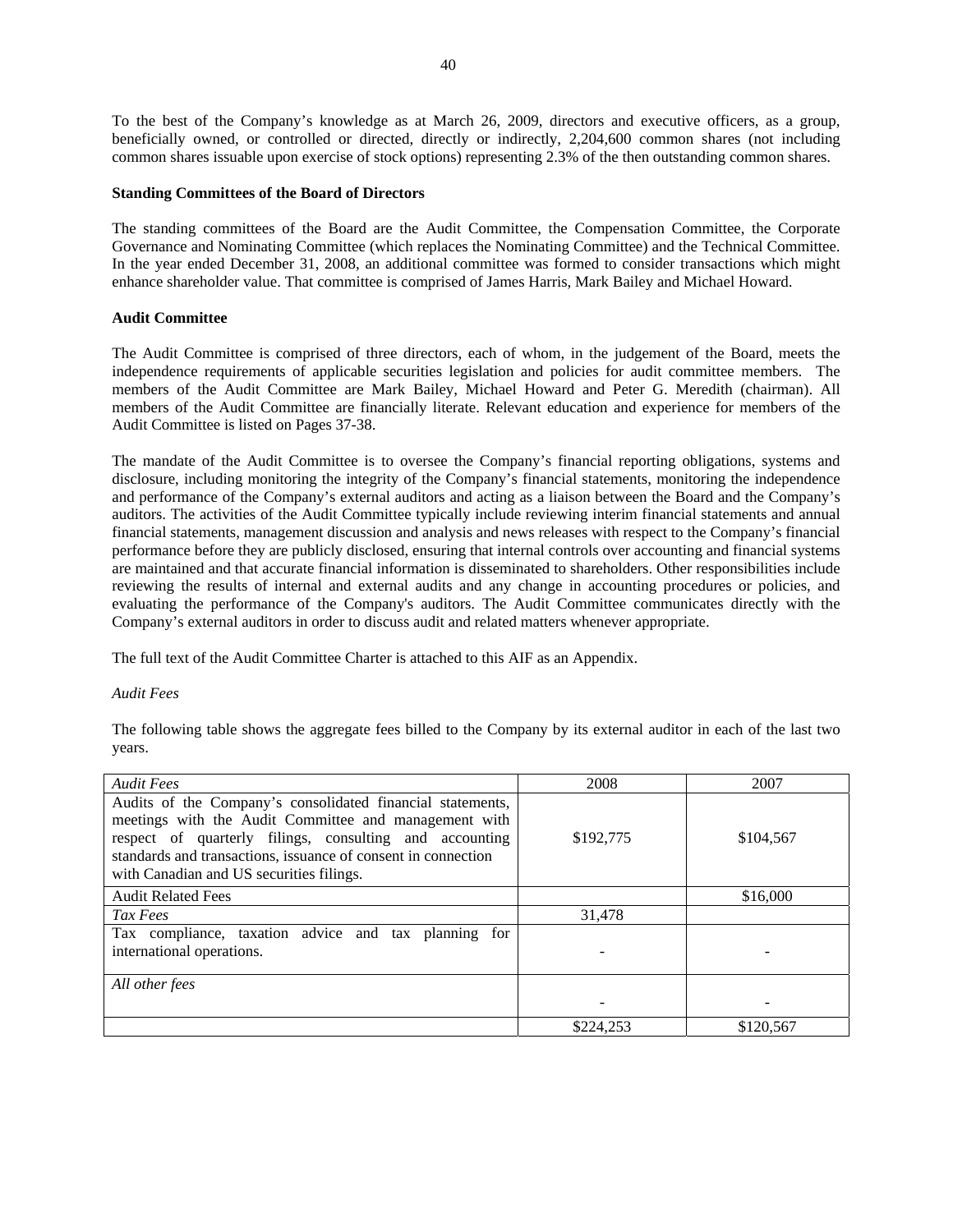#### **Compensation Committee**

The Compensation Committee is comprised of three members of the Board: Michael Howard (chairman), Mark Bailey and Peter G. Meredith.

The primary objective of the Compensation Committee is to discharge the Board's responsibilities relating to compensation and benefits of the executive officers and directors of the Company to ensure that such compensation realistically reflects the responsibilities and risks of such positions. In addition, the Compensation Committee makes recommendations for grants made under the Company's Stock Option Plan, determines the recipients of, and the nature and size of share compensation awards granted from time to time, and determines any bonuses to be awarded from time to time.

#### **Corporate Governance and Nominating Committee**

The Corporate Governance and Nominating Committee is appointed by the Board of Directors to: (1) assist the Board, on an annual basis, by identifying individuals qualified to become Board members, and to recommend to the Board the director nominees for the next annual meeting of shareholders; (2) to assist the Board in the event of any vacancy on the Board by identify individuals qualified to become Board members, and to recommend to the Board qualified individuals to fill any such vacancy; and (3) to recommend to the Board, on an annual basis, director nominees for each Board committee. The members of the Corporate Governance and Nominating Committee are Michael Howard, James L. Harris (chairman) and Peter G. Meredith.

#### **Technical Committee**

The Technical Committee consists of Mark Bailey, Lindsay Bottomer and Gregory Crowe, each of whom is a professional geologist. Neither Mr. Crowe, the President and Chief Executive of the Company, nor Mr. Bottomer, the Vice-President, Corporate Development of the Company, is an independent director. The mandate of the Technical Committee is to exercise all the powers of the Board (except those powers specifically reserved by law to the Board of Directors itself) during intervals between meetings of the Board of Directors pertaining to the Company's mining properties, programs, budgets, and other related activities and the administration thereof.

Certain of our officers and directors may be or become associated with other natural resource companies that acquire interests in mineral properties. Such associations may give rise to conflicts of interest from time to time. Our directors are required by law to act honestly and in good faith with a view to our best interests and to disclose any interest which they may have in any of our projects or opportunities. In general, if a conflict of interest arises at a meeting of the board of directors, any director in a conflict will disclose his interest and abstain from voting on such matter or, if he does vote, his vote does not count. In determining whether or not we will participate in any project or opportunity, the directors will primarily consider the degree of risk to which we may be exposed and our financial position at that time.

#### **PROMOTERS**

Not applicable

# **LEGAL PROCEEDINGS AND REGULATORY ACTIONS**

Not applicable

#### **INTEREST IN MANAGEMENT AND OTHERS IN MATERIAL TRANSACTIONS**

Not applicable

#### **TRANSFER AGENTS AND REGISTRARS**

Computershare Investor Services at its offices in Vancouver and Toronto is both the transfer agent and registrar for the Company. Their address is 3<sup>rd</sup> Floor, 510 Burrard Street, Vancouver, BC, V6C 3G9, Telephone: (604) 689-9853, Facsimile: (604) 689-8144.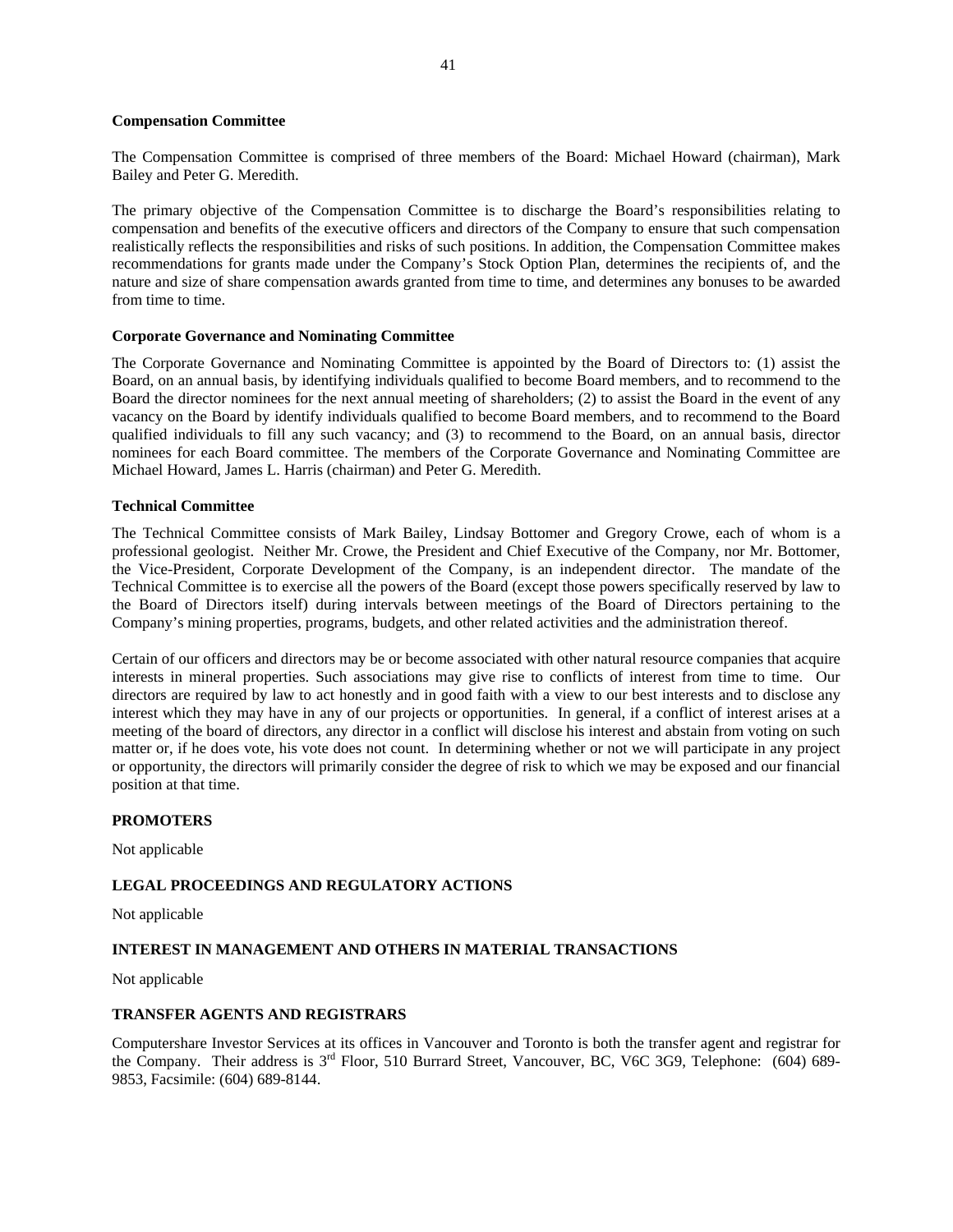# **MATERIAL CONTRACTS**

*1. Joint Venture Agreement deemed effective June 30, 2008 between Entrée Gold Inc. and Ivanhoe Mines Mongolia Inc. XXK* 

Pursuant to the Equity Participation and Earn-In Agreement dated October 15, 2004, as amended on November 9, 2004 and assigned on March 15, 2005 (the "Earn-In Agreement"), a joint venture was deemed to be formed on June 30, 2008 and the parties were required to enter into a joint venture agreement in the form attached to the Earn-In Agreement as Appendix A (the "Joint Venture Agreement"). Upon entering into the Joint Venture Agreement, the Earn-in Agreement terminated, except for certain parts which expressly survived the termination.

The Joint Venture Agreement governs the parties' activities on the Entrée-Ivanhoe Project Property, including exploration, acquisition of additional real property and other interests, evaluation of, and if justified, engaging in development and other operations, engaging in marketing products, and completing and satisfying all environmental compliance and other continuing obligations affecting the Entrée-Ivanhoe Project Property. The term of the Joint Venture Agreement is 20 years and for so long thereafter as the parties are engaged in activities on the Entrée-Ivanhoe Project Property.

The Joint Venture Agreement provides for the formation of a management committee, with two Entrée and two Ivanhoe Mines representatives. Entrée and Ivanhoe Mines each have a number of votes in proportion to its participating interest. Decisions are made by a simple majority vote. Ivanhoe Mines is currently the manager, and as such is entitled to break any tie votes. The Joint Venture Agreement provides that Ivanhoe will, if requested by Entrée, contribute Entrée's portion of funds for approved programs and budgets. The contribution will be treated as a loan, and will be repayable by Entrée from 90% of the available cash flow arising from the sale of products.

Ivanhoe Mines' right of first refusal on the remainder of Lookout Hill is preserved in the Joint Venture Agreement.

*2. Equity Participation Agreement dated 17th June, 2005, between Entrée Gold Inc. and Kennecott Canada Exploration Inc. ("Kennecott")* 

Pursuant to this agreement, Kennecott acquired 6,306,921 units of Entrée at a price of C\$2.20 per unit. Each unit comprises one common share, one share purchase warrant A ("A Warrant") and one share purchase warrant B ("B Warrant"). Two A Warrants entitles Kennecott to acquire an additional share for two years at a price of C\$2.75. Two B Warrants entitles Kennecott to acquire an additional share for two years at a price of C\$3.00.

The agreement includes provisions pursuant to which Kennecott will be entitled to maintain its proportional equity interest in future financings by Entrée and will vote its shares in support of certain matters at meetings of Entrée's shareholders.

In addition, Entrée agreed to give Kennecott or its affiliates a right of first refusal on its 100% owned Manlai property in southern Mongolia.

*3. Equity Participation and Earn-in Agreement dated October 15, 2004, between Entrée Gold Inc. and Ivanhoe Mines Ltd , as amended on November 9, 2004 and subsequently assigned to Ivanhoe Mines Mongolia Inc. XXK on March 1, 2005* 

Under the Earn-In Agreement, Ivanhoe Mines earned a 70% interest in mineralization above a depth of 560 metres on the Entrée-Ivanhoe Project Property, and an 80% interest in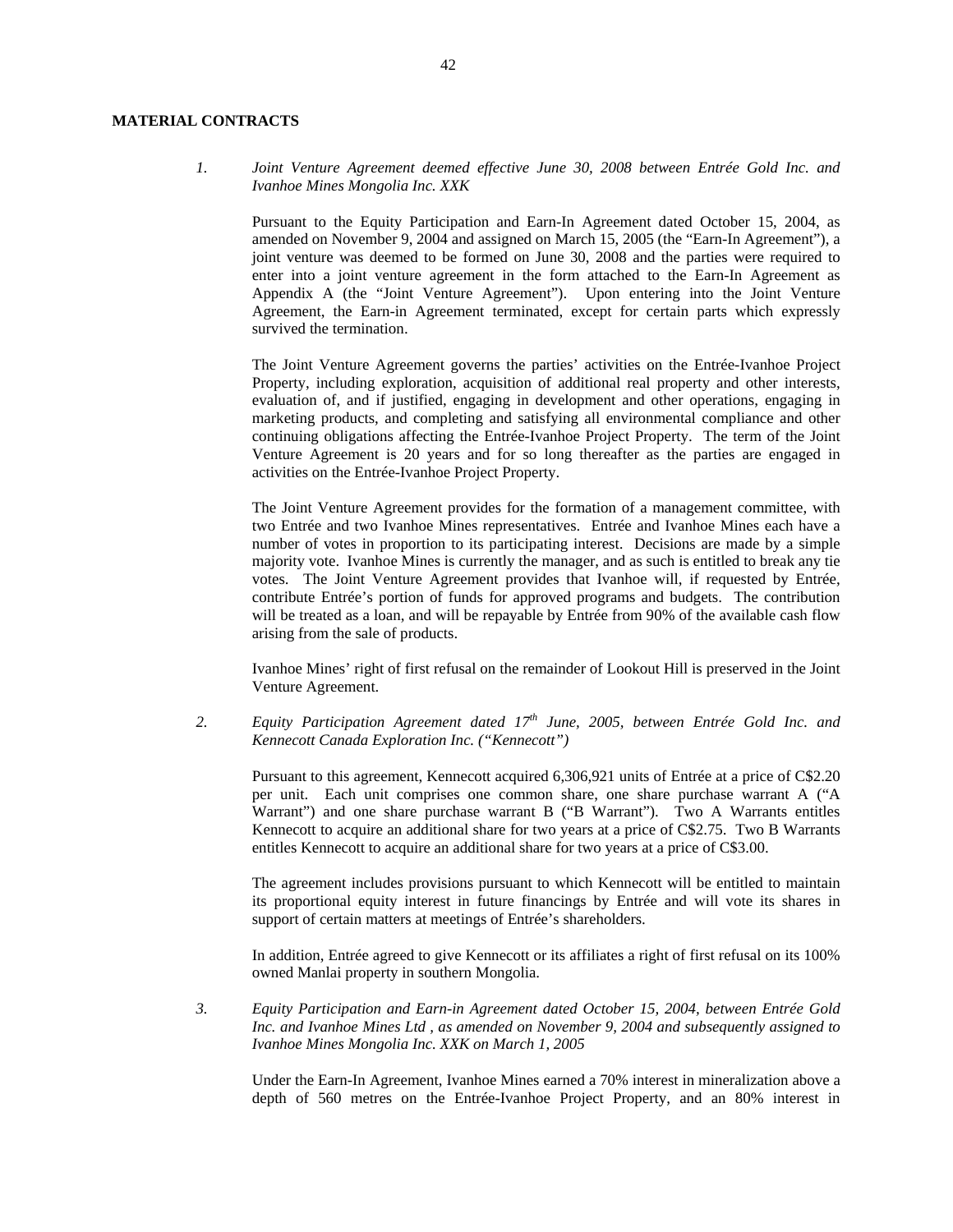mineralization below that depth, by spending an aggregate \$35 million on exploration. Ivanhoe Mines completed its earn-in on June 30, 2008, at which time a joint venture was deemed to be formed and the parties were required to enter into the Joint Venture Agreement. The Joint Venture Agreement was intended to replace the Earn-In Agreement, and the Earn-In Agreement terminated, except for certain parts that expressly survived the termination. Those parts include provisions related to the joint venture agreement, title, tenure and related matters and arbitration.

#### **INTEREST OF EXPERTS**

Entrée's auditor is Davidson & Company LLP, Chartered Accountants, in Vancouver, BC. The Corporation's audited consolidated financial statements as at and for the years ended December 31, 2008 and 2007 have been filed under National Instrument 51-102 in reliance on the report of Davidson & Company, independent registered chartered accountants, given on their authority as experts in auditing and accounting.

AMEC Americas Ltd. ("AMEC"), Quantitative Group (QG) and GRD Minproc (Minproc) have prepared the NI 43- 101 Compliant Technical Report on Lookout Hill Project, Mongolia, with an effective date of March 26, 2008, that forms the basis of the scientific and technical disclosure regarding the Lookout Hill property a copy of which is available on SEDAR at www.sedar.com. To the knowledge of the Company, AMEC, the principals of AMEC, QG, the principals of QG and Minproc and the principals of Minproc, as a group beneficially own, directly or indirectly, less than one percent of the outstanding common shares.

Robert M. Cann, M.Sc., P.Geo. and Entrée's Vice-President, Exploration, is a "qualified person" as defined in National Instrument 43-101. Mr. Cann is responsible for the preparation of technical information in Entrée's news releases and other disclosure documents. Mr. Cann owns 31,000 common shares of Entrée and 625,000 options to purchase common shares.

Jim Foster, P.Geo. is a "qualified person" as defined in National Instrument 43-101. Mr. Foster is responsible for the preparation of data related to the Western MEL. Mr. Foster owns 240,000 options to purchase common shares.

Owen Cullingham, P.Geo. is a "qualified person" as defined in National Instrument 43-101. Mr. Cullingham is responsible for the preparation of data related to Nomkhon Bohr. Mr. Culling ham does not own any common shares or options of the Company.

#### **ADDITIONAL INFORMATION**

Additional information, including directors' and officers' remuneration and indebtedness, principal holders of the Company's securities and securities authorized for issuance under equity compensation is contained in the management information circular for the annual general meeting of the Company's held on May 16, 2008. Additional financial information is contained in the Company's comparative financial statements and MD&A as at and for the years ended December 31, 2008 and 2007. Copies of the information circular, financial statements and MD&A are available on SEDAR, and may also be obtained upon request from the Company at 1201-1166 Alberni Street, Vancouver, BC V6E 3Z3.

Additional information relating to Entrée Gold Inc. may be found on SEDAR at www.sedar.com.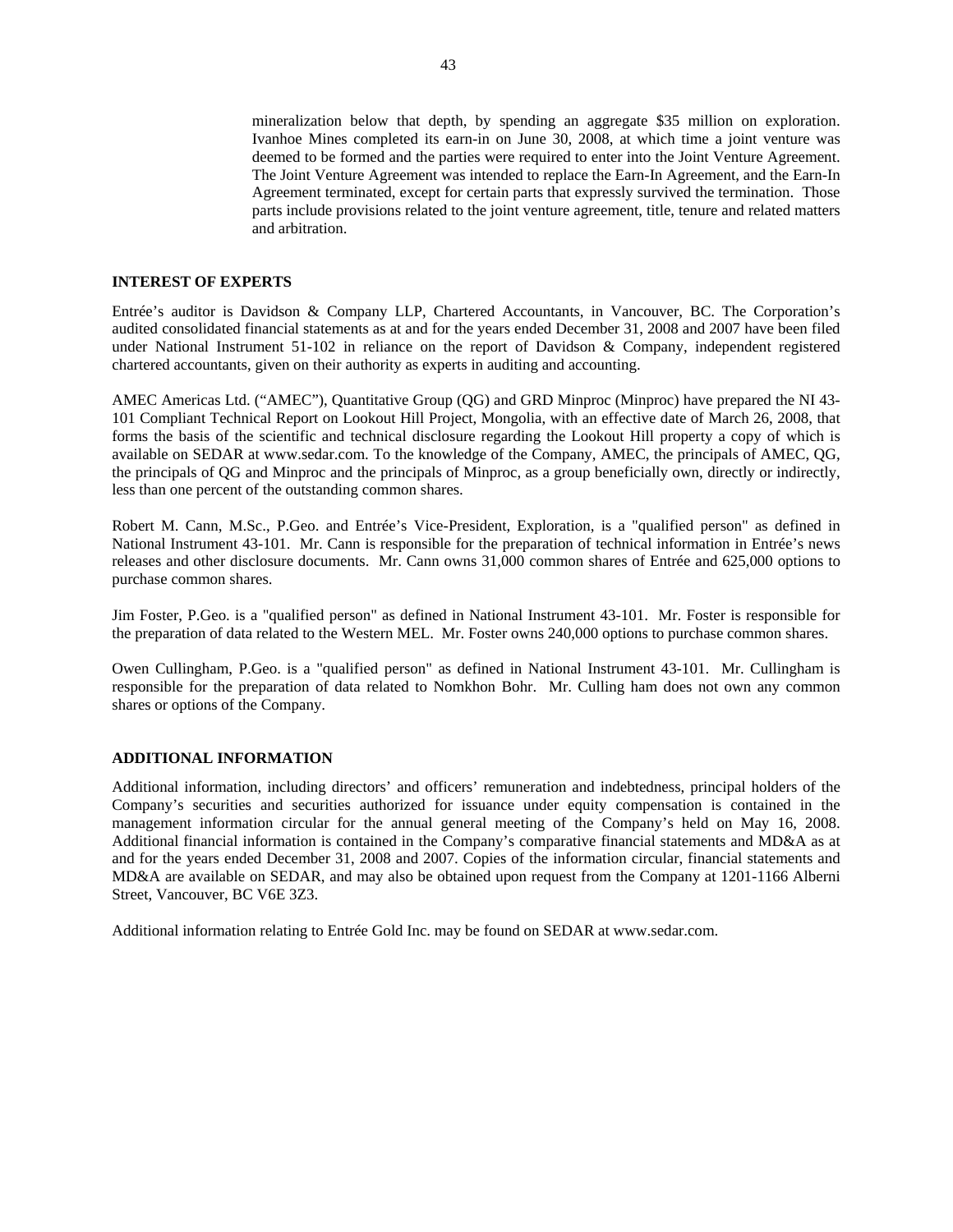# **APPENDIX**

# **TO ANNUAL INFORMATION FORM DATED MARCH 26, 2008**

# **ENTRÉE GOLD INC.**

# **AUDIT COMMITTEE CHARTER**

As Adopted by the Board of Directors on March 20, 2008

# **I. Purpose of Audit Committee of Entrée Gold Inc. (the "Company")**

The purpose of the Audit Committee (the "Committee") is to:

- 1. Assist the Board of Directors of the Company (the "Board") in fulfilling its oversight responsibilities relating to:
	- (a) the quality and integrity of the Company's financial statements, financial reporting process and systems of internal controls and disclosure controls regarding risk management, finance, accounting, and legal and regulatory compliance;
	- (b) the independence and qualifications of the Company's independent accountants and review of the audit efforts of the Company's independent accountants; and
	- (c) the development and implementation of policies and processes regarding corporate governance matters.
- 2. Provide an open avenue of communication between the independent accountants, the Company's financial and senior management and the Board.
- 3. Prepare any reports required to be prepared by the Committee pursuant to the rules of any stock exchange on which the Company's shares are listed and pursuant to the rules of any securities commission or other regulatory authority having jurisdiction, whether for inclusion in the Company's annual proxy statement or otherwise.

The Committee will primarily fulfill these responsibilities by carrying out the activities enumerated in Section VII below of this Charter.

While the Committee has the responsibilities and powers set forth in this Charter, it is not the duty of the Committee to plan or conduct audits, or to determine that the Company's financial statements are complete and accurate or are in accordance with generally accepted accounting principles, accounting standards, or applicable laws and regulations. This is the responsibility of management of the Company and the Company's independent accountants, as well as any advisors employed by the Committee. Because the primary function of the Committee is oversight, the Committee shall be entitled to rely on the expertise, skills and knowledge of management and the Company's independent accountants and the integrity and accuracy of information provided to the Committee by such persons in carrying out its oversight responsibilities. Nothing in this Charter is intended to change the responsibilities of management and the independent accountants.

# **II. Composition**

The Committee shall be composed of at least three directors, each of whom the Board has determined has no material relationship with the Company, is otherwise "unrelated" and satisfies the definition of "independent" as set forth by Rule 10A-3 of the Securities and Exchange Act of 1934, as amended (the "Exchange Act") and any other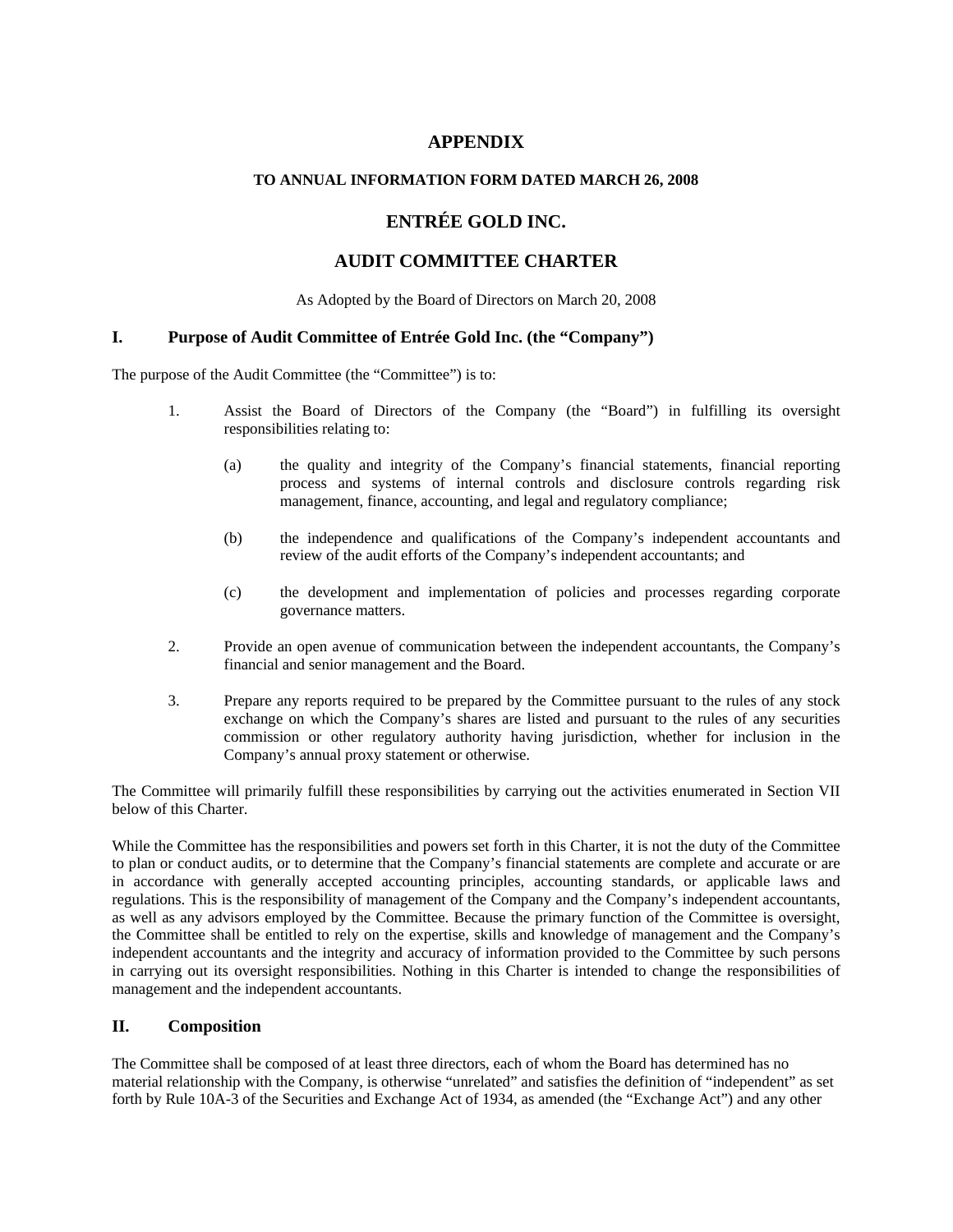applicable securities laws, rules or exchange requirements of any stock exchange upon which the Company's securities are listed as in effect from time to time.

Exchange Act 10A-3 requires that *each* member of the Audit Committee must serve on the Board of Directors and satisfy independence requirements. For the purposes of satisfying the independence requirement, Audit Committee members may not (i) accept, directly or indirectly, any consulting, advisory, or other compensatory fee<sup>1</sup> from the Company, or of the Company's subsidiaries; or (ii) be an affiliate of the Company or any of the Company's subsidiaries.

Because the Company is *currently* a foreign private issuer, the Company may seek to take advantage of the following exemptions from the Rule 10A-3 independence requirements:"

- 1. A non-executive employee of the Company may be exempt from the prohibition of accepting consulting, advisory or other compensatory fees if that employee is elected or named to the Board or Audit Committee pursuant to the Company's governing laws or constating documents, an employee collective bargaining or similar agreement or other home country legal or listing requirement; and
- 2. An Audit Committee member may be exempt from the prohibition of being an affiliate of the Company if:
	- (a) The member is an affiliate of the Company or a representative of such an affiliate;
	- (b) The member has only observer status on, and is not a voting member or the chair of the Audit Committee; and
	- (c) The member nor the affiliate for which such member is a representative is an executive officer of the Company.

These exemptions are only available to the Company so long as it remains a foreign private issuer as defined by Exchange Act 3b-4(c). If the Company ceases to fall within the definition of a foreign private issuer, the Company must immediately take steps to cure the any independence non-compliance within the Audit Committee.<sup>2</sup>

All members of the Committee must be financially literate, meaning that he or she has the ability to read and understand a set of financial statements that present a breadth and level of complexity of accounting issues that are generally comparable to the breadth and complexity of the issues that can reasonably be expected to be raised by the Company's financial statements. One or more members of the Committee shall be, in the judgment of the Board an "audit committee financial expert" as such term is defined by applicable rules and regulations.

If any executive officer of the Company becomes aware of any material non-compliance with the Exchange Act Rule 10A-3 requirements, the Company must provide notification to the exchange on which its securities are listed.

If any member of the Committee ceases to be "independent", as defined by the applicable securities laws and exchange requirements, including Exchange Act Rule 10A-3, for reasons outside that member's reasonable control,

-

<sup>&</sup>lt;sup>1</sup> Compensatory fees do not include the receipt of fixed amounts of compensation under a retirement plan (including deferred compensation) for prior service with the Company (provided, however, that such compensation is not contingent upon continued service to the Company.) This exception, however, may be overridden by AMEX and the Audit Committee should, during its routine evaluation of the effectiveness of this Charter, determine whether this exception still applies.

 $2<sup>2</sup>$  If the Company elects to take advantage of either these exemptions, the Audit Committee should periodically review its status as a foreign private issuer as defined by Exchange Act Rule 3b-4(c). If the Company ceases to qualify as a foreign private issuer, and the Company's securities are listed on AMEX, the Company may need to adjust its "independence" criteria to reflect the requirements set forth in the AMEX Company Guide Rule 121(A).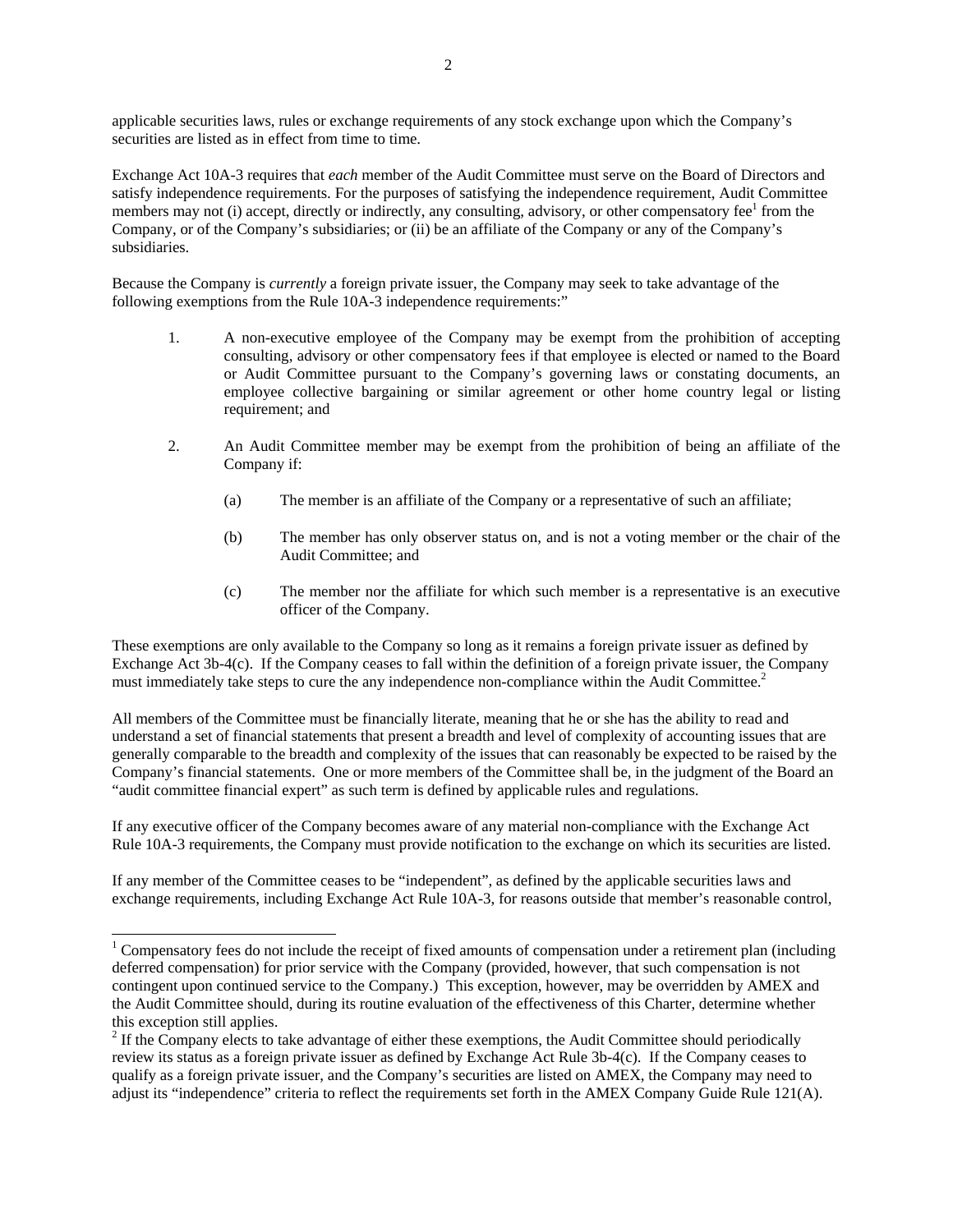that person, with prompt notice to the exchange on which its securities are listed, may remain an audit committee member until the earlier of the next annual meeting of the shareholders or one year from the occurrence of the event that caused the member to no longer be independent.

# **III. Authority**

The Committee shall have the authority to (i) retain (at the Company's expense) its own legal counsel, accountants and other consultants that the Committee believes, in its sole discretion, are needed to carry out its duties and responsibilities; (ii) conduct investigations that it believes, in its sole discretion, are necessary to carry out its responsibilities; and (iii) take whatever actions that it deems appropriate to foster an internal culture that is committed to maintaining quality financial reporting, sound business risk practices and ethical behaviour within the Company. In addition, the Committee shall have the authority to request any officer, director, employee or consultant of the Company, the Company's outside legal counsel and the independent accountants to meet with the Committee and any of its advisors and to respond to their inquiries. The Committee shall have full access to the books, records and facilities of the Company in carrying out its responsibilities. Finally, the Board shall adopt resolutions which provide for appropriate funding, as determined by the Committee, for (i) services provided by the independent accountants in rendering or issuing an audit report, (ii) services provided by any adviser employed by the Committee which it believes, in its sole discretion, are needed to carry out its duties and responsibilities, or (iii) ordinary administrative expenses of the Committee that are necessary or appropriate in carrying out its duties and responsibilities.

The Committee shall be responsible for establishing procedures for (i) the receipt, retention and treatment of complaints received by the Company regarding accounting, internal accounting controls, or auditing matters and (ii) the confidential, anonymous submissions by employees of the Company regarding questionable accounting or auditing matters.

The Committee shall review the reports of the Chief Executive Officer and Chief Financial Officer (in connection with their required certifications for the Company's filings with the Securities and Exchange Commission) regarding any significant deficiencies or material weaknesses in the design of operation of internal controls and any fraud that involves management or other employees of the Company who have a significant role in managing or implementing the Company's internal controls. During this review, the Committee should evaluate whether the internal control structure, as created and as implemented, provides reasonable assurances that transactions are recorded as necessary to permit the Company's external auditors to reconcile the Company's financial statements in accordance with applicable securities laws.

The Committee, in its capacity as a committee of the Board, is directly responsible for the appointment, compensation, retention and oversight of the work of the independent accountants engaged (including resolution of disagreements between the Company's management and the independent accountants regarding financial reporting) for the purpose of preparing and issuing an audit report or performing other audit, review or attest services for the Company.

The independent accountants shall submit to the Audit Committee annually a formal written statement delineating all relationships between the independent accountants and the Company and its subsidiaries, addressing the nonaudit services provided to the Company or its subsidiaries and the matters set forth in or required by the rules and regulations of all relevant regulatory authorities.

The independent accountants shall submit to the Audit Committee annually a formal written statement of the fees billed for each of the following categories of services rendered by the independent accountants: (i) the audit of the Company's annual financial statements for the most recent fiscal year and any reviews of the financial statements; (ii) information technology consulting services for the most recent fiscal year, in the aggregate and by each service (and separately identifying fees for such services relating to financial information systems design and implementation); and (iii) all other services rendered by the independent accountants for the most recent fiscal years, in the aggregate and by each service.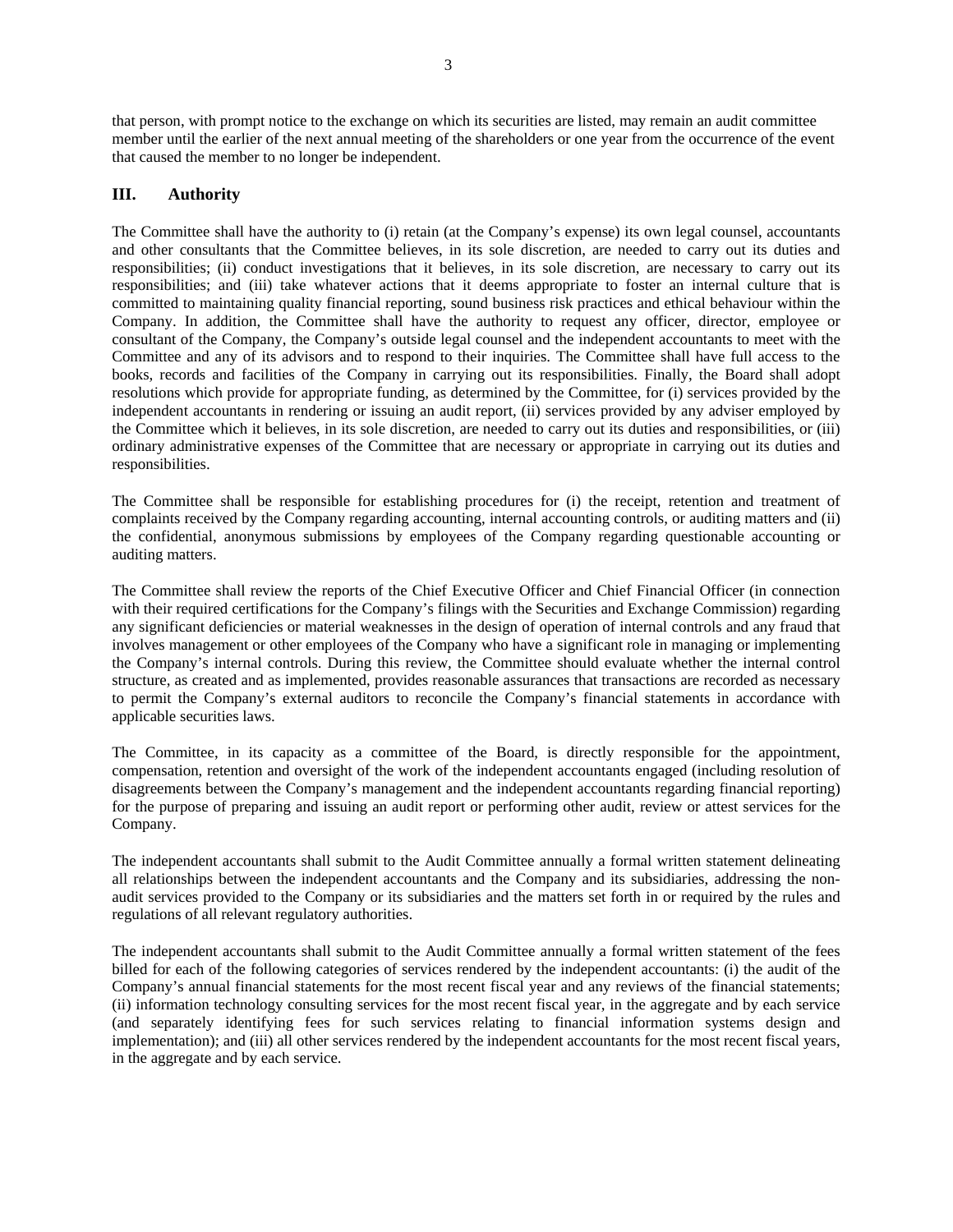# **IV. Appointing Members**

The members of the Committee shall be appointed or re-appointed by the Board on an annual basis. Each member of the Committee shall continue to be a member thereof until such member's successor is appointed, unless such member shall resign or be removed by the Board or such member shall cease to be a director of the Company. Where a vacancy occurs at any time in the membership of the Committee, it may be filled by the Board and shall be filled by the Board if the membership of the Committee is less than three directors as a result of the vacancy or the Committee no longer has a member who is an "audit committee financial expert" as a result of the vacancy.

# **V. Chairperson**

The Board, or in the event of its failure to do so, the members of the Committee, must appoint a Chairperson from the members of the Committee. If the Chairperson of the Committee is not present at any meeting of the Committee, an acting Chairperson for the meeting shall be chosen by majority vote of the Committee from among the members present. In the case of a deadlock on any matter or vote, the Chairperson shall refer the matter to the Board. All requests for information from the Company or the independent accountants shall be made through the Chairperson.

# **VI. Meetings**

The time and place of meetings of the Committee and the procedure at such meetings shall be determined from time to time by the members thereof provided that:

- 1. A quorum for meetings shall be two members, present in person or by telephone or other telecommunication device that permit all persons participating in the meeting to speak and hear each other;
- 2. The Committee shall meet at least quarterly (or more frequently as circumstances dictate); and
- 3. Notice of the time and place of every meeting shall be given in writing or facsimile communication to each member of the Committee and the external auditors of the Company at least 48 hours prior to the time of such meeting.

While the Committee is expected to communicate regularly with management, the Committee shall exercise a high degree of independence in establishing its meeting agenda and in carrying out its responsibilities. The Committee shall submit the minutes of all meetings of the Committee to, or discuss the matters discussed at each Committee meeting with, the Board.

# **VII. Specific Duties**

In meeting its responsibilities, the Committee is expected to:

- 1. Select the independent accountants, considering independence and effectiveness, approve all audit and non-audit services in advance of the provision of such services and the fees and other compensation to be paid to the independent accountants, and oversee the services rendered by the independent accountants (including the resolution of disagreements between management and the independent accountants regarding preparation of financial statements) for the purpose of preparing or issuing an audit report or related work, and the independent accountants shall report directly to the Committee;
- 2. To pre-approve any non-audit services to be provided to the Company by the external auditor and the fees for those services;
- 3. Review the performance of the independent accountants, including the lead partner of the independent accountants, and, in its sole discretion, approve any proposed discharge of the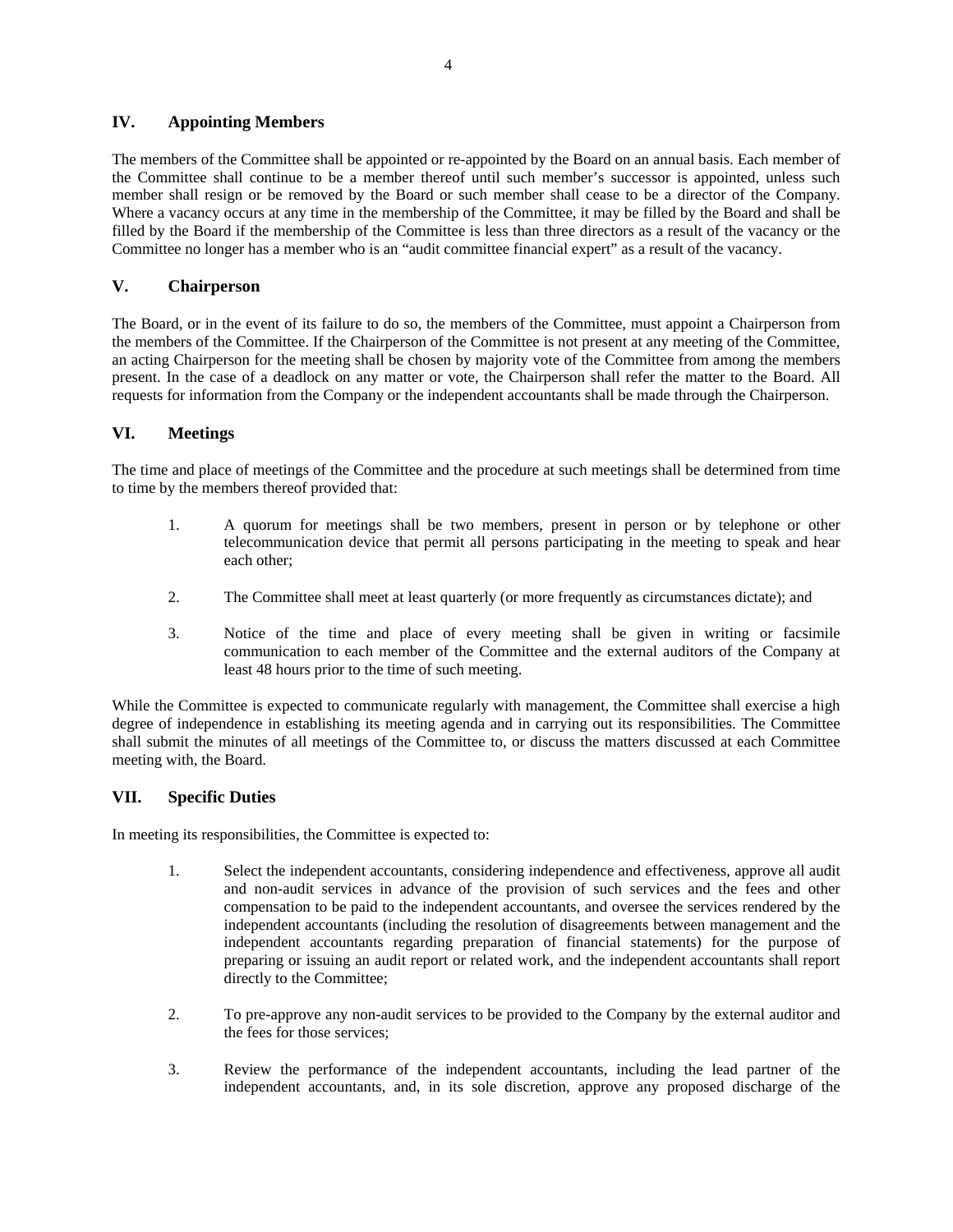independent accountants when circumstances warrant, and appoint any new independent accountants;

- 4. Periodically review and discuss with the independent accountants all significant relationships the independent accountants have with the Company to determine the independence of the independent accountants, including a review of service fees for audit and non-audit services;
- 5. Review and approve the issuer's hiring policies from time to time regarding partners, employees and former partners and employees of the present and former external auditor of the issuer;
- 6. Inquire of management and the independent accountants and evaluate the effectiveness of the Company's process for assessing significant risks or exposures and the steps management has taken to monitor, control and minimize such risks to the Company. Obtain annually, in writing, the letters of the independent accountants as to the adequacy of such controls;
- 7. Consider, in consultation with the independent accountants, the audit scope and plan of the independent accountants;
- 8. Review with the independent accountants the coordination of audit effort to assure completeness of coverage, and the effective use of audit resources;
- 9. Consider and review with the independent accountants, out of the presence of management:
	- (a) the adequacy of the Company's internal controls and disclosure controls including the adequacy of computerized information systems and security;
	- (b) the truthfulness and accuracy of the Company's financial statements; and
	- (c) any related significant findings and recommendations of the independent accountants together with management's responses thereto;
- 10. Following completion of the annual audit, review with management and the independent accountants:
	- (a) the Company's annual financial statements and related footnotes;
	- (b) the independent accountants' audit of the financial statements and the report thereon;
	- (c) any significant changes required in the independent accountants' audit plan; and
	- (d) other matters related to the conduct of the audit which are to be communicated to the committee under generally accepted auditing standards;
- 11. Following completion of the annual audit, review separately with each of management and the independent accountants any significant difficulties encountered during the course of the audit, including any restrictions on the scope of work or access to required information;
- 12. Establish regular and separate systems of reporting to the Committee by each of management and the independent accountants regarding any significant judgments made in management's preparation of the financial statements and the view of each as to appropriateness of such judgments;
- 13. In consultation with the independent accountants, review any significant disagreement among management and the independent accountants in connection with the preparation of the financial statements, including management's responses;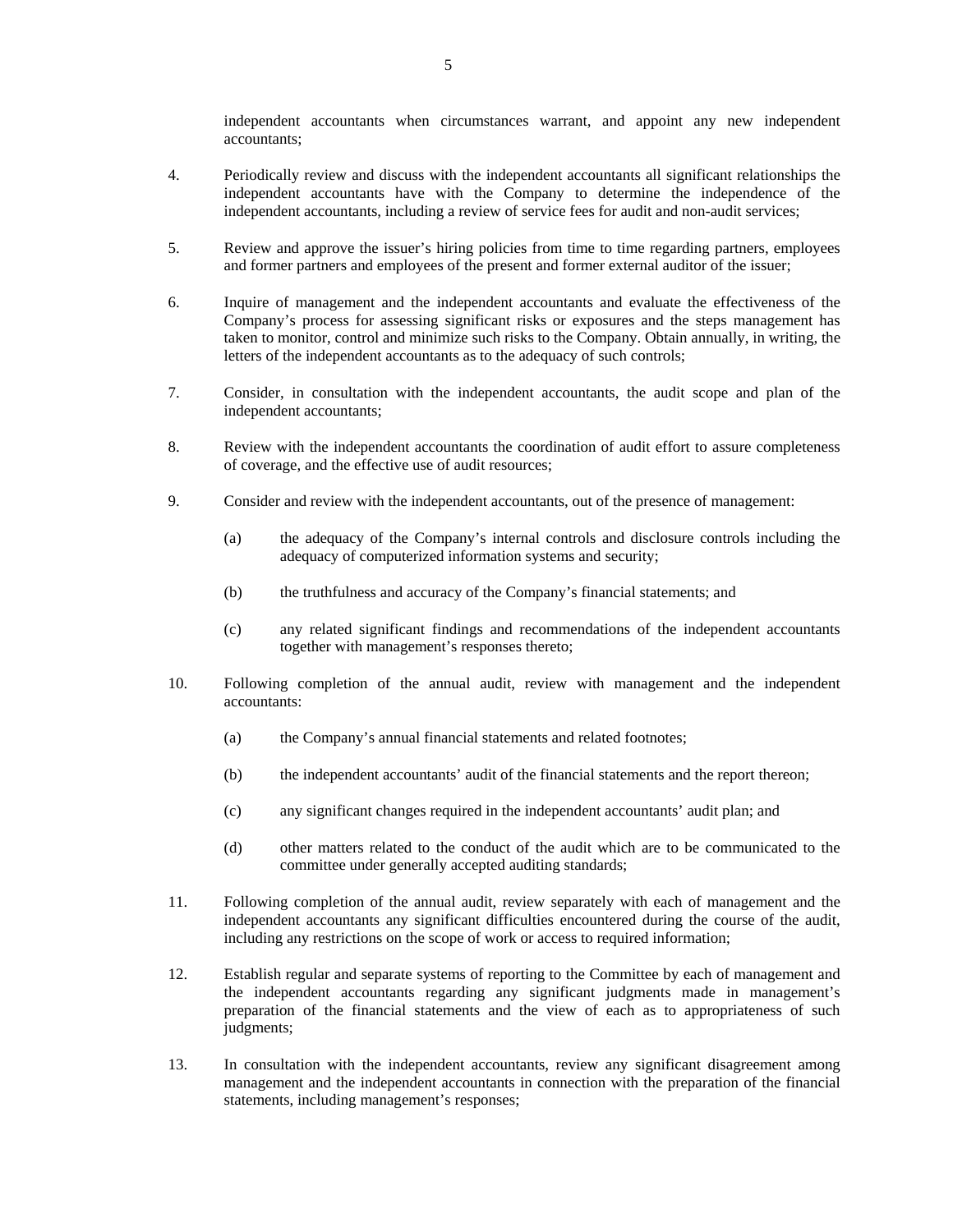- 14. Consider and review with management:
	- (a) significant findings during the year and management's responses thereto; and
	- (b) any changes required in the planned scope of their audit plan;
- 15. Review, prior to publication, all filings with regulatory authorities and any other publicly disclosed information containing the Company's financial statements, including Management's Discussion & Analysis, any certification, report, opinion or review rendered by the independent accountants, any press releases announcing earnings (especially the use of "pro forma" or "adjusted" information not prepared in compliance with generally accepted accounting principles) and all financial information and earnings guidance intended to be provided to analysts and the public or to rating agencies, and consider whether the information contained in these documents is consistent with the information contained in the financial statements;
- 16. Facilitate the preparation and inclusion of any report from the Committee or other disclosures as required by applicable laws and regulations in the Company's annual proxy statement or other filings of all regulatory authorities having jurisdiction;
- 17. Review with management the adequacy of the insurance and fidelity bond coverages, reported contingent liabilities, and management's assessment of contingency planning. Review management's plans regarding any changes in accounting practices or policies and the financial impact of such changes, any major areas in management's judgment that have a significant effect upon the financial statements of the Company, and any litigation or claim, including tax assessments, that could have a material effect upon the financial position or operating results of the Company;
- 18. Review with management and the independent accountants each annual, quarterly and other periodic report prior to its filing with the relevant regulators or prior to the release of earnings;
- 19. Review policies and procedures with respect to officers' expense accounts and perquisites, including their use of corporate assets, and consider the results of any review of these areas by the independent accountants;
- 20. Review, with the Company's counsel, any legal, tax or regulatory matter that may have a material impact on the Company's financial statements, operations, related Company compliance policies, and programs and reports received from regulators;
- 21. Evaluate and review with management the Company's guidelines and policies governing the process of risk assessment and risk management;
- 22. Meet with the independent accountants and management in separate executive sessions to discuss any matters that the Committee or these groups believe should be discussed privately with the Committee;
- 23. Report Committee actions to the Board with such recommendations as the Committee may deem appropriate;
- 24. Maintain, review and update the procedures for (i) the receipt, retention and treatment of complaints received by the Company regarding accounting, internal accounting controls or auditing matters and (ii) the confidential, anonymous submission by employees of the Company of concerns regarding questionable accounting or auditing matters, as set forth in Annex A attached to this Charter;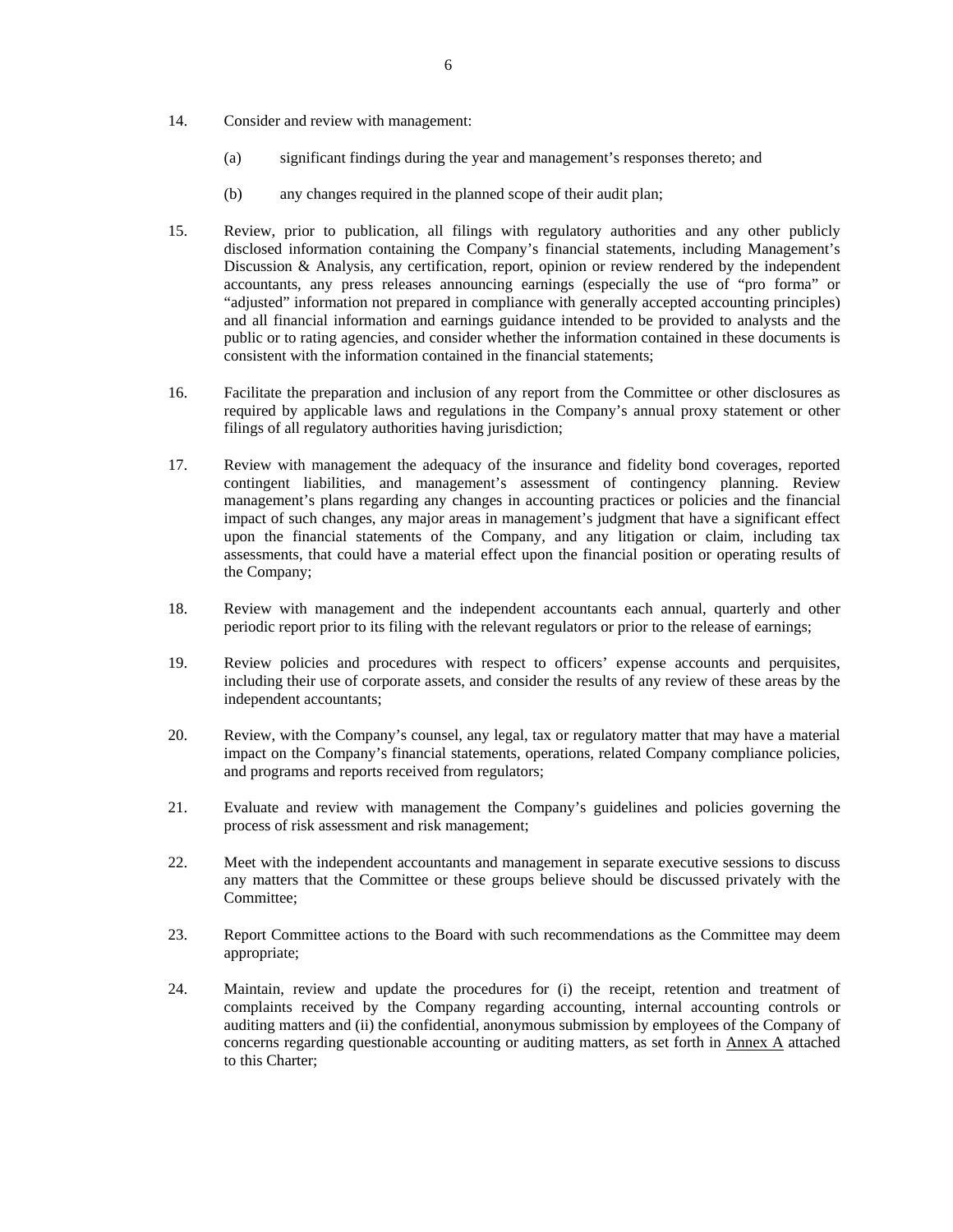- 25. Review, assess and update this Charter on an annual basis and recommend any proposed changes to the Board for approval, in accordance with the requirements of the all applicable laws; and
- 26. Perform such other functions consistent with this Charter, the Company's Articles and governing law, as the Committee deems necessary or appropriate.